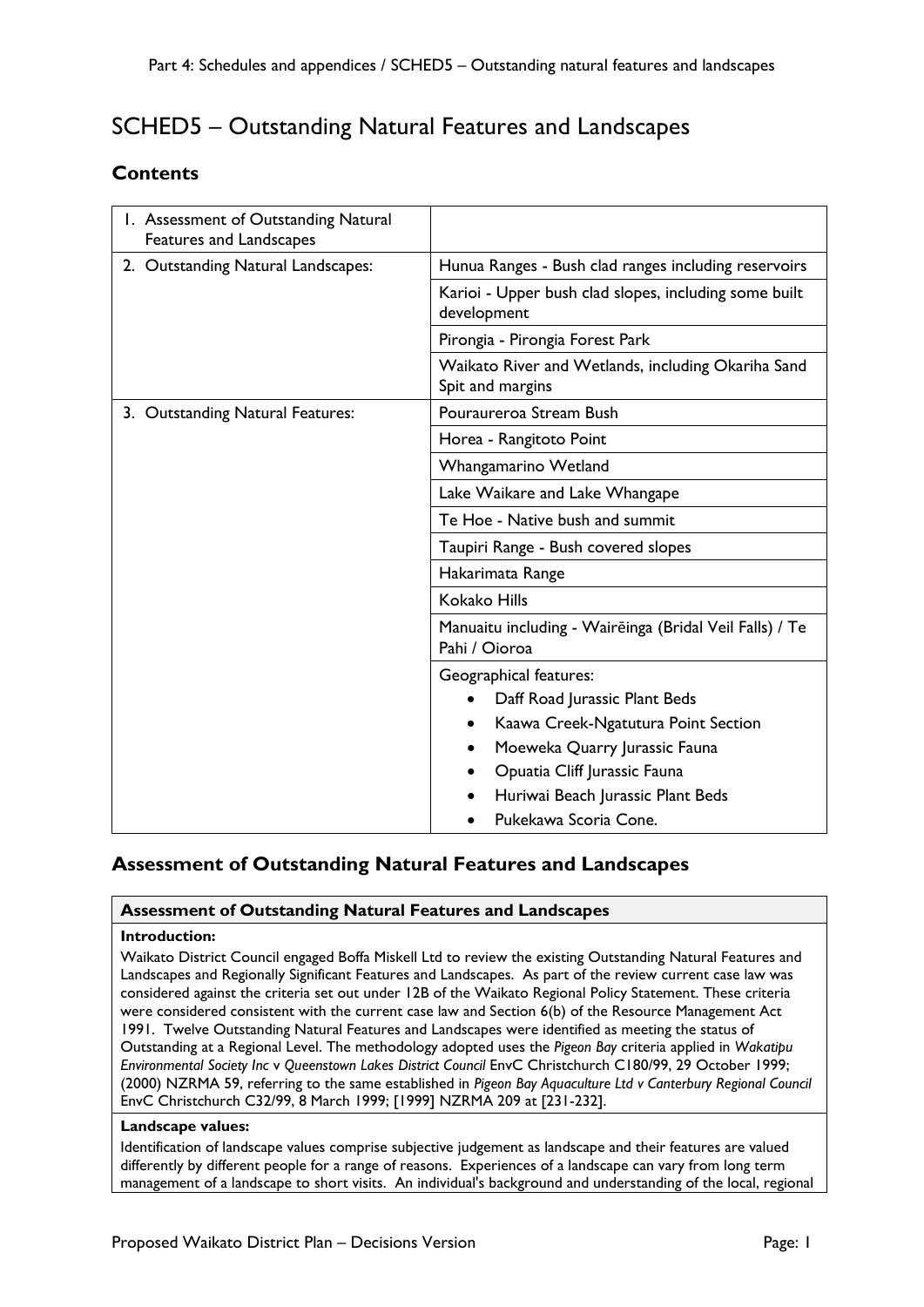and national landscapes contribute to the evaluation of landscape. Memories, cultural associations, heritage and individual interpretation of what is 'beautiful' are some of the contributing factors as to why people see landscapes differently.

| <b>Assessment Criteria</b>                                                                                                                                                                                                                                                                                                                                                                                                                                                                           | <b>Waikato Regional Policy</b><br><b>Statement</b>                                                                                                                                                                                                                                                                                                          | <b>Method</b>                                                                                                                                                                          |
|------------------------------------------------------------------------------------------------------------------------------------------------------------------------------------------------------------------------------------------------------------------------------------------------------------------------------------------------------------------------------------------------------------------------------------------------------------------------------------------------------|-------------------------------------------------------------------------------------------------------------------------------------------------------------------------------------------------------------------------------------------------------------------------------------------------------------------------------------------------------------|----------------------------------------------------------------------------------------------------------------------------------------------------------------------------------------|
| A recent review by the New<br>Zealand Institute of Landscape<br>Architects (NZILA) has<br>reordered the criteria into<br>three categories, focusing on<br>the landscapes broad<br>Biophysical, Sensory and<br>Associative values. Condensing<br>the Pigeon Bay criteria or<br>factors into these three broad<br>categories reduces the risk of<br>emphasising some criteria at<br>the cost of others and enables<br>assessors to interpret the<br>landscape values with validity<br>and reliability. | Set out in the Waikato Regional<br>Policy Statement the criteria are<br>considered to be as follows:                                                                                                                                                                                                                                                        | The method of assessment involves<br>the following:                                                                                                                                    |
| <b>Biophysical</b><br><b>Biophysical features, patterns</b><br>and processes may be natural<br>and/or cultural in origin and<br>range from the geology and<br>landform that shape a landscape<br>to the physical artefacts such as<br>roads that mark human<br>settlement and livelihood. Can<br>include but not limited to:<br>• Geological Values<br>• Ecological and Biological                                                                                                                   | <b>Natural</b> - the characteristics of<br>intactness, health and significance<br>of natural landscape features<br>including:<br>• Geology, geomorphology, and<br>resultant topography<br>• Hydrology (hydrological features<br>and processes)<br>· soil and natural vegetation,<br>• Ecology (the health and<br>significance of ecological<br>attributes). | Data sets including contour data,<br>vegetation patterns, ecological<br>significance, conservation zones and<br>geology were analysed.<br>Geopreservation site data was<br>considered. |
| Values                                                                                                                                                                                                                                                                                                                                                                                                                                                                                               | Human ('cultural') - the<br>characteristics of human features,<br>any inherent cultural significance,<br>and the manner in which they<br>relate to the underlying natural<br>setting including: Land use, Human<br>vegetation patterns, building,<br>structures and settlements, road<br>networks.                                                          | Publications, community group<br>initiatives and site educational<br>material was reviewed.                                                                                            |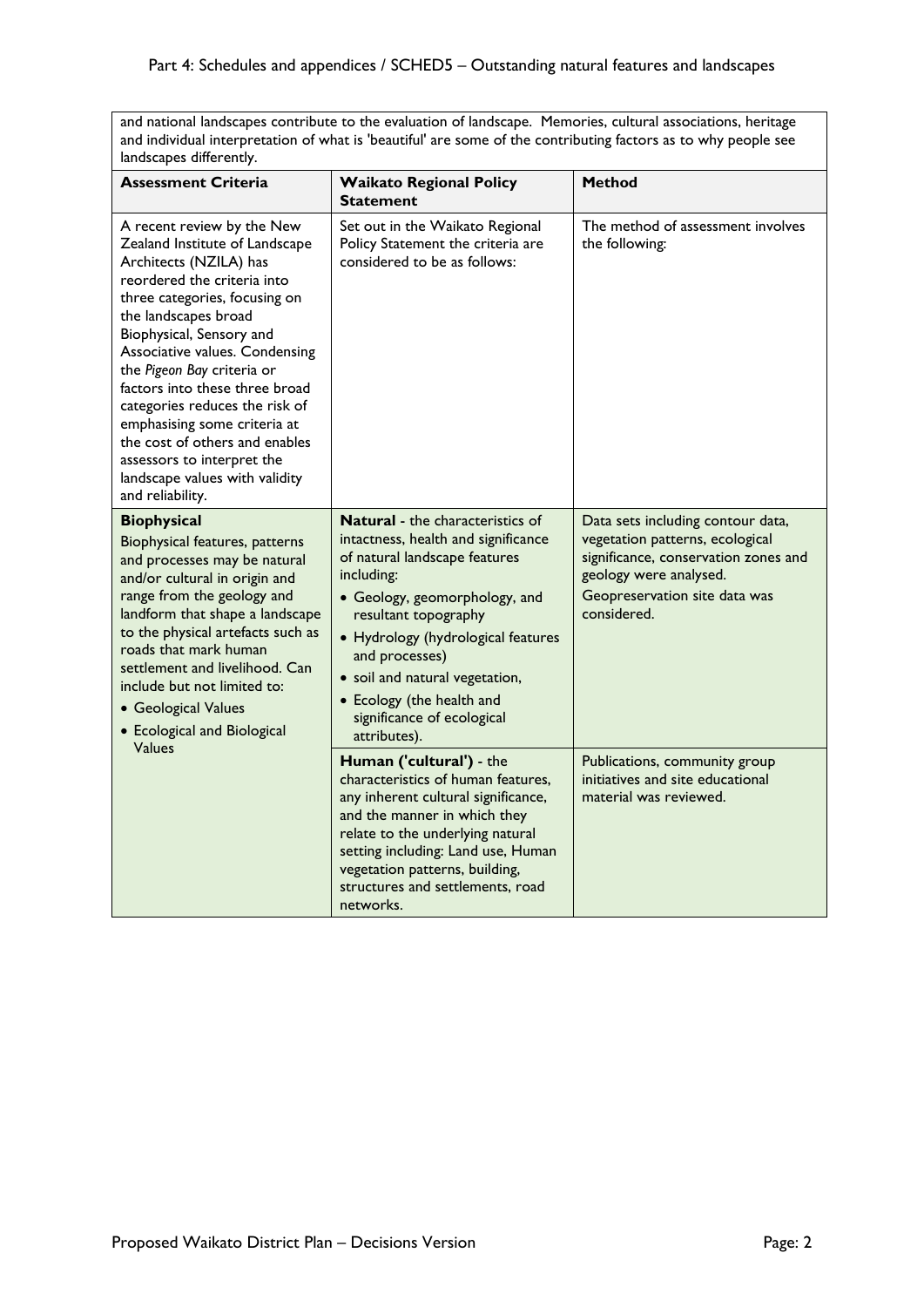| <b>Sensory</b><br>Sensory qualities are landscape<br>phenomena as directly<br>perceived by humans, such as<br>the view of a scenic landscape,<br>or the distinctive smell and<br>sound of the foreshore.<br>Can include but not limited to:<br>• Aesthetic Values;<br>· Memorability;<br>· Naturalness;<br>• Vividness;<br>• Transient Values; and<br>• Other Sensory beyond visual<br>or aesthetic                                                                                                                                                                                                  | <b>Visual and aesthetic</b><br>characteristics including:<br>$\bullet$ Expressiveness - the manner in<br>which biophysical features<br>(including landforms, water-<br>bodies and natural vegetation)<br>express natural processes and<br>patterns;<br>• Legibility (in the sense of way-<br>finding and orientation) $-$ the<br>role of landscapes and features as<br>landmarks, boundaries, areas<br>with a distinctive character<br>(taking the 3D sequential<br>experience into account)<br>• Picturesqueness / Composition<br>(including such attributes as the<br>presence of water, contrast of<br>shadow and light, perspective<br>depth, focal-points, the mix of<br>openness and enclosure, and the<br>overall composition of landscape<br>elements)<br>• Coherence (the manner in which<br>different elements relate to each<br>other including the intactness of<br>natural landscapes and the extent<br>to which human elements and<br>patterns reflect the natural<br>structure of the landscape) | Geomorphological processes were<br>reviewed with the assistance of<br>topographical and hydrological<br>mapping combined with field<br>assessment.<br>The prominence of a landscape and<br>the analysis of a landscapes features<br>were undertaken through field work,<br>contour mapping, registered sites of<br>ecological and geopreservation<br>significance. Scale and context were<br>key in the evaluation of this attribute |
|------------------------------------------------------------------------------------------------------------------------------------------------------------------------------------------------------------------------------------------------------------------------------------------------------------------------------------------------------------------------------------------------------------------------------------------------------------------------------------------------------------------------------------------------------------------------------------------------------|-----------------------------------------------------------------------------------------------------------------------------------------------------------------------------------------------------------------------------------------------------------------------------------------------------------------------------------------------------------------------------------------------------------------------------------------------------------------------------------------------------------------------------------------------------------------------------------------------------------------------------------------------------------------------------------------------------------------------------------------------------------------------------------------------------------------------------------------------------------------------------------------------------------------------------------------------------------------------------------------------------------------|--------------------------------------------------------------------------------------------------------------------------------------------------------------------------------------------------------------------------------------------------------------------------------------------------------------------------------------------------------------------------------------------------------------------------------------|
| <b>Associative</b><br>Associative meanings are<br>spiritual, cultural or social<br>associations with particular<br>landscape elements, features or<br>areas such as paa, kaainga,<br>tupuna awa, mahinga kai and<br>waahi tapu, or other sites of<br>historic events or heritage.<br>Associative activities are<br>patterns of social activity that<br>occur in particular parts of a<br>landscape or example popular<br>walking routes or fishing spots<br>Can include but not limited to:<br>• Shared and Recognised<br><b>Values</b><br>• Tangata Whenua Values<br>• Heritage and Cultural Values | <b>Values</b> or meanings associated<br>with a landscape including such<br>matters as:<br>• Naturalness associations (such as<br>'wilderness' values). 'Sense of<br>place' the manner in which<br>landscapes convey a distinctive<br>local character (cultural or<br>natural)<br>• Historical associations (where<br>relevant to appreciation of the<br>landscape)<br>• Tangata whenua associations<br>(where relevant to appreciation<br>of the landscape)<br>• Recreational uses based<br>fundamentally on landscape<br>qualities<br>• Emblematic attributes (for<br>instance where a feature has<br>been adopted as an icon for a<br>community)                                                                                                                                                                                                                                                                                                                                                              | Information is taken from the<br>Coastal Historic Heritage Review<br>Project: Historic Heritage Inventory<br>2006 and a review of other relevant<br>publications.<br>Review of information collated from<br>iwi and hapuu management plans,<br><b>Treaty Settlement documents,</b><br>customary fishing recognitions<br>provided under the Fisheries Act.                                                                            |

Te Ao Maaori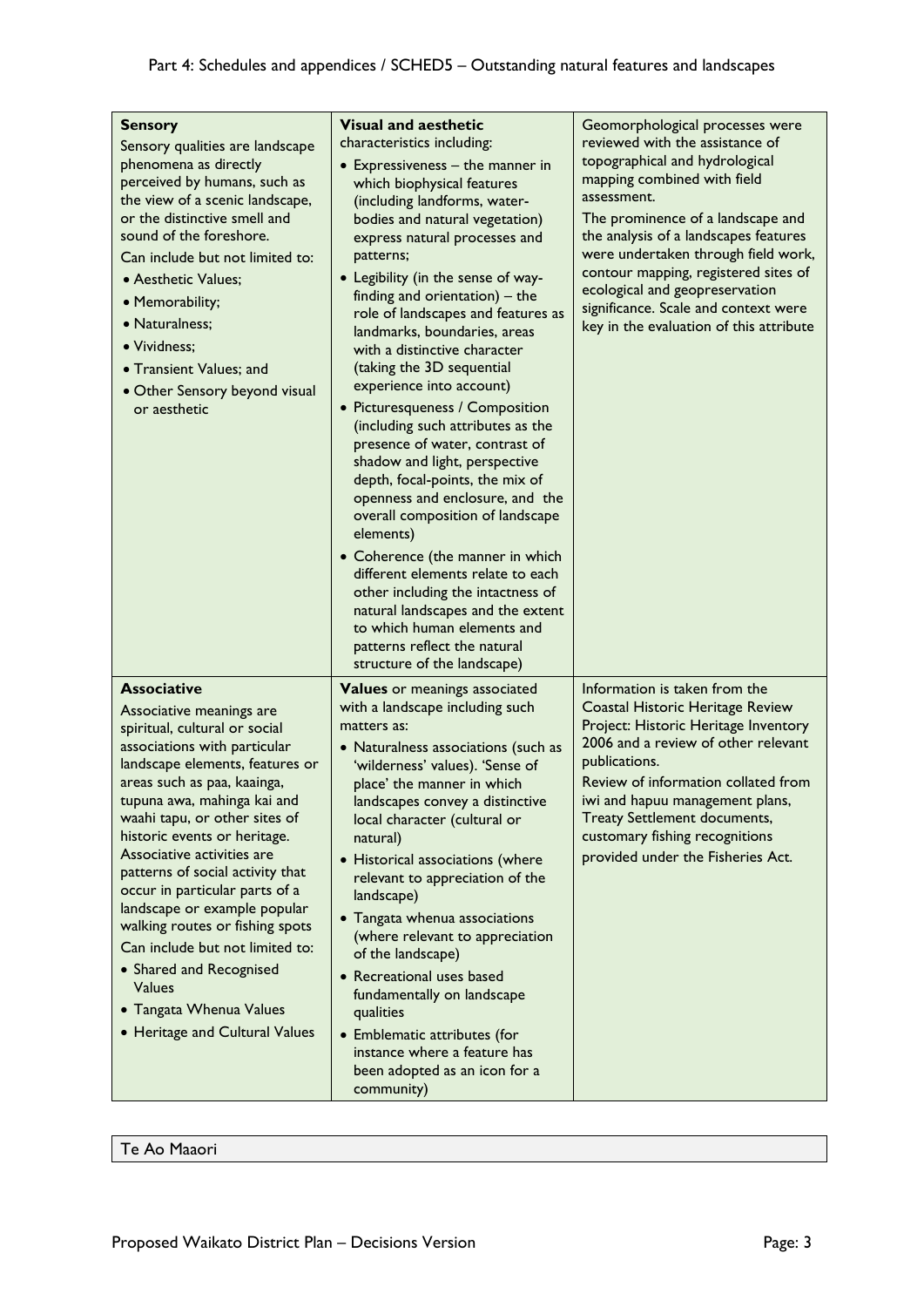Landscape is a multi-dimensional concept and includes natural science, heritage, cultural, aesthetic and a number of other values. Landscapes are valued differently by different people for a range of reasons. Our world views, upbringing and education will all influence our response to particular landscapes. Maaori understanding of, and attitudes to, landscape can be significantly different from those of non-Maaori. For most of us, our connection to the landscapes around us is deep-rooted. It is likely to involve culture, heritage, memories and much more. Therefore, it is essential that the process of evaluation adopted by this study is as transparent as possible. For this reason, the collaboration and inclusion of evaluation by the Waikato District Council's Iwi Reference Group is an important part of understanding the Maaori world view and value attributed to landscape. In order to determine the value attributed to the broader and distinctive features and landscapes, the set of evaluation criteria has been established in collaboration with the Iwi Reference Group. Meaningful criteria have been applied to the landscape attributes above to include a generic Maaori world view approach. These criteria draw from the Waikato Regional Council's Regional Policy Statement Table 10.2 Maaori Culture & Traditions Assessment Criteria. Maaori are made up of diverse realities, and iwi and hapuu may have different ways of expressing evaluation criteria, values and landscape attributes in accordance with their history and tikanga.

| Mauri                                      | Ko te mauri me te mana o te waahi, te taonga<br>raanei, e ngaakaunuitia ana e te Maaori.<br>The mauri (for example life force) and mana (for<br>example prestige) of the place or resource holds<br>special significance to Maaori.                                                |                                                                                                                                                                                                                                                                                                                                                                                                    |
|--------------------------------------------|------------------------------------------------------------------------------------------------------------------------------------------------------------------------------------------------------------------------------------------------------------------------------------|----------------------------------------------------------------------------------------------------------------------------------------------------------------------------------------------------------------------------------------------------------------------------------------------------------------------------------------------------------------------------------------------------|
| Waahi tapu                                 | Ko teeraa waahi, taonga raanei, he waahi tapu,<br>araa, he tino whakahirahira ki ngaa tikanga, ki<br>ngaa puri mahara, ki te taha wairua hoki o te<br>Maaori.<br>The place or resource is a waahi tapu of special,<br>cultural, historic and or spiritual importance to<br>Maaori. |                                                                                                                                                                                                                                                                                                                                                                                                    |
| Koorero-o-mua<br>Historical Importance     | Ko teeraa waahi e ngaakaunuitia ana e te Maaori<br>ki roto i oona koorero-o-mua me oona tikanga.<br>The place has special historical and cultural<br>significance to Maaori.                                                                                                       | Korero-o-mua refer to places<br>that are important due to<br>particular historical and<br>traditional associations (in pre-<br>European history).                                                                                                                                                                                                                                                  |
| Rawa tuuturu<br><b>Customary Resources</b> | He waahi teeraa e kawea ai ngaa rawa tuuturu a<br>te Maaori.<br>The place provides important customary<br>resources for Maaori.                                                                                                                                                    | Rawa tuturu means the cultural<br>value of places that provide, or<br>once provided, important<br>customary resources to tangata<br>whenua. Customary resources<br>might include food and<br>materials necessary to sustain<br>life in pre-European and post-<br>European times.                                                                                                                   |
| Hiahia tuuturu<br>Customary resources      | He waahi teeraa e pupuru nei i ngaa tikanga<br>ahurea, wairua hoki o te Maaori<br>The place or resource is a venue or repository<br>for Maaori cultural practices and spiritual values.                                                                                            | Hiahiatanga tuuturu means<br>those parts of the landscape<br>that are important for the<br>exercise of tikanga - the<br>principles and practices to<br>maintain the mauri of parts of<br>the natural world. This might be<br>a place where a particular ritual<br>is performed or a particular<br>feature that is noted for its<br>ability to identify the boundaries<br>of ancestral tribal lands |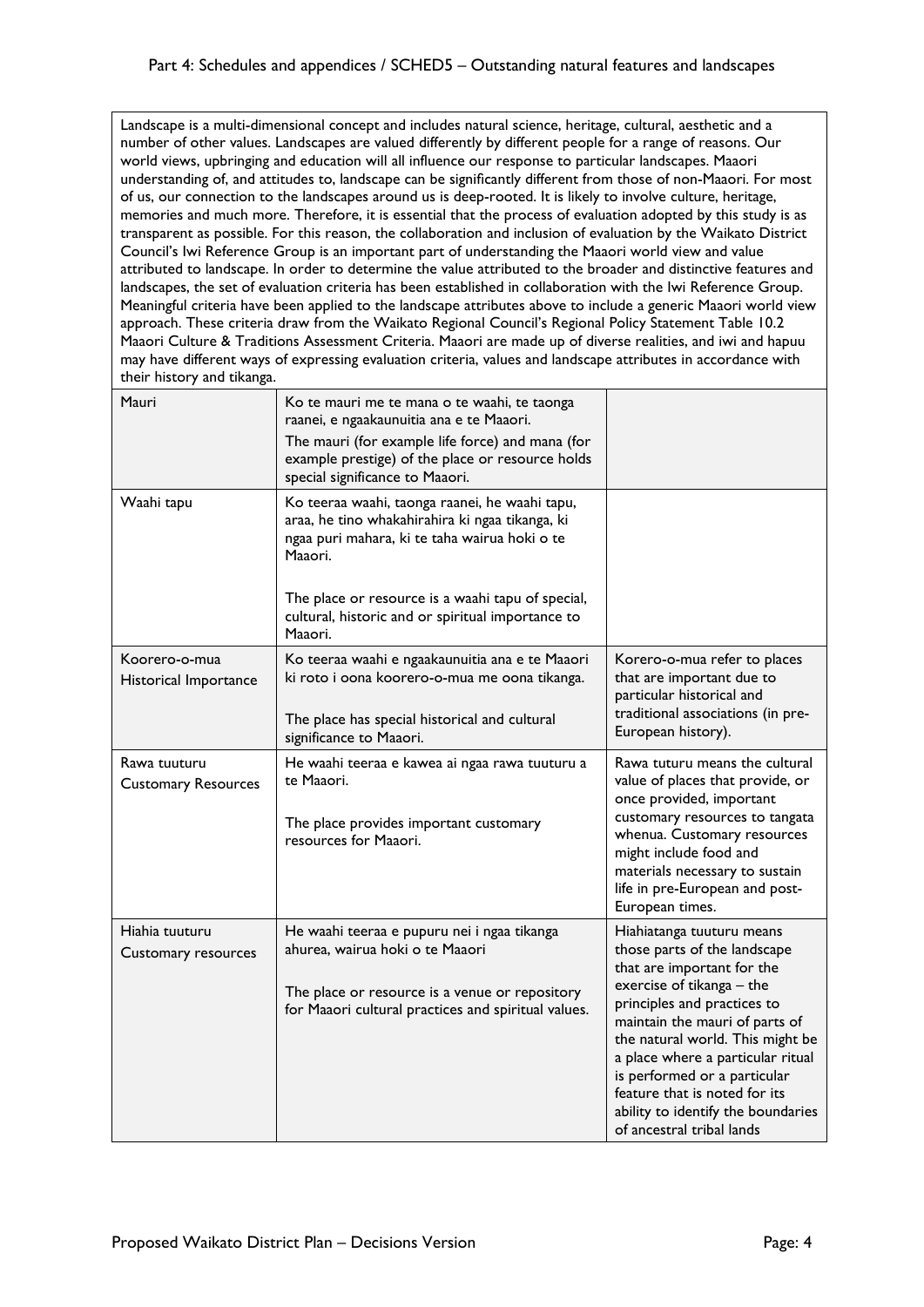| Whakaaronui o te waa | He waahi rongonui teeraa ki ngaa Maaori, araa,                                         | Whakaaronui o te waa refers to                                                                                                                                                                                                                                                                     |
|----------------------|----------------------------------------------------------------------------------------|----------------------------------------------------------------------------------------------------------------------------------------------------------------------------------------------------------------------------------------------------------------------------------------------------|
| Contemporary         | he waahi whakaahuru, he waahi whakawaihanga,                                           | the contemporary relationships                                                                                                                                                                                                                                                                     |
| significance         | he waahi tuku maatauranga raanei.                                                      | tangata whenua have with                                                                                                                                                                                                                                                                           |
|                      | The place has special amenity, architectural or<br>educational significance to Maaori. | Maaori heritage places.<br>Appreciation of features for<br>their beauty, pleasantness, and<br>aesthetic values is important to<br>tangata whenua. Recreational<br>values attributed to features are<br>also important to tangata<br>whenua as they illustrate the<br>relationship that individuals |

## **Outstanding Natural Landscapes**

### **Outstanding Natural Landscapes: Hunua Ranges - Bush clad ranges including reservoirs**

### **Description:**

The Hunua Ranges rise from above the 200m contour to high points in the 400 to 500m asl range, including Mangatangi at 478m asl. The landform is deeply dissected with steep valleys separated by narrow ridges. The area contains its cover of native vegetation and resides mostly within DOC and Auckland Council reserves.

The landform has undergone some modification with the inclusion of two water catchment reservoirs of Mangatangi and Mangatawhiri within the District boundary. These include large dam structures. Some areas have been cleared for pasture with cattle being grazed. And there is evidence of invasion of exotic tree and other weed species around the perimeter of the bush. The native bush cover and habitat includes a range of moderate to outstanding wildlife value, with areas of the Mangatawhiri Reservoir having moderate wildlife value.

The contiguous native bush cover provides a high level of aesthetic coherence throughout the landscape. The remote location contributes to a sense of remoteness with access only gained via limited vehicle and walking tracks. Forming the northern boundary of the Waikato District the ranges comprises a high level of legibility and vividness. This results from the dramatic transition from low rolling and plains farmland to the steep and deeply incised bush clad Hunua Range.

As a plentiful food source and with high vantage points the Hunua Range comprises numerous historical cultural sites, particularly at the southern interface with the lowlands. Renowned as the largest native forest in the Auckland Region the Hunua Ranges straddle Auckland Region and Waikato District. Common associative values attributed to the landscape are associated with walking and tramping experiences, cultural heritage values attributed by tangata whenua and the seasonal changes that occur throughout the year.

### **Te Ao Maaori (Iwi, Hapuu narrative)**

Hapuu associations | Ngaati Koheriki, Ngaati Tamaoho, Ngaati Te Ata and Ngai Tai. Marae | Mangatangi, Ngaa Hau e Whaa and Umupuia.

### Mauri

Manawhenua, traditional relationship and history, continues to be a cultural resource for our people, bound to our relationship and our culture and traditions with our ancestral lands, water, sites, waahi tapu, and other taonga.

He waahi tapu o ngaa tuupuna.

### Waahi tapu

He waahi motuhake mo ngaa kaupapa Maaori katoa.

Koorero-o-mua

E maha ngaa koorero puuraakau hoki o te waahi

Rawa tuuturu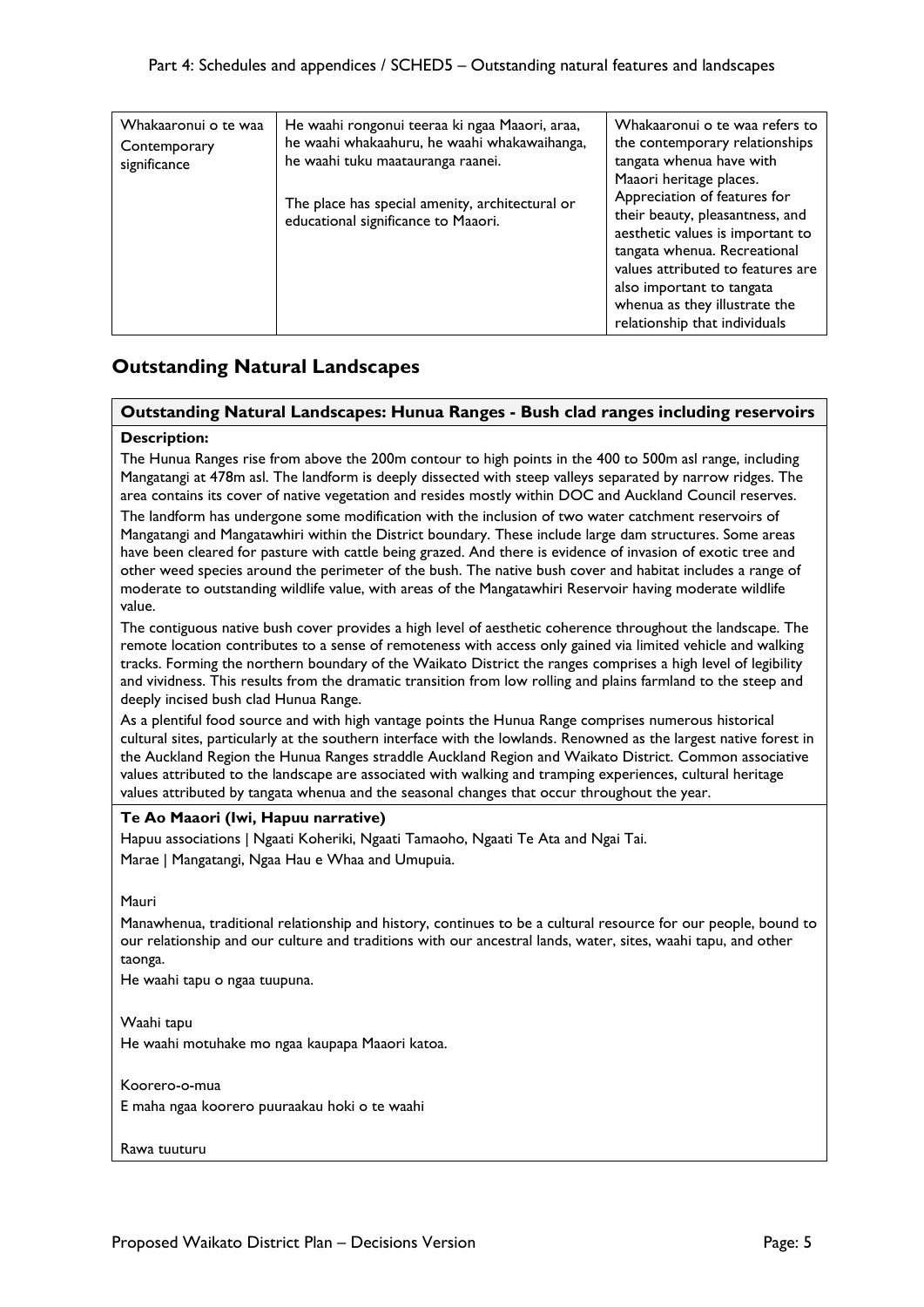Kia tu mataara tonu ki ngaa ngaarara e patu e whakamate ngaa rawa ngaa taonga mai i ngaa ringa awhi o te tangata me oona toki.

### Hiahia tuuturu

Ae ahakoa te maha o ngaa haapori i noho huri awhio te waahi me ngaa mahi rerekee ki roto kei reira tonu ka whakaoho teenei reanga ki te whakaora I nga aahuatanga Maaori e ngoikore ana i ngaa waa o mua.

### Whakaaronui o te waa

Ae he maha tonu ngaa tapuwae taawhito te awhina nei ngaa wawata Maaori.

### **Overview**

For Waikato-Tainui all land has mauri and all land has value to Waikato-Tainui. The mauri of much of the land within the rohe of Waikato-Tainui has been adversely affected by its historical and current use. Waikato-Tainui seeks to restore the mauri of the land in balance with achieving the environmental, social, cultural, spiritual, and economic aspirations of Waikato-Tainui. Waikato-Tainui recognises that restoring the mauri of land needs to occur in partnership with the wider community, local authorities, government, and commercial and industrial users. The ability to access and effectively utilise land is intrinsically linked to the ability of Waikato-Tainui to provide for the environmental, social, spiritual, cultural, and economic health and wellbeing of Waikato-Tainui. Land can have distinct or, at times, overlapping values depending on the use of the land. For example, land set aside as an urupaa (burial site) has a different environmental, social, spiritual, cultural, and economic value than land set aside for Waikato-Tainui economic initiatives.

| <b>Evaluation</b> |                                                                                                                                                                                                         |
|-------------------|---------------------------------------------------------------------------------------------------------------------------------------------------------------------------------------------------------|
| Biophysical       | Formative processes of the ranges, including ridgelines and valleys.                                                                                                                                    |
|                   | Native bush clad ranges and extent of native vegetation cover.                                                                                                                                          |
|                   | High biotic values attributed to significant ecological values identified within the area.                                                                                                              |
|                   | Modified water reservoirs and their structures including dams included within the landscape<br>identified.                                                                                              |
| Sensory           | Formative processes are less evident but remain legible.                                                                                                                                                |
|                   | The extent of native bush cover is significant.                                                                                                                                                         |
|                   | The vegetation cover contributes to the legibility of the natural tectonic and volcanic processes<br>that formed the range and the continuing natural processes along the slopes and coastal edge.      |
|                   | A highly memorable and recognisable Range landscape in the wider district and regional<br>landscape as a result of the combination of landform and large extent of dominant native<br>vegetation cover. |
| Associative       | Numerous and significant archaeological sites are found particularly near the bush edges where<br>the slopes meet the plains landscape.                                                                 |
|                   | Hunua Ranges are renowned for their scale and remoteness. Equally providing a boundary<br>between the Waikato and Auckland regions.                                                                     |
|                   | Cultural heritage values associated with the Ranges is very high. (Reference to full details of Te<br>Ao Maaori are within the Iwi Hapuu narrative above).                                              |
| Th <u>woot</u> o  |                                                                                                                                                                                                         |

### **Threats**

Recognising that Hunua Range forms a larger and recognisable range landscape that extends beyond the District and as such is important to Auckland region as well. The defining Outstanding Natural Landscape comprises the bush clad slopes is a large-scale feature which includes walking tracks, vehicle tracks, roads and built development. Threats to the important attributes include:

- Earthworks, quarrying and excavation that results in large scale scarring of the landscape and features, resulting in loss of legible landform, ridgelines and native vegetation cover.
- Modification to the visually legible ridgeline profiles from earthworks, structures, buildings and vegetation clearance.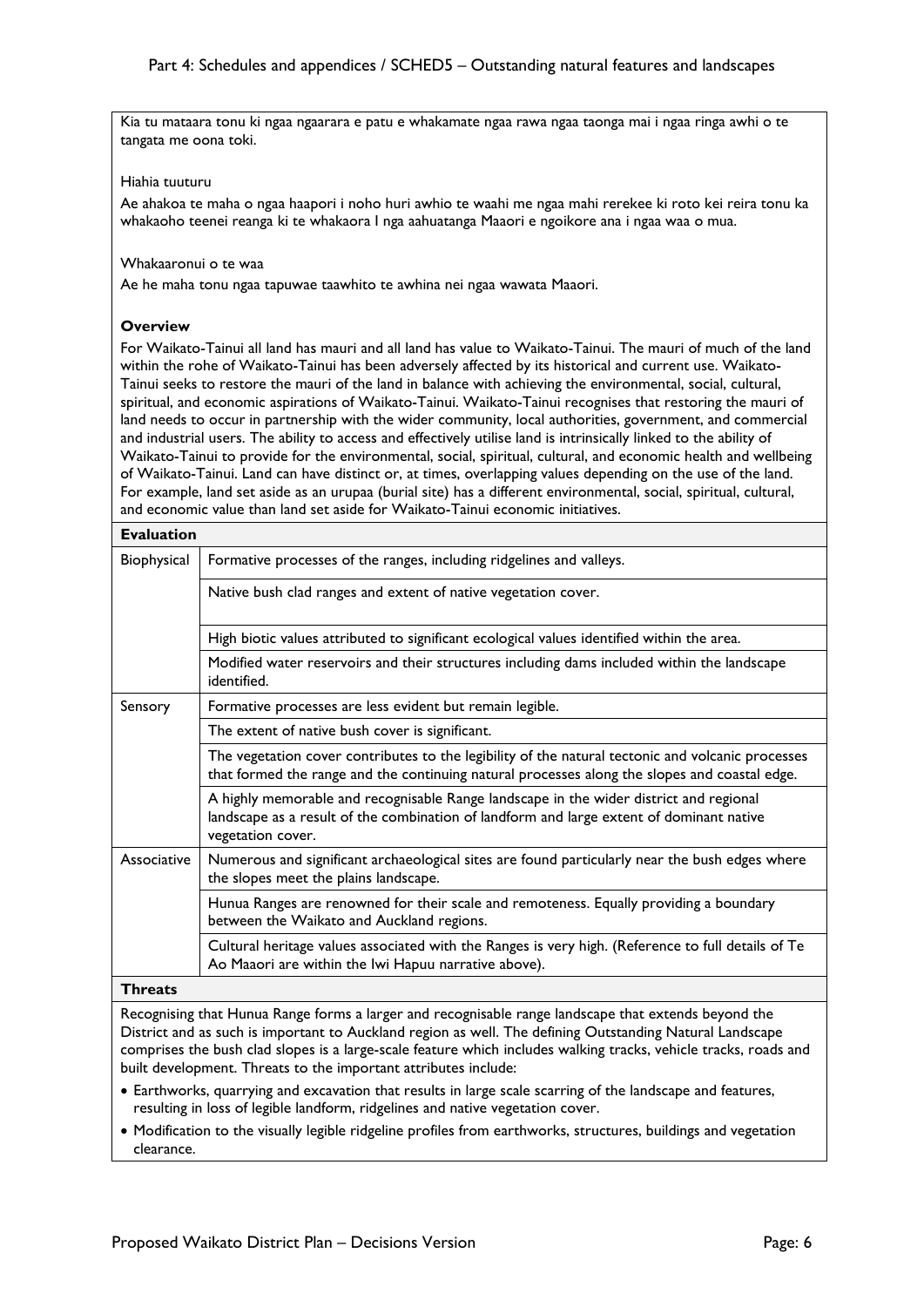- Loss of vegetation along the margins of the bush resulting in unnatural patterns and sequencing of bush cover.
- Built development resulting in loss of dominant vegetation cover and clearance of native bush cover contributing to the overall aesthetic coherence. Recognising some purpose-built development exists within these areas and can be accommodated through sensitive design.
- Modification to geopreservation sites disrupting the natural formations.
- Modification to the archaeological sites.

### **Outstanding Natural Landscape: Karioi - Upper bush clad slopes, including some built development**

### **Description:**

Karioi is the north-western most volcano of the Alexandra Volcanic Lineament. Some 756m high the extinct volcano consists of basaltic, basaltic andesitic and andesitic lavals, dikes, volcanic breccias and lapilli tuffs. Active during a short period in the late Pliocene times the volcano forms a striking backdrop to the Whaingaroa Harbour and Raglan settlement.

A striking feature of the volcano is the Te Toto gorge with its vertical cliff section that exposes three lava flows (Goles, Briggs & Rosenberg, 1996). The Te Toto gorge is an historic site that also includes remnants of stone rows which would have outlined garden plots, as well as two small paa, storage pits and terraces (DOC, n.d.).

Mt Karioi is the only area on the west coast between Pirongia and Northland that is elevated enough to support a montane flora. The extensive native bush cover falls from summit down the many valleys and ridgelines to meet the coastal edge. The eastern inland flanks of the volcano have a distinct vegetation boundary that is marked by the land ownership and land use activities, between DOC reserve and productive farmland.

The steep and define ridgelines extending down to the coastal cliffs provide striking pattern of ridges and valleys. The bushclad upper slopes create a scenic backdrop to the surrounding rural land and to the settlements of Raglan and Whale Bay. The integration of residential housing in the lower slopes, amongst the native bush, creates a transition between the unmodified to modified coastline.

The mountain including Te Toto Gorge and Papanui Point can be experienced from a variety of walking tracks to the summit and along the coast. The DOC reserve contains dominant native bush along the upper slopes with regenerating native bush along the coastal edge to the west.

The mountain is legible as a whole volcanic landscape from its lower slopes to the summit, including rural farmland at its mid to lower slopes to the east and south. The mountain is a highly visible reference point throughout the district and region, assisting in way finding at wider scale.

As a coastal mountain the transient values vary from changing weather conditions including cloud cover on the summit to dramatic coastal sea conditions, that are formative in the coastal landform. Conversely, Papanui Point is renowned for its coastal headland landform, which is largely void of native bush cover. The coastal landform and its dramatic cliffs form a striking edge to the overall volcanic landscape.

As a plentiful food source and with high vantage points of the wider district Karioi and Papanui Point comprise numerous historical paa sites. Te Toto Gorge includes a complex drainage system of stone rows and mounds remnant of the traditional gardening undertaken by Maaori occupying the area.

Karioi comprises significant historical and cultural heritage value to Maaori and the wider community. Of the two features Karioi is highly recognisable at a district and regional scale through its landform and native bush clad summit. The bush clad upper slopes of Karioi are well photographed and are supported in numerous media promoting the area and District. The lower slopes are less recognised for their aesthetic value as part of the wider mountain.

Papanui Point is less recognised at a district wide scale but remains a key part of the overall mountainous coastal landscape. It is well photographed and recognised for its headland landform.

### **Te Ao Maaori (Iwi Hapuu narrative)**

Hapuu associations | Tainui (Ngaati Koata, Ngaati Tahinga) and Ngaati Whakamarurangi Marae | Poihaakena and Mootakotako

Mauri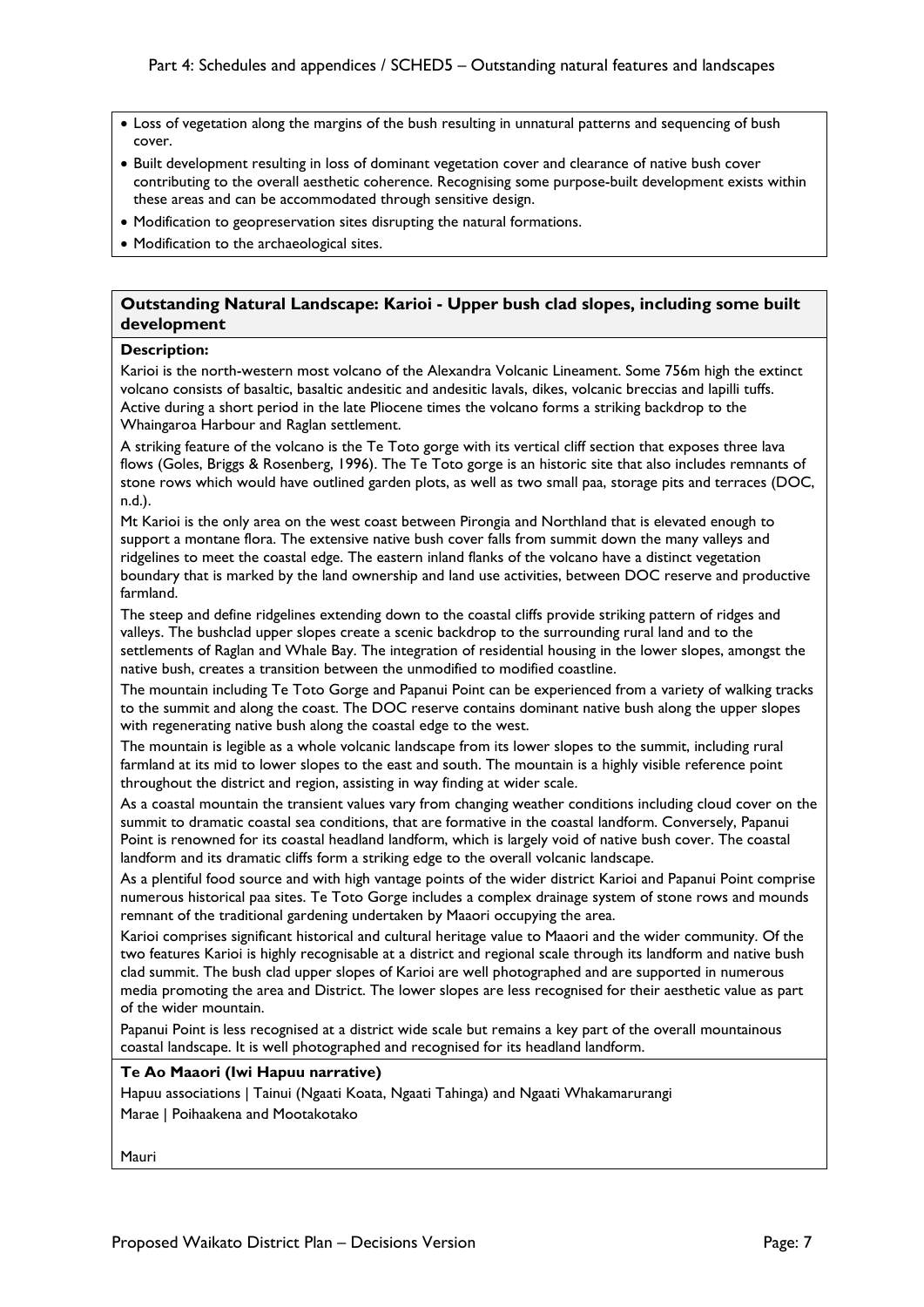It was to the summit of Karioi that Rakataura and his sister Hiaroa conveyed the mauri to propitiate the active energies of the natural world, (kia whakahua ake i te tini o Taane, aa ka whakanohoia e raaua te mauri ki too raaua tuuaahu a Tuuaahupapa ki te taumata o Karioi).

Ki too te iwi whakaaro, ka kitea te hukarere ki runga o Karioi aa he tau kai kei te haere mai. He maunga motuhake ki roto i ngaa whakapapa, puuraakau, moteatea, paatere o Tainui Waka.

### Waahi tapu

"Tirohia Karioi ka tauria e te kohu, ko ahau hoki ka tauria e te aroha e" (Waiata aroha) Behold Karioi drenched with mist, so too my regard at the sight of her.

Papanui Point - Part of a wider coastal landscape linked through history and whakapapa, surrounded by paa and smaller settlement sites, terraced cultivations and urupaa.

### Koorero-o-mua

Ko te pou whenua teenei mo ngaa hapuu katoa o te tai hauaauru, mai i te ngutuawa o Waikato tae atu ki Kaawhia. Kei waho raa i te moananui ko te motu o Kaarewa teetahi o ngaa whaiaaipo o Karioi. Karioi is the principal boundary post for the tribes and sub-tribes of the west coast, it is the gathering place of narratives, of genealogies, of histories.

"Taku taumata ki runga Karioi, hoe ngaa waka ki waho Kaarewa." (Waiata aroha) From the summit of Karioi the tribal estate can be observed in it's fullness, including ancient paa sites, horticultural sites, harbour mouths, the island of Kaarewa, and the reefs Patuatiniand Rewatu. At certain times of the year an ocean current outside of Kaarewa was said to flow with such power that waka were unable to traverse it. It was known in tribal laments as ("te au here toroa") the albatross holding current i.e the current that could curtail the flight of the albatross. Men and women of chiefly status were likened to the toroa, and the ocean current a metaphor for the inevitable destiny of the people.

Kaarewa is the largest gannetry in NZ, young gannets were traditionally harvested for food in the month of March. When establishing the Kingitanga in Waikato, Karioi was considered one of the eight posts or mainstays of Potatau. The others were: Titiokura, Taranaki, Putauaki, Kaiiwi, Ngongotaha, Tararua and Te Aroha.

Papanui Point - Part of a wider coastal landscape linked through history and whakapapa, sur-rounded by paa and smaller settlement sites, terraced cultivations and urupaa.

### Rawa tuuturu

While the lower slopes of Karioi have long been cleared of dense forest cover, hapuu and community groups are working to sustain and rejuvenate the indigenous flora and fauna species that are distinct to this area. Seeds are sourced locally to restore and restock in combination with initiatives to rid the area of cats, rats, stoats, oppossums and other predators. The shoreline has always provided a rich seasonal harvest but unusually warm sea temperatures coupled with severe coastal erosion are warning signals that action on a global scale is critical for people and resource sustainability.

I ngaa waa o mua tika, i teenei waa ko te hiahia ka haepapa nga ngaarara e patu kino ngaa taonga ki roto toona ngaahere.

Papanui Point - Remnants of flax, toetoe surviving on steep cliffsides, old fishing and kai ma-taitai grounds, kumara ridge cultivation. Patuatini reef lies just to the west of Papanui, an important breeding and feeding ground for a diverse range of marine species.

Seabirds are dependant on the large schools of baitfish which arrive in the summer months so too are kahawai, dolphin, kingfish and albacore tuna and the clean-up teams of schnapper and gurnard. Shark species, octopus, crayfish, juvenile hapuka add to the diversity which is afforded a degree of protection from human predation by the turbulent tides and wind conditions of the west coast.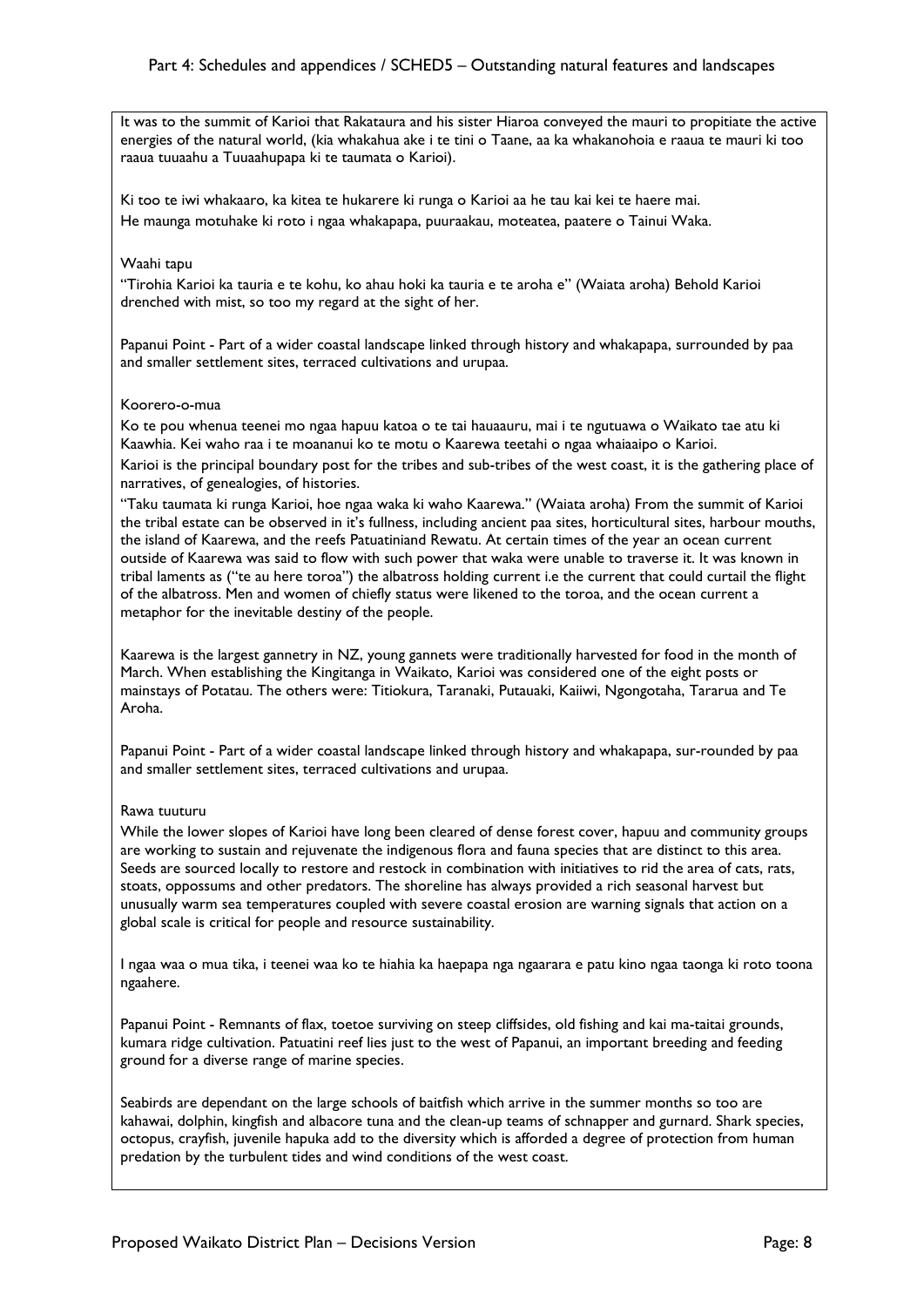### Hiahia tuuturu

Too pikitanga ko te aao o te rangi, Too heketanga ko Karioi maunga, Too hoenga waka ko Whaingaroa,

Aaue hei aaue! (Waiata ā ringa).

Papanui Point - Customary permits are used to harvest fish or seafood for hapuu use at important hui when hosting inland hapuu, it also enables hapuu to monitor use and state of the inshore and offshore fishery.

### Whakaaronui o te waa

An extinct volcano which erupted some 2.4 million years ago it is the most northerly mountain. It contains the last remnants of podocarp rainforest that escaped the axes and blades of the numerous sawmills that once encircled her wide girth. Totara, matai, rimu, kahikatea, rata, maire, puuriri, kohekohe, maahoe, rewarewa, tawa, rangiora and karaka are some of the indigenous species that still remain along with a diverse range of indigenous ferns and plant communities. Tui, korimako, riroriro, wharauroa (harbinger of the arrival of spring), kereruu, piiwakawaka, long tailed bats and small gecko are just some of the species that occupy the slopes and ravines.

Sea bird species observed between Karioi and Kaarewa include taranui, taraiti (terns), migrating toorea (pied oyster catchers), toorea pango (variable oyster catchers), kawau (species of shag), migrating kuaka (godwits), pakaha (fluttering shearwaters), karoro (blackbacked gull), tarapunga (red billed gull), oi (grey faced petrel), takapu (Australasian gannet), toroa (Albatross), korora (blue penguin), tiitii (sooty shearwater), tiitii wainui (fairy prion) and also katuku ngutupapa (royal spoonbills) in flight to inland estuaries.

In July 2016 Waikato Regional Council approved funding for the creation of a seabird sanctuary at Karioi. A four-year collaborative project that will target pest eradication, seabird protection and increased biodiversity. Te Toto (volcanic scoria flow) gorge on the western seaward side consists of some magnificent 150-metrehigh lava flows which have created large natural amphitheatres once used extensively for gardening, seasonal fishing, settlement and storage.

Remnants of karaka groves, stone walls, terraced areas and channelled watercourses with pockets of native spinach are markers of long occupation, cultivation and industry.

### **Overview**

For Waikato-Tainui all land has mauri and all land has value to Waikato-Tainui. The mauri of much of the land within the rohe of Waikato-Tainui has been adversely affected by its historical and current use. Waikato-Tainui seeks to restore the mauri of the land in balance with achieving the environmental, social, cultural, spiritual, and economic aspirations of Waikato-Tainui. Waikato-Tainui recognises that restoring the mauri of land needs to occur in partnership with the wider community, local authorities, government, and commercial and industrial users. The ability to access and effectively utilise land is intrinsically linked to the ability of Waikato-Tainui to provide for the environmental, social, spiritual, cultural, and economic health and wellbeing of Waikato-Tainui. Land can have distinct or, at times, overlapping values depending on the use of the land. For example, land set aside as an urupaa (burial site) has a different environmental, social, spiritual, cultural, and economic value than land set aside for Waikato Tainui economic initiatives.

| <b>Evaluation</b> |                                                                                                                                                                          |
|-------------------|--------------------------------------------------------------------------------------------------------------------------------------------------------------------------|
| Biophysical       | Formative processes of the volcanic landscape and coastline are well documented and in itself<br>are highly legible.                                                     |
|                   | Te Toto Gorge provides a well-documented feature of Karioi of its volcanic formation.                                                                                    |
|                   | Native bush clad slopes and summit of Karioi provide an important habitat for threatened flora<br>and fauna for the District.                                            |
|                   | Karioi along with Te Toto Gorge Lava and Pyroclastic section, and Papanui Point volcanic<br>headland are all Geopreservation sites of significant geological importance. |
| Sensory           | Formative processes of the volcanic landscape and coastline are well documented and in itself<br>are highly legible.                                                     |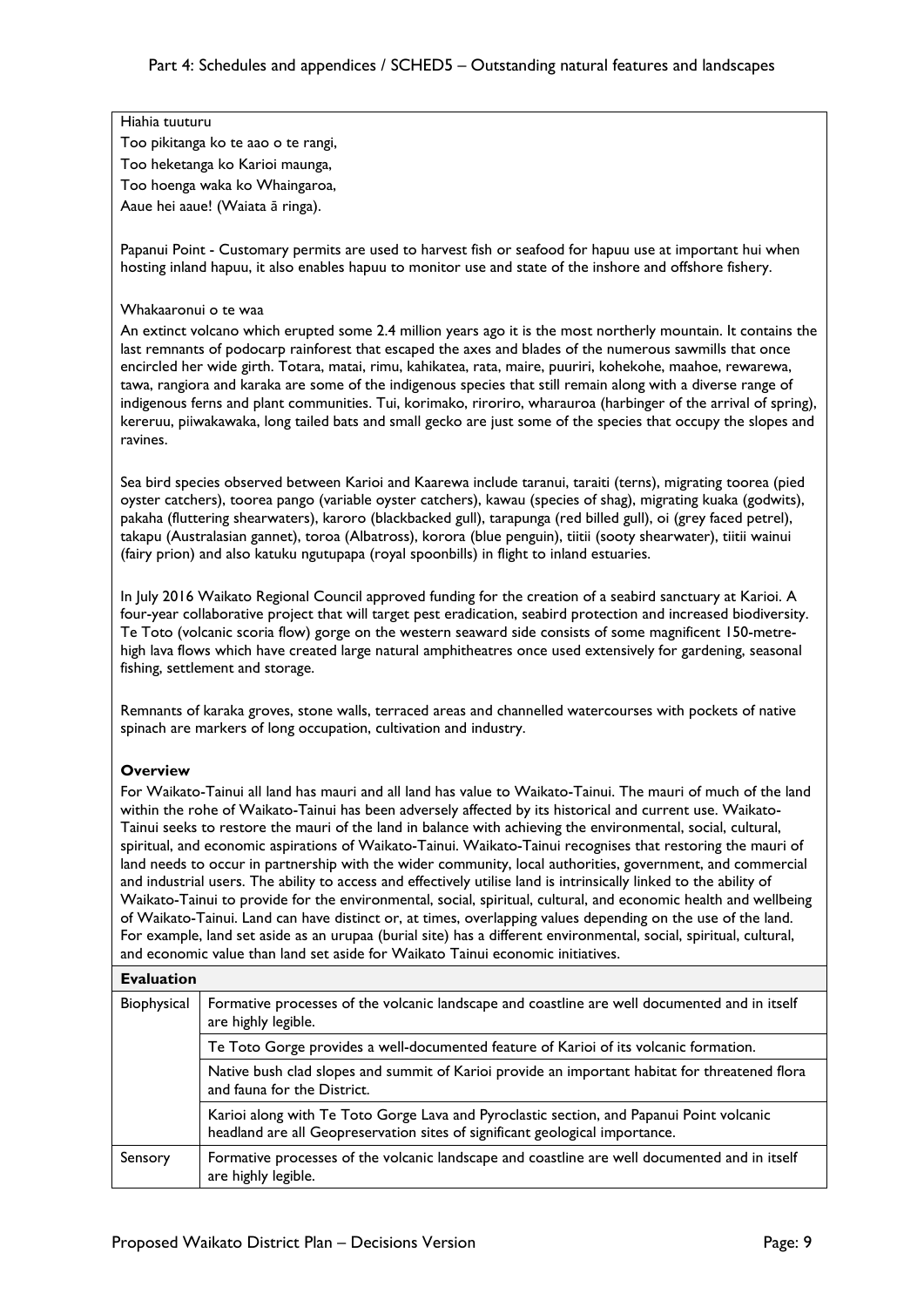|             | The vegetated bush slopes and summit accentuate the aesthetic coherence of the volcanic<br>feature and its connection to the coastal edge.                                                                                                               |
|-------------|----------------------------------------------------------------------------------------------------------------------------------------------------------------------------------------------------------------------------------------------------------|
|             | The vegetation cover contributes to the legibility of the natural processes that formed the<br>volcano and the continuing natural processes along its slopes and coastal edge.                                                                           |
|             | A highly memorable and recognisable volcanic feature in the wider district landscape as a result<br>of the combination of landform, vegetation cover, coastal location and lack of modification on its<br>upper slopes                                   |
| Associative | Numerous and significant archaeological sites are found on Karioi, including Te Toto Gorge.                                                                                                                                                              |
|             | Karioi is renowned throughout the District for its native flora and fauna, walking tracks and<br>vehicle access tracks. The scale of the mountain and its coastal edge is covered in many media<br>forms promoting the local and district wide identity. |
|             | Cultural heritage values associated with both Karioi and Papanui Point are very high.                                                                                                                                                                    |
|             |                                                                                                                                                                                                                                                          |

**Threats**

Recognising that Karioi forms a larger and recognisable volcanic landscape within the District and as such the broader landscape is defined as the combination of the Significant Amenity Landscape and the Outstanding Natural Landscape. As a whole the legibility of the geomorphological processes that have formed the volcano are inherently important to this landscape. The defining Outstanding Natural Landscape comprises the bush clad slopes is a large scale feature which includes walking tracks, vehicle tracks, roads and built development. Threats to the important attributes include:

- Earthworks, quarrying and excavation that results in large scale scarring of the landscape and features, resulting in loss of legible landform, ridgelines and native vegetation cover.
- Modification to the visually legible mountain skyline profile from earthworks, structures, buildings and vegetation clearance.
- Built development within the bush clad slopes in the top half of the maunga resulting in a loss of remoteness and naturalness of Karioi.
- Built development resulting in loss of dominant vegetation cover and clearance of native bush cover contributing to the overall aesthetic coherence. Recognising some built development exists within these areas and can be accommodated through sensitive design.
- Modification to geopreservation sites disrupting the natural formations.
- Modification to the archaeological sites.

### **Outstanding Natural Landscape: Pirongia - Pirongia Forest Park**

### **Description:**

The volcanic cone comprises a number of peaks and forms a southern most volcanic feature of the Waikato District Landscape. Only a portion of the volcano is included within the District. Forming large low angle cones Pirongia constitutes the greatest volume of the Alexandra Volcanic, rising to 959m. The volcano has formed form a succession of basaltic flows, volcanic breccias and minor tuffs. Many of the lava flows average about 10-20m in thickness. No trace of a crater feature remains on the volcano.

Supporting 13,500ha of native bush the Pirongia Forest Park includes threatened species including wood rose (Dactylanthus taylorii). Sequencing to mountainous flora include mountain flax, coprosmas and ferns near the summit with taller podocarp species including rimu, totara, tawa and tree ferns found near the mid to lower slopes. Native fauna includes grey warblers, fantails, tomtits, pipits, harriers, kingfishers, New Zealand falcons, kereruu, tui and bellbirds. Several native fish species are also found in the mountain streams.

The volcanic cone visually dominates much of the central portion of the Waikato Region and is collectively seen alongside Karioi. A number of tramping tracks extend through the forest park ranging from 1 hour to 10 hour walks. The experience of Mount Pirongia includes the transition from lowland to mountain vegetation within a large area of native bush. As a coastal mountain the transient values vary from changing weather conditions including cloud cover on the summit to dramatic coastal sea conditions, that are formative in the coastal landform. Seasonally the mountain is also known to have held snow cover in the winter months.

Largely unmodified by modern productive land use practices the key cultural sites of significance remain on the foothills of the slopes. The mountain remains of significant importance to tangata whenua for its ancestral and cultural values.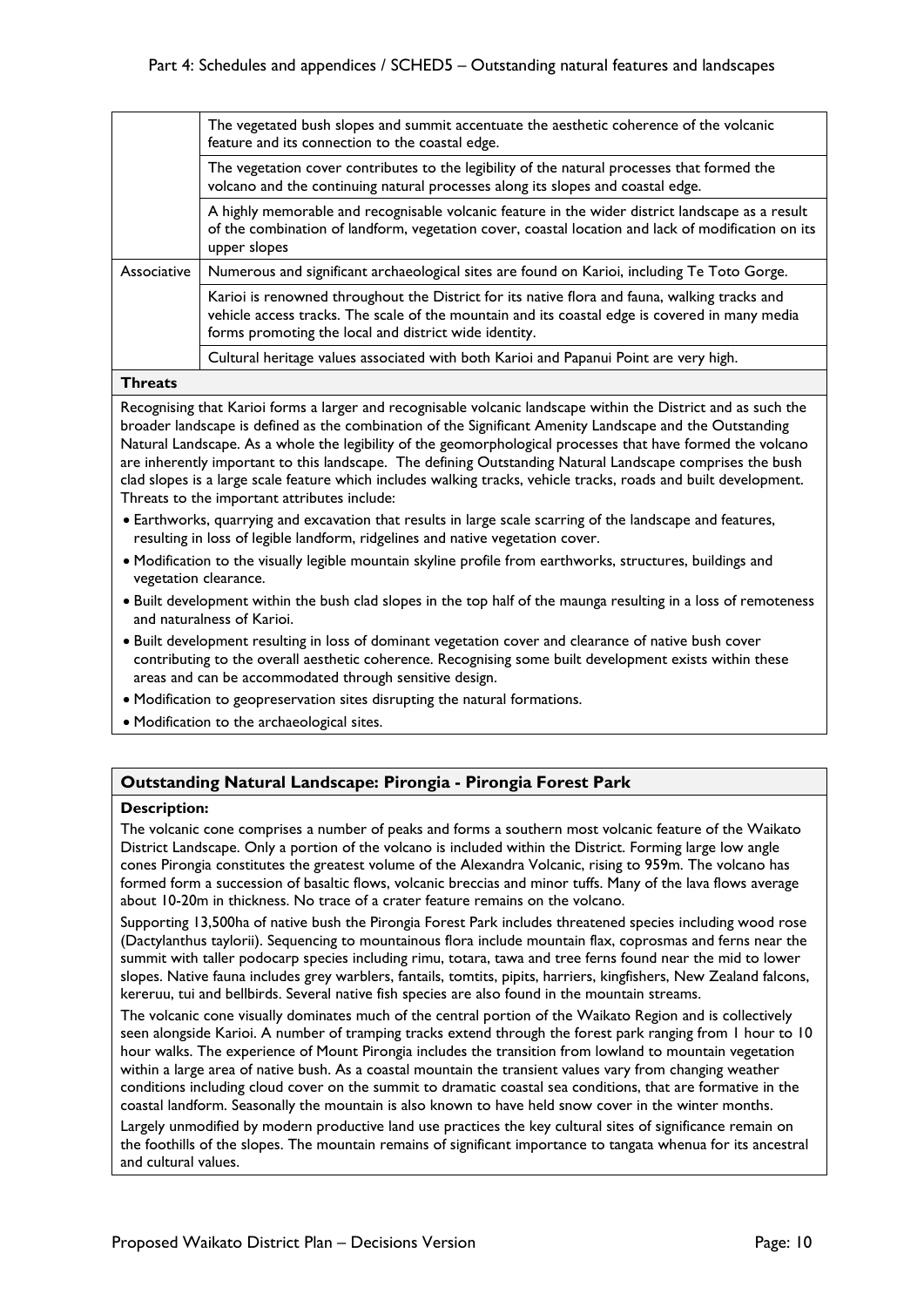### Part 4: Schedules and appendices / SCHED5 – Outstanding natural features and landscapes

The mountain is recognised for its form and location as a key feature of the broader Waikato region's landscape views as part of the collection of volcanoes along the west coast. Pirongia is highly recognised and remains iconic to the District and Region.

### **Te Ao Maaori (Iwi Hapuu narrative)**

Hapuu associations | Ngaati Apakura and Ngaati Mahuta Marae | Puurekireki, Te Koopua, Hiiona and Kahotea

#### Mauri

He waahi tapu me oona koorero, puuraakau, waiata i tuitui ai ki roto i ngaa tatai whakapapa o Tainui Waka

### Waahi tapu

Pirongia is a waahi tapu of special, cultural, historic and or spiritual importance to Maaori.

### Koorero-o-mua

Waikato-Tainui people have a strong connection to Mount Pirongia. It was first named "Pirongia te aroaro o Kahu" the scented pathway of Kahu by a Tohunga of the Tainui canoe to honour his wife. To preserve the heritage of Mount Pirongia Pirongia Te Aroaro o Kahu Restoration Society Inc was formed in 2002 as a result of deep-seated community interest in its ecological restoration.

### Rawa tuuturu

Wood rose or Dactylanthus taylorii, a rare and endangered parasitic flowering plant, can be found on the ridges of Mount Pirongia. Variety of podocarps are found at lower altitudes: rimu, totara, tawa and tree ferns. At higher altitudes the forest changes. Hardy plants like horopito and kamahi grow on exposed ridges, and near the summit there are mountain flax, coprosmas and ferns. Common birds are: fantails, kingfishers, kereruu, tui, New Zealand falcons. Botanically, Pirongia is also interesting area as it marks the transition between the warmth-loving kauri forest of the north and the beech and podocarp-beech forest in the south. The park's latitude is the naturally occurring southern limit for species such as kauri and mangeao.

Kia mataara toonu taatou tki e kaitiaki i ngaa rawa me ngaa taonga ki roto, me patu i ngaa ngaarara i whakamate i ngaa rawa me ngaa taonga Maaori.

#### Hiahia tuuturu

Pirongia is a venue or repository for Maaori cultural practices and spiritual values.

#### Whakaaronui o te waa

Pirongia has special amenity, architectural or educational significance to Maaori.

### **Overview**

For Waikato-Tainui all land has mauri and all land has value to Waikato-Tainui. The mauri of much of the land within the rohe of Waikato-Tainui has been adversely affected by its historical and current use. Waikato-Tainui seeks to restore the mauri of the land in balance with achieving the environmental, social, cultural, spiritual, and economic aspirations of Waikato-Tainui. Waikato- Tainui recognises that restoring the mauri of land needs to occur in partnership with the wider community, local authorities, government, and commercial and industrial users.

The ability to access and effectively utilise land is intrinsically linked to the ability of Waikato-Tainui to provide for the environmental, social, spiritual, cultural, and economic health and wellbeing of Waikato-Tainui. Land can have distinct or, at times, overlapping values depending on the use of the land. For example, land set aside as an urupaa (burial site) has a different environmental, social, spiritual, cultural, and economic value than land set aside for Waikato-Tainui economic initiatives.

| <b>Evaluation</b> |                                                                                                                                    |
|-------------------|------------------------------------------------------------------------------------------------------------------------------------|
|                   | Biophysical   Formative processes of the volcanic landscape and coastline are well documented and in itself<br>are highly legible. |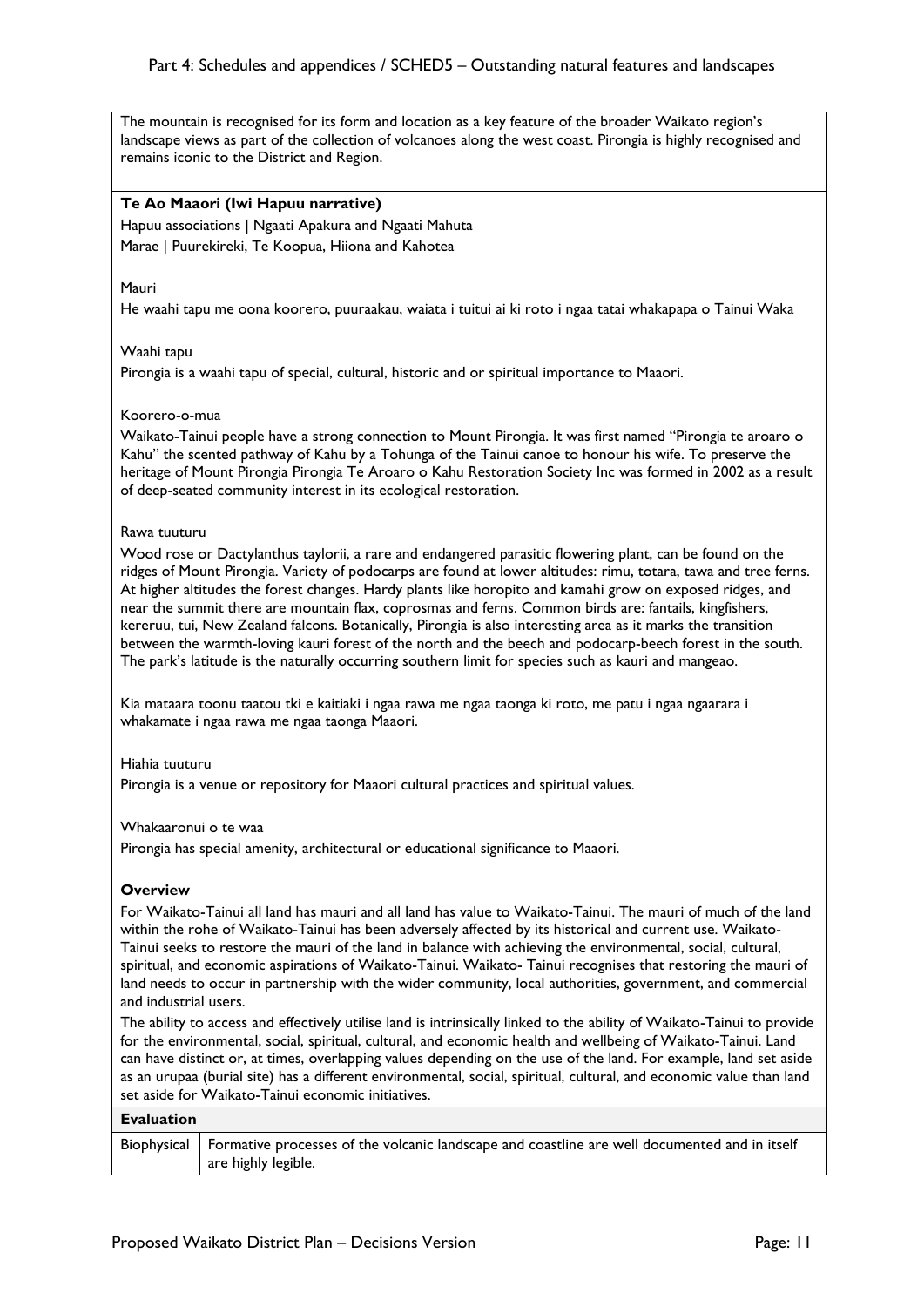|             | Native bush clad slopes and summit of Pirongia provide an important habitat for threatened flora<br>and fauna for the District.                                                                                                       |
|-------------|---------------------------------------------------------------------------------------------------------------------------------------------------------------------------------------------------------------------------------------|
|             | The volcano has formed form a succession of basaltic flows, volcanic breccias and minor tuffs.<br>Many of the lava flows average about 10-20m in thickness. No trace of a crater feature remains<br>on the volcano.                   |
|             | Pirongia is well researched and documented to be a Geopreservation site of significant<br>geological importance.                                                                                                                      |
|             | Lower slopes of modified farmland remain geologically important however the biotic values are<br>degraded.                                                                                                                            |
| Sensory     | Formative processes of the volcanic landscape are well documented and in itself are highly<br>legible.                                                                                                                                |
|             | The vegetated bush slopes and summit accentuate the aesthetic coherence of the volcanic<br>feature.                                                                                                                                   |
|             | The vegetation cover contributes to the legibility of the natural processes that formed the<br>volcano and the continuing natural processes along its slopes.                                                                         |
|             | A highly memorable and recognisable volcanic feature in the wider district landscape as a result<br>of the combination of landform, vegetation cover and the broad multi cone skyline.                                                |
| Associative | Some significant archaeological sites are found on the lower slopes of Pirongia, within the<br>Waikato District area.                                                                                                                 |
|             | Pirongia is renowned throughout the District for its native flora and fauna, walking tracks and<br>vehicle access tracks. The scale of the mountain is covered in many media forms promoting the<br>local and district wide identity. |
|             | Cultural heritage values are very high.                                                                                                                                                                                               |
|             |                                                                                                                                                                                                                                       |

**Threats**

Recognising that Pirongia forms a larger and recognisable volcanic landscape within the Region and outside the Waikato District. As a whole the legibility of the geomorphological processes that have formed the volcano are inherently important to this landscape. The defining Outstanding Natural Landscape comprises the bush clad slopes is a large-scale feature which includes walking tracks, vehicle tracks, roads and built development. Threats to the important attributes include:

- Earthworks, quarrying and excavation that results in large scale scarring of the landscape and features, resulting in loss of legible landform, ridgelines and native vegetation cover.
- Modification to the visually legible mountain skyline profile from earthworks, structures, buildings and vegetation clearance.
- Built development within the bush clad slopes resulting in a loss of naturalness.
- Built development resulting in loss of dominant vegetation cover and clearance of native bush cover contributing to the overall aesthetic coherence. Recognising some built development exists within these areas and can be accommodated through sensitive design.
- Modification to geopreservation sites disrupting the natural formations.
- Modification to the archaeological sites.

### **Outstanding Natural Landscape: Waikato River and Wetlands, including Okariha Sand Spit and margins**

### **Description:**

At 354km long the Waikato River is the longest river in Aotearoa, New Zealand. The river and its alluvial and fluvial processes have been formative in the geomorphology of the Waikato District and Waikato Region. Once exiting into the Firth of Thames the Waikato River takes a more confined path through the central Waikato Region, flowing into the Tasman Sea near Port Waikato. Dammed in eight places upstream of the Waikato District the River's natural flows and levels are influenced by the operation of these dams.

The majority of the River's margins are heavily modified from productive land use management, stop banks and weed infestation. Along the length of the River within the Waikato District, much of the river margin is dominated by exotic tree and weed species including Willow and Alder species. Downstream toward the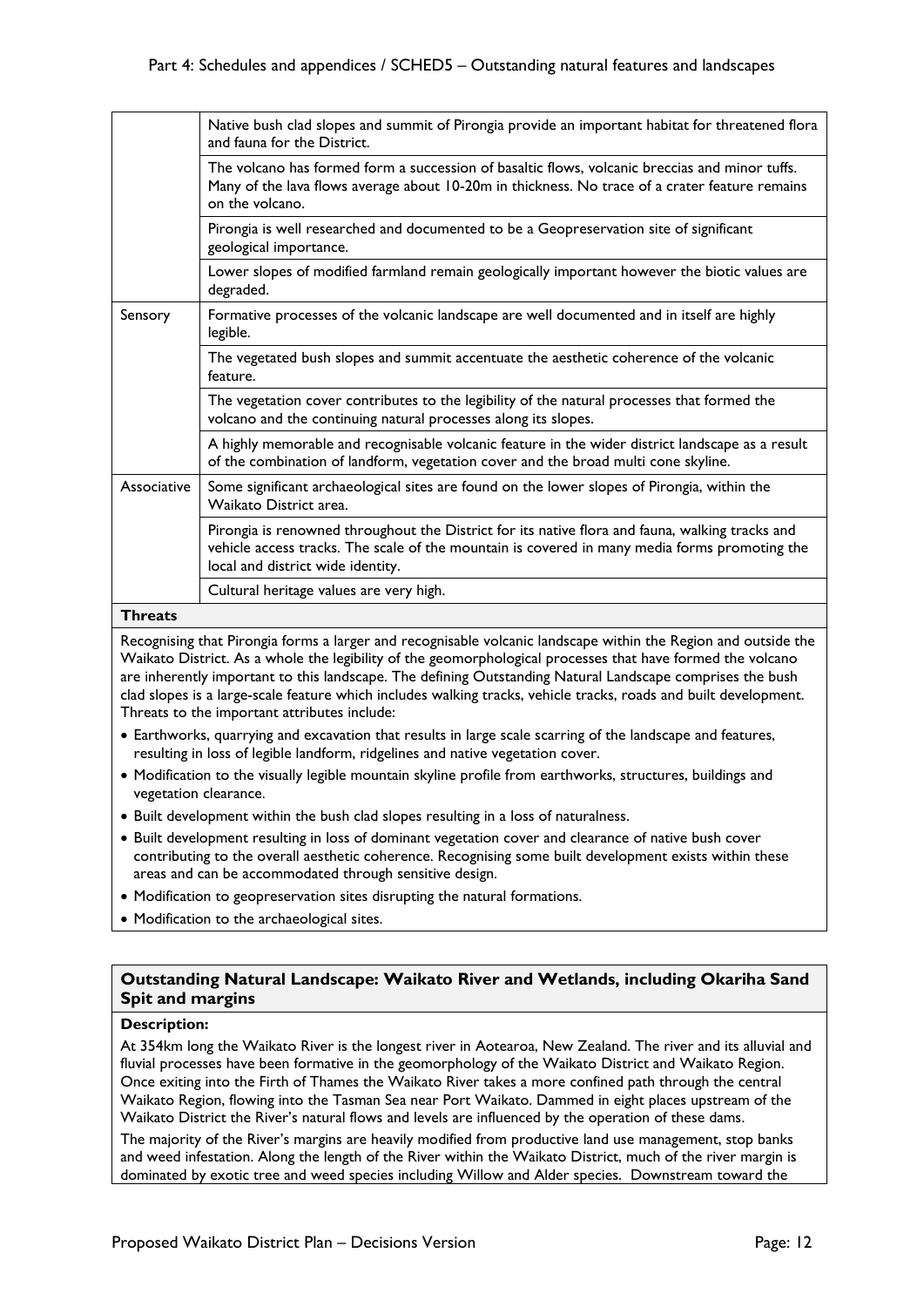river mouth, pockets of native bush reside alongside the river. As the River widens the wetlands and river delta expand to create small islands within the river corridor. These areas remain largely unmodified as landforms with less evidence of the upstream modifications.

A number of geopreservation sites are located along the river margins and within the river delta near the river mouth. Some bluffs and other geopreservation features are sited near to Tuakau featuring the Jurassic section. Okariha Sand Spit has a high level of vividness for the Port Waikato settlement as the main sand spit to the Waikato River.

The vegetated margins of the modified sections of the Waikato River provide a modified vegetated scenic quality with pockets of native flora. The aesthetic coherence of the river margin is limited to mostly a narrow margin with a heavily modified back edge as a result of urban and rural development. Road networks including State Highway 1 which extends alongside the river at Horotiu, Rangiriri and Meremere. This experience includes open views. The river is highly vivid and memorable as a feature of the Waikato District particularly with the visual links from public viewpoints. Moderate levels of aesthetic coherence exist for much of the modified margins of the river with very high levels found in the braided delta and wetlands near the river mouth.

The braided delta is expressive of its formative processes and the natural path of the river with the wetlands providing an indication of what once occurred upstream. This area of the river is highly legible and comprises tidal and seasonal change of flora and fauna that contributes to its transient values. With numerous water takes for settlements and cities, including Hamilton and Auckland, the Waikato River is well known for being a source of life to the District. Iconic to the Waikato Region, the River forms a key connector between settlements throughout the Waikato District. The Okariha Sand Spit, as part of the Waikato River system, is highly recognisable and retains moderate to high shared and recognised values to the local and wider district community.

Used historically as a route for transporting between settlements, numerous paa and marae are established along the banks of the River, including Tuurangawaewae, in Ngaaruawaahia. The river is well used within the Waikato District for recreational activities including rowing, waka tauaa, waka ama, fishing and white baiting along with many other activities. Along the banks of the River within settlements walkways and cycleways extend along its margin providing connections between towns. The Waikato River remains of high importance to the community and iwi with the ongoing management of the River governed by the Waikato River Authority.

For Maaori the river margins have strong spiritual, cultural and social associations with particular landscape elements, features or areas such as paa, kaainga, tupuna awa, mahinga kai and waahi tapu, or other sites of historic events or heritage. Associative activities are patterns of social activity that occur in particular parts of a landscape, for example popular walking routes or fishing spots.

### **Te Ao Maaori (Iwi Hapuu narrative)**

Hapuu associations | Ngaati Tiipa, Ngaati Amaru Ngaati Taahinga, Ngaati Te Ata Ngaai Tai, Ngaati Koheriki and Ngaati Tamaoho.

Marae | Ooraeroa, Tauranganui, Tikirahi, Te Kotahitanga, Pakau, Te Awamaarahi, Whaatapaka and Ngaataierua.

Ngaati Te Ata hold manawhenua

traditional relationship and history

continues to be a cultural resource for our people

bound to our relationship and our culture and traditions with our ancestral lands, water, sites, waahi tapu, and other taonga.

### Mauri

"The Waikato River is our tupuna and looks over us throughout our lives. The river feeds us, nurtures us and takes care of us, healing our hurts and protecting us from harm. The river is our lifeline from which we take our name, our identity and our mana."

Wetlands are an integral component within the whakapapa of Waikato-Tainui rivers and lakes. They provide important spawning grounds and habitat for fish and other taonga species. They also provide important ecosystem services such as reducing peak flood flows, increasing low flows, and trapping and removing sediments and nutrients. Mana whenua, traditional relationship and history, continues to be a cultural resource for our people, bound to our relationship and our culture and traditions with our ancestral lands, water, sites, waahi tapu, and other taonga.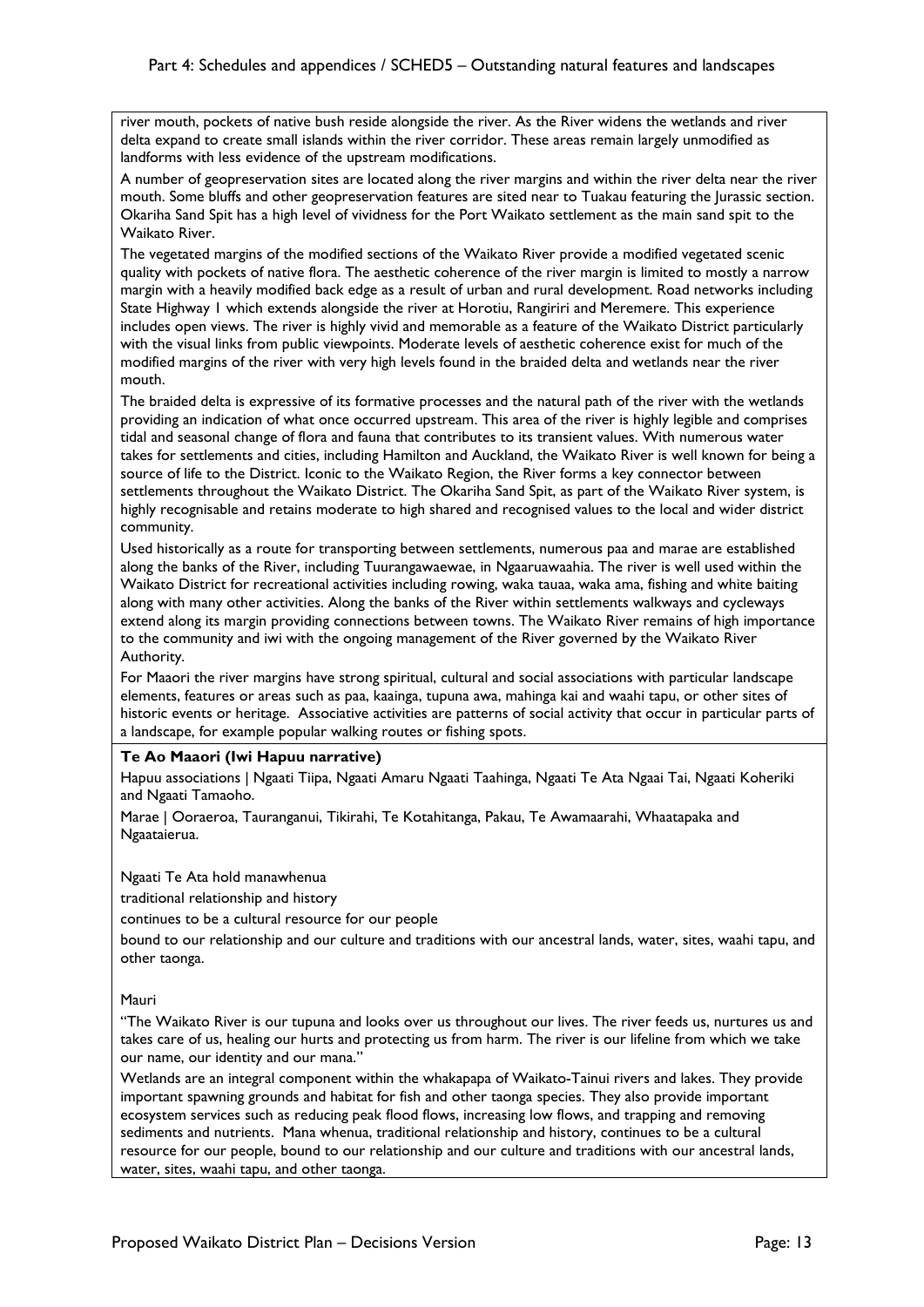Waikato taniwha rau he piko he taniwha he piko he taniwha he taniwha. Orite ki ngaa whakaaro o te wahanga o Waikato Awa mo eenei waahi.

### Waahi tapu

For Waikato-Tainui, the lower Waikato wetlands are areas of huge significance. Due to the concealing nature of wetlands, people would store and preserve taonga within them, thus ensuring the safety of those taonga. Key wetlands continue to conceal the kooiwi of Waikato- Tainui tuupuna who lost their lives during the battles of Rangiriri and Meremere in 1863.

This pepeha (tribal saying) of the Waikato people, denotes the significance and the spiritual connection that tangata whenua have with the river and the land. The Waikato River was the primary source of food, transport, ritual and tradition for Maaori - it was their life blood.

### Koorero-o-mua

The Waikato River provides physical and sustenance for the Waikato-Tainui people. The spirits of ancestors mingle with its waters, which is used in rituals.

Resource users, activity operators, landowners, local authorities, and Crown agencies (as appropriate) to improve and facilitate access for Waikato-Tainui members to selected wetlands within the tribal area in order to practice whakatupua (growing time), raahui on wetlands during the fish spawning season, and/or other Waikato-Tainui hauanga kai and cultural practices.

### Rawa tuuturu

Flood plains and wetlands provide important habitat and spawning for indigenous fish but many of the region's wetlands are no longer in a suitable state to perform this function. This is coupled by a reduction in the connectivity between freshwater systems and habitat due to infrastructure such as culverts, weirs and/or dams.

The Waikato River is a source of food, including eels, mullet, smelt and whitebait, and plants like watercress. It was an important waka route, especially from the mid-1800s when Maaori began taking their farm produce to distant markets.

Tuhuri i ngaa mahi kino ngaa waa o mua ka hoki ora ki ngaa taonga rawa Maaori mai ngaa mahi kaitiakitanga. Ko ngaa mahi kino o te tangata i mate mate haere o taatou awa e hia nei taatou ka kaha nei ki ngaa mahi tika te hoki whakaora i too taatou awa tupuna.

#### Hiahia tuuturu

As a result of the reduction in wetland area and the impacts on remnants, the ability for Waikato-Tainui to exercise kaitiaki responsibilities, maintain access to, and utilise the natural resources of wetlands has been compromised. Many wetlands in the region are surrounded by privately owned land with no legal access for Waikato-Tainui or the public.

In 2008 Waikato-Tainui tribes signed an agreement with government to protect the Waikato River for future generations, and this was made law under the Waikato-Tainui Raupatu Claims (Waikato River) Settlement Act 2010. Waikato-Tainui has kaitiakitanga (guardianship) of the river and works in partnership with government and local-government agencies such as the Waikato Regional Council to manage it.

### Whakaaronui o te waa

Many Waikato tribes lived at paa on the banks of the Waikato River, and the last part of the pepeha denotes this activity, the importance of their chiefs and the taniwha that lived in the river. Ngaaruawaahia was also the home of Pootatau Te Wherowhero, the first Maaori King who led the Kiingitanga movement from 1858-1860. It is the home of the Maaori dynasty and the current Maaori King, Tuuheitia Paki.

### **Overview**

The mauri of Waikato-Tainui wetlands is linked to the overall ecological health and well-being of their whakapapa (i.e., to the native fauna and flora found in those systems). These are the resources that Waikato-Tainui rely on for a number of cultural activities and which are collectively identified as 'hauanga kai'. Negative impacts on the whakapapa of the wetlands will, therefore, have corresponding negative effects on wetland mauri and the ability of Waikato-Tainui to utilise hauanga kai.

#### **Evaluation**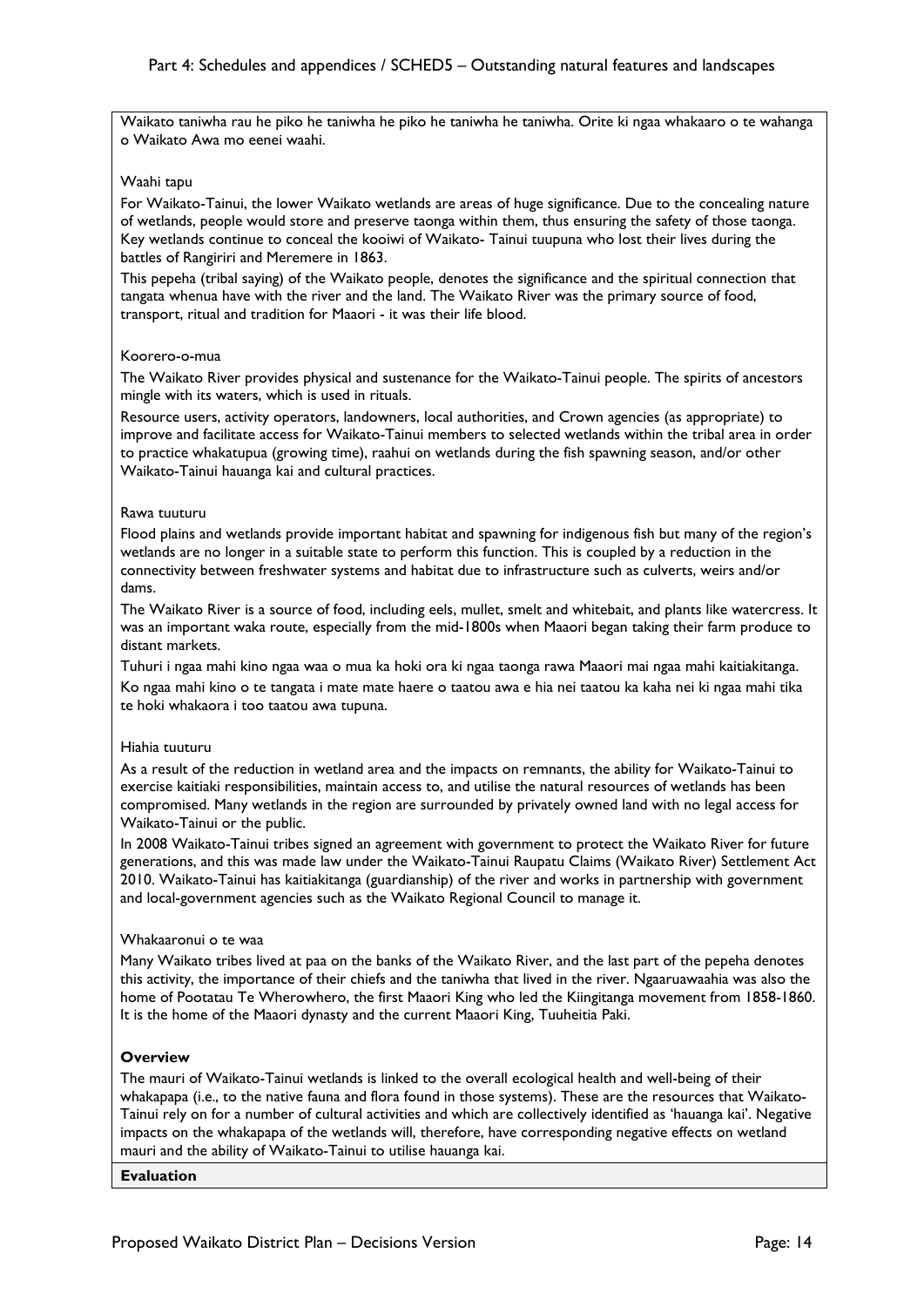| Biophysical    | Downstream the river's natural geomorphology processes remain dominant with the wetlands<br>and river delta.                                                                                                                                                                                                                                                               |
|----------------|----------------------------------------------------------------------------------------------------------------------------------------------------------------------------------------------------------------------------------------------------------------------------------------------------------------------------------------------------------------------------|
|                | Native bush clad margins and wetlands have high ecological value                                                                                                                                                                                                                                                                                                           |
|                | Braided river delta supporting wetlands and intertidal habitat remain in a largely unmodified<br>state, excluding the white baiting huts and maimai.                                                                                                                                                                                                                       |
|                | Okariha Sand Spit - Some modification but retains natural patterns and remains a highly dynamic<br>feature of the Waikato River mouth and west coast. Adjacent to the settlement of Port<br>Waikato the natural patterns and processes are highly expressive. The aesthetic coherence is of<br>moderate to high value. The area is of moderate to high levels of vividness |
|                | High biotic values attributed to significant ecological values identified within the braided delta<br>portion of the river.                                                                                                                                                                                                                                                |
| Sensory        | The river delta provides a highly memorable feature that is highly expressive of its formative<br>processes                                                                                                                                                                                                                                                                |
|                | Transient values are high along the braided river delta with tidal and seasonal change in flora and<br>fauna apparent.                                                                                                                                                                                                                                                     |
|                | Okariha Sand Spit - Shared and recognised values are moderate to high with historic heritage<br>values associated with the adjoining settlement.                                                                                                                                                                                                                           |
| Associative    | Well recognised for its geological history and importance to the Waikato Plains, the river is<br>iconic in many forms of media, logos and promotional material. Of all the features within the<br>Waikato District the river is the most iconic.                                                                                                                           |
|                | Recognised of utmost importance to Waikato-Tainui and many hapu which reside along the<br>banks of the river.                                                                                                                                                                                                                                                              |
|                | Iconic to the Region and the District the river features prominently in media, logos and<br>promotional material.                                                                                                                                                                                                                                                          |
| <b>Threats</b> |                                                                                                                                                                                                                                                                                                                                                                            |

Threats to the character and qualities of the river margins and wetland area include:

- Earthworks, quarrying and excavation along the margins of the river corridor disrupting natural vegetation patterns.
- Modification of natural river patterns within the braided delta resulting in biophysical changes to the natural elements, patterns and processes.
- Built development resulting in loss of dominant vegetation cover and clearance of native bush cover contributing to the overall aesthetic coherence. Recognising some purpose-built development exists within these areas and can be accommodated through sensitive design.
- Modification to geopreservation sites disrupting the natural formations.
- Loss or modification to cultural and historic heritage features along the river margins.
- Loss of public visual relationship with the river from State Highway 1.
- Introduction of dominant structures or activities within the Waikato River Margins and Wetlands area.

## **Outstanding Natural Features**

### **Outstanding Natural Feature: Pouraureroa Stream Bush**

### **Description:**

Separated from the Hunua Ranges bush cover, Pourareroa Stream Bush forms a remnant stand of native bush surrounded by agricultural land use. Some areas have been cleared for pasture with cattle being grazed. And there is evidence of invasion of exotic tree and other weed species around the perimeter of the bush.

The native bush cover and habitat includes a range of moderate wildlife values. The contiguous native bush cover provides a high level of aesthetic coherence throughout the landscape. The remote location contributes to a sense of remoteness with access only gained via limited vehicle and walking tracks. Forming the northern boundary of the Waikato District the ranges comprises a high level of legibility and vividness. This results from the dramatic transition from low rolling and plains farmland to the steep and deeply incised bush clad hills.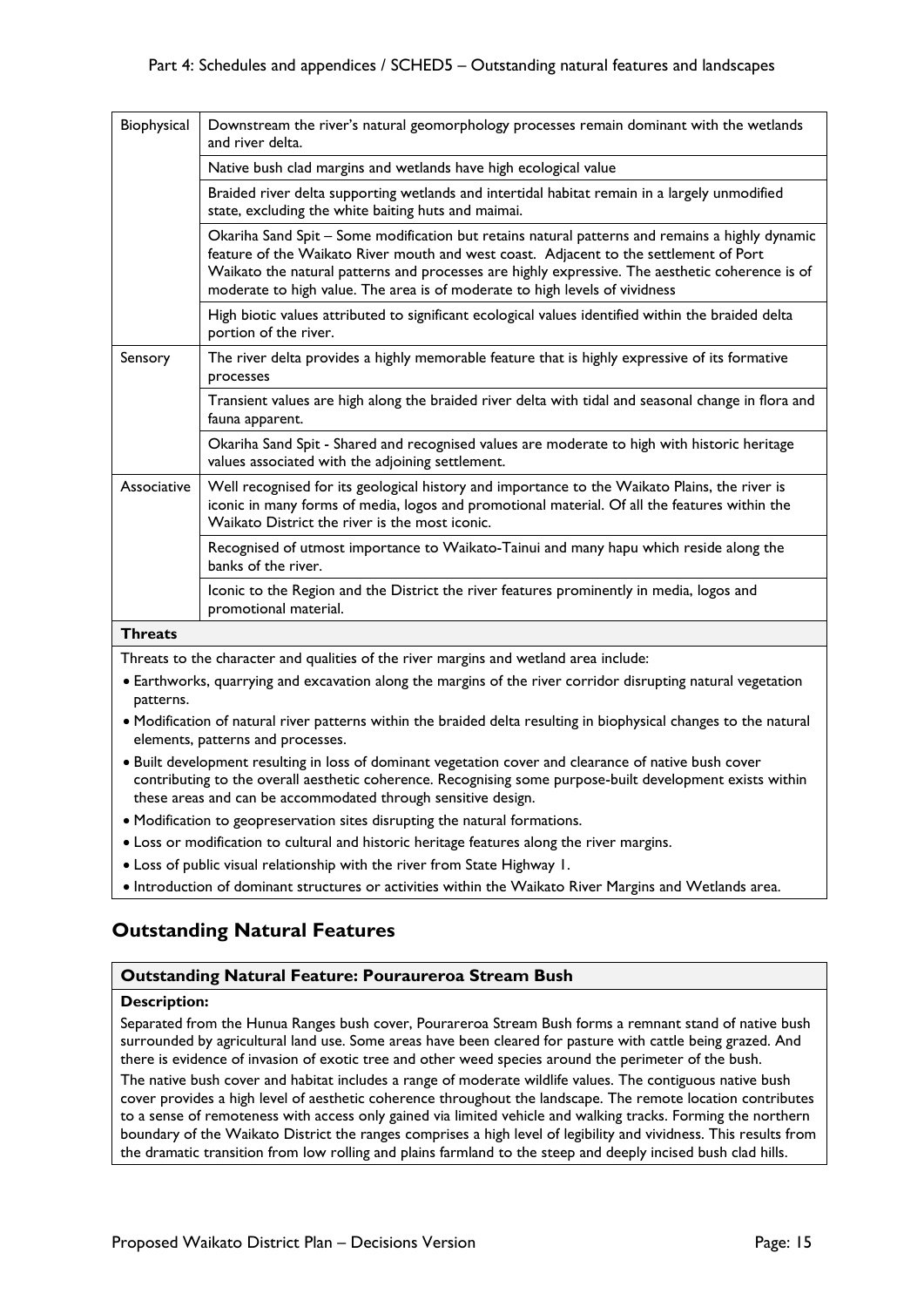As a plentiful food source and with high vantage points the Hunua Range comprises numerous historical cultural sites, particularly at the southern interface with the lowlands. Renowned as the largest native forest in the Auckland Region the Hunua Ranges straddle Auckland Region and Waikato District. Common associative values attributed to the landscape are associated with walking and tramping experiences, cultural heritage values attributed by tangata whenua and the seasonal changes that occur throughout the year.

### **Te Ao Maaori (Iwi Hapuu narrative)**

Hapuu associations | Ngaati Tiipa, Ngaati Amaru, Ngaati Te Ata, Ngaati Koheriki, Ngaati Tamaoho and Ngaai Tai.

Marae | Ngaataierua and Mangatangi.

Ngaati Te Ata hold manawhenua

traditional relationship and history

continues to be a cultural resource for our people

bound to our relationship and our culture and traditions with our ancestral lands, water, sites, waahi tapu, and other taonga.

### Mauri

Manawhenua, traditional relationship and history, continues to be a cultural resource for our people, bound to our relationship and our culture and traditions with our ancestral lands, water, sites, waahi tapu, and other taonga.

### Waahi tapu

Hei te tuaapapa o te rohe tonga o ngaa pae maunga o Hunua.

### Koorero-o-mua

Kia mataara ki ngaa mahi kino ki te whenua me ngaa wai e rere nei me hoki ora ngaa rawa me ngaa taonga Maaori.

### Rawa tuuturu

The place provides important customary resources for Maaori.

#### Hiahia tuuturu

E roa te waa e ngaro weera tikanga ki te waahi engari ka whakaora tonu teenei reanga ngaa tikanga o te waahi.

#### Whakaaronui o te waa

The place has special amenity, architectural or educational significance to Maaori.

#### **Overview**

For Waikato-Tainui all land has mauri and all land has value to Waikato-Tainui. The mauri of much of the land within the rohe of Waikato-Tainui has been adversely affected by its historical and current use. Waikato-Tainui seeks to restore the mauri of the land in balance with achieving the environmental, social, cultural, spiritual, and economic aspirations of Waikato-Tainui. Waikato-Tainui recognises that restoring the mauri of land needs to occur in partnership with the wider community, local authorities, government, and commercial and industrial users. The ability to access and effectively utilise land is intrinsically linked to the ability of Waikato-Tainui to provide for the environmental, social, spiritual, cultural, and economic health and wellbeing of Waikato-Tainui. Land can have distinct or, at times, overlapping values depending on the use of the land. For example, land set aside as an urupaa (burial site) has a different environmental, social, spiritual, cultural, and economic value than land set aside for Waikato-Tainui economic initiatives.

### **Evaluation**

| Biophysical   Formative processes of the ranges, including ridgelines and valleys.         |  |
|--------------------------------------------------------------------------------------------|--|
| Native bush clad ranges and extent of native vegetation cover.                             |  |
| High biotic values attributed to significant ecological values identified within the area. |  |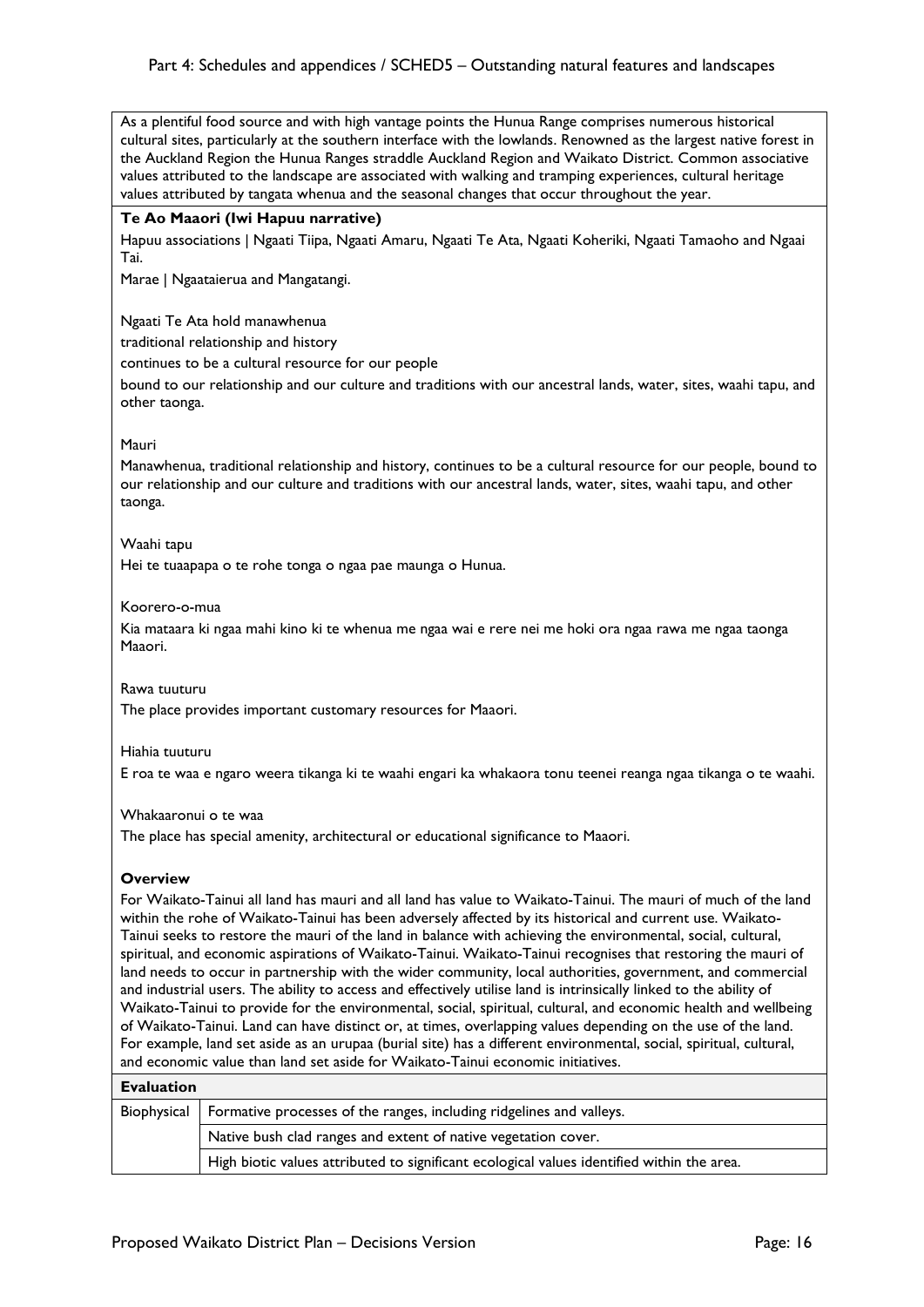|             | Modified areas within to accommodate grazing stock along ridgelines in western portion of the<br>site.                                                                                             |
|-------------|----------------------------------------------------------------------------------------------------------------------------------------------------------------------------------------------------|
| Sensory     | Formative processes are less evident but remain legible.                                                                                                                                           |
|             | The extent of native bush cover is significant.                                                                                                                                                    |
|             | The vegetation cover contributes to the legibility of the natural tectonic and volcanic processes<br>that formed the range and the continuing natural processes along the slopes and coastal edge. |
|             | A moderately memorable and recognisable as connected to the Hunua Range landscape in the<br>wider district and regional landscape.                                                                 |
| Associative | Few documented archaeological sites are found within this area.                                                                                                                                    |
|             | Connected to the Hunua Ranges which are renowned for their scale and remoteness. Equally<br>providing a boundary between the Waikato and Auckland regions.                                         |
|             | Cultural heritage values associated with the Ranges are very high.                                                                                                                                 |

### **Threats**

Recognising that this pocket of bush forms part of the broader Hunua Range landscape which is a recognisable range landscape that extends beyond the District and as such is important to Auckland region. The defining Outstanding Natural Feature comprises the bush clad slopes and excludes open grazed areas for agricultural and productive land use purposes. Threats to the important attributes include:

- Earthworks, quarrying and excavation that results in large scale scarring of the landscape and features, resulting in loss of legible landform, ridgelines and native vegetation cover.
- Modification to the visually legible ridgeline profiles from earthworks, structures, buildings and vegetation clearance.
- Modification of the ridgeline and skyline of the bush covered hills through built form, earthworks and structures.
- Loss of vegetation along the margins of the bush resulting in unnatural patterns and sequencing of bush cover.
- Built development resulting in loss of dominant vegetation cover and clearance of native bush cover contributing to the overall aesthetic coherence. Recognising some purpose-built development exists within these areas and can be accommodated through sensitive design.
- Modification to geopreservation sites disrupting the natural formations.

### **Outstanding Natural Feature: Horea - Rangitoto Point**

### **Description:**

The dominant dune feature extends from the open coast into the Whaingaroa Harbour. A significant geological feature the dunes are rich in iron sand and demonstrate transitioning dune profiles. Vegetation is a mix of native and weed species with some degradation of the natural biotic patterns of the feature. NZ Steel leases much of the Point and has done since 1981 and contains a recently renewed 20 year lease commenced in 2012.

The remoteness and dynamic environment of the west coast generates a sense of wildness along this coastal feature. The aesthetic coherence is of moderate to high level as a result of the scale of the feature extending from the open coast to the harbour edge. The margins are of moderate value as a result of the integration of agricultural land use immediately adjacent detracting from the possible native vegetation sequencing. The feature is highly expressive of the geomorphological processes that occur at this harbour mouth.

This coastal edge is proliferated with sites of cultural significance including numerous waahi tapu sites all along the coast, including a concentration on this feature. Horea is of particular significance to Tainui Awhiro.

The headland dunes are experienced through access from the coastal edge and from the settlement of Raglan, across the harbour. Shared and recognised values of this dune system are high, with its prominence as a natural backdrop to the settlement of Raglan.

**Te Ao Maaori (Iwi Hapuu narrative)**  Hapuu associations | Tainui

Marae | Poihaakena and Te Akau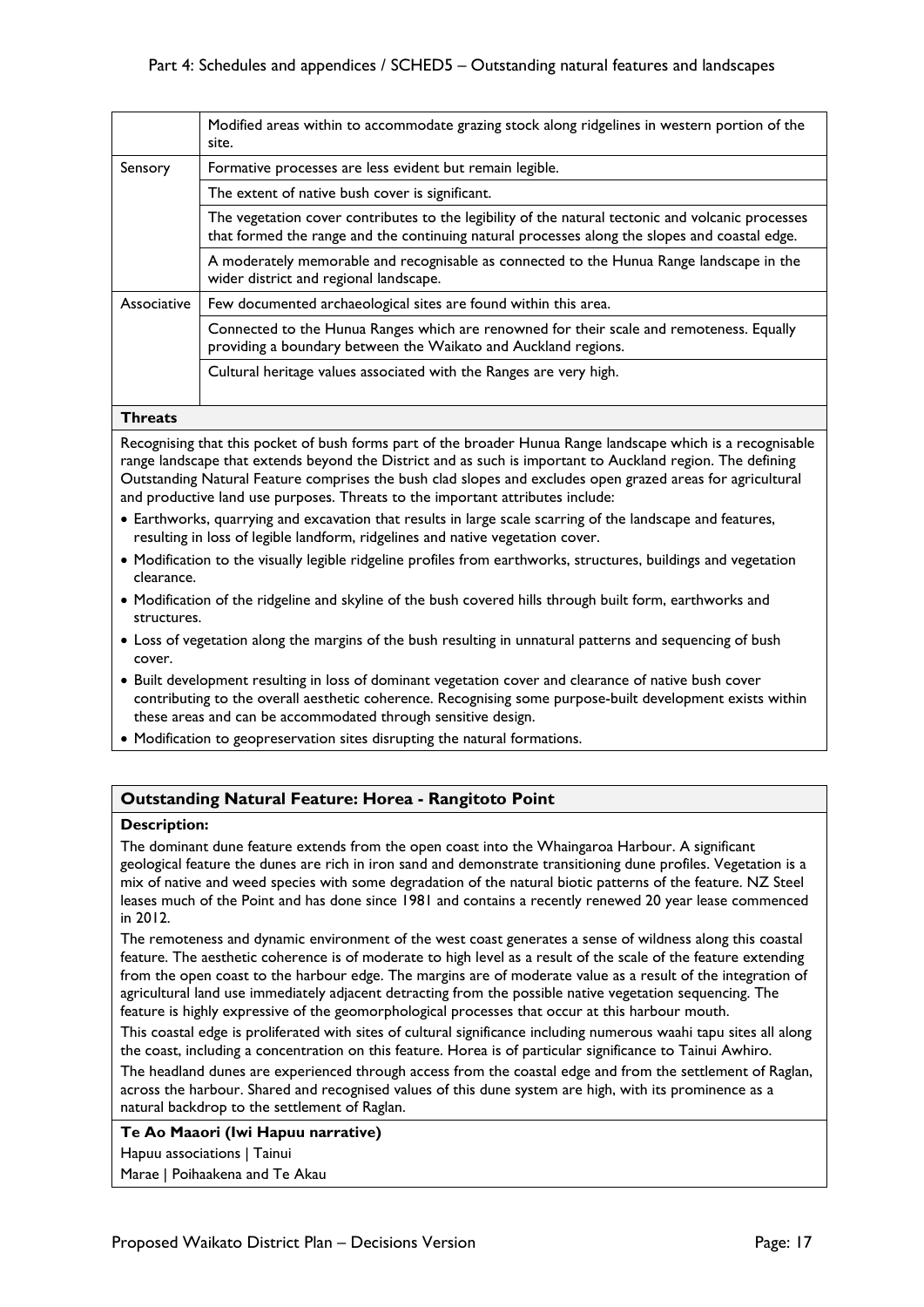### Mauri

The mauri (for example life force) and mana (for example prestige) of the place or resource holds special significance to Maaori.

### Waahi tapu

The place or resource is a waahi tapu of special, cultural, historic and or spiritual importance to Maaori.

### Koorero-o-mua

The place has special historical and cultural significance to Maaori

### Rawa tuuturu

The place provides important customary resources for Maaori.

### Hiahia tuuturu

The place or resource is a venue or repository for Maaori cultural practices and spiritual values.

### Whakaaronui o te waa

The place has special amenity, architectural or educational significance to Maaori.

These terms are also relevant in considering the attributes of the Outstanding Natural Feature (Cultural): Te Ao Maaori, te kaawairunga me te kaawai raro: The Maaori world view where there are realms of the gods and realms of the people.

Taha wairua: the spiritual side.

Rangatiratanga: the mana of rangatira and their communities to make decisions regarding their resources. Tohu: flora and fauna that provided indicators of river health and signs of safety.

Ngaa taniwha me ngaa tipua: metaphysical beings that are manifested in natural phenomenon - the river spirits.

Wai: the use of water for rituals and ceremonies.

Ngaa koorero me ngaamahi: knowledge and experiences.

Waiata me ngaa karakia: the modes that transmit knowledge and tikanga for the river.

### **Overview**

For Waikato-Tainui all land has mauri and all land has value to Waikato-Tainui. The mauri of much of the land within the rohe of Waikato-Tainui has been adversely affected by its historical and current use. Waikato-Tainui seeks to restore the mauri of the land in balance with achieving the environmental, social, cultural, spiritual, and economic aspirations of Waikato-Tainui. Waikato- Tainui recognises that restoring the mauri of land needs to occur in partnership with the wider community, local authorities, government, and commercial and industrial users.

The ability to access and effectively utilise land is intrinsically linked to the ability of Waikato-Tainui to provide for the environmental, social, spiritual, cultural, and economic health and wellbeing of Waikato-Tainui. Land can have distinct or, at times, overlapping values depending on the use of the land. For example, land set aside as an urupaa (burial site) has a different environmental, social, spiritual, cultural, and economic value than land set aside for Waikato-Tainui economic initiatives.

| <b>Evaluation</b> |                                                                                                                                                                                                                                     |
|-------------------|-------------------------------------------------------------------------------------------------------------------------------------------------------------------------------------------------------------------------------------|
| Biophysical       | Extending some way inland the sand dune incursions are highly dynamic, representative of the<br>natural processes and formative processes.                                                                                          |
|                   | Natural vegetation patterns extending along the harbour edge sequencing from the open coast<br>of moderate value.                                                                                                                   |
| Sensory           | High levels of legibility of the formative processes with the dunes remaining dynamic and<br>changing on a daily basis. The aesthetic coherence is high diminishing at its edged as a result of<br>adjoining agricultural land use. |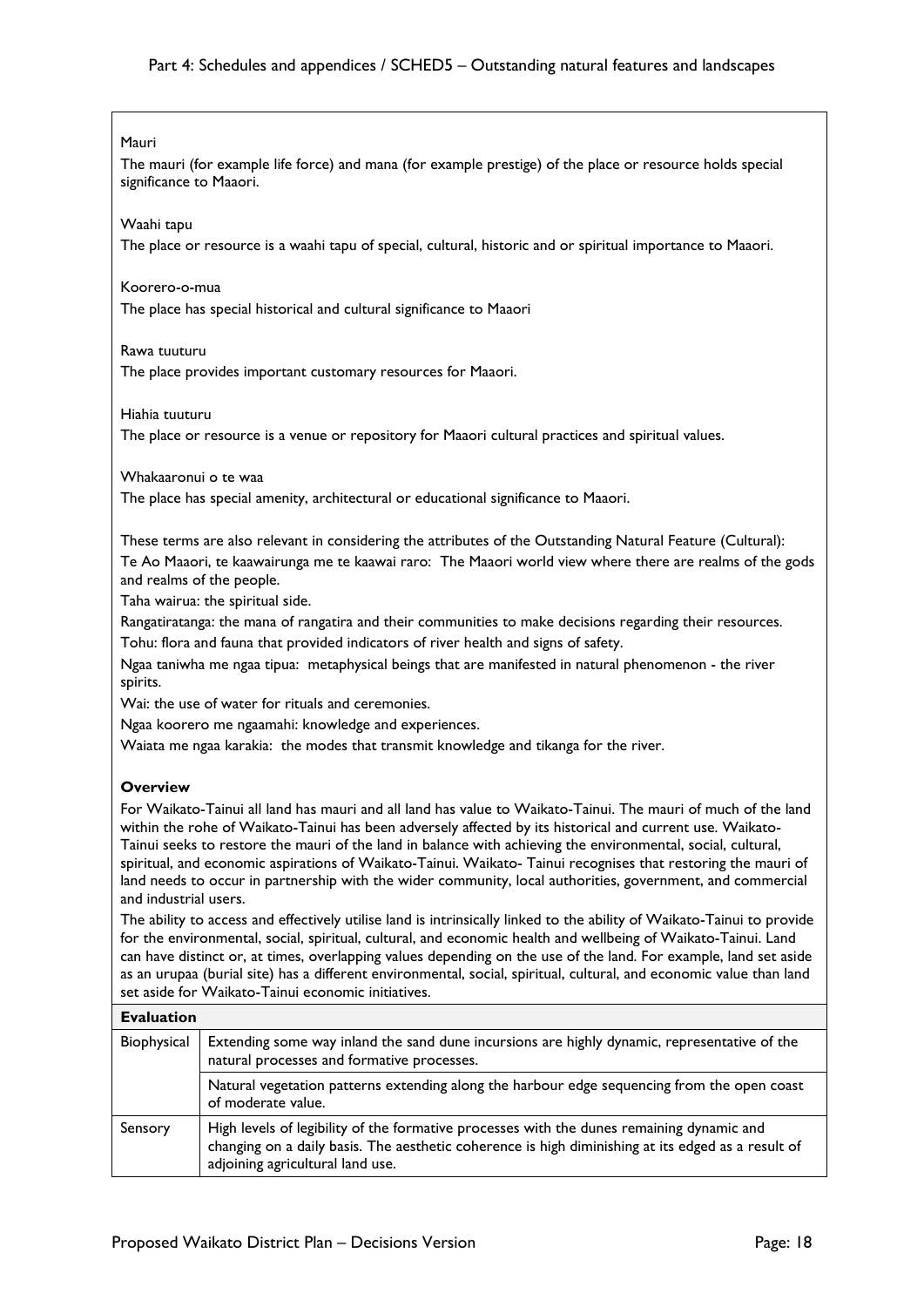|                | Associative   Moderate to high levels of shared and recognised values.                                                            |
|----------------|-----------------------------------------------------------------------------------------------------------------------------------|
|                | High to very high levels of cultural heritage values associated with prolific pre-European<br>occupation along this coastal edge. |
|                | Significant recorded cultural values associated with the feature for tangata whenua.                                              |
| <b>Threats</b> |                                                                                                                                   |

### Threats to the character and qualities of the dune feature include:

- Earthworks, quarrying and excavation disrupting natural vegetation patterns and geological formations.
- Modification to geopreservation sites disrupting the natural formations.
- Loss or modification to cultural and historic heritage features.
- Modification to natural processes that continue within the dune feature and streams.
- Loss of native vegetation on all features, including sequencing of coastal native species.

### **Outstanding Natural Feature: Whangamarino Wetland**

### **Description:**

Whangamarino wetland is a 7000ha mosaic of swamps, fens and peat bogs that collectively are listed as a Ramsar site (1989). As the second largest log and swamp complex in the North Island the wetland is a substantial part of an effective flood control scheme on the lower Waikato River. Whangamarino Wetland encompasses Lake Waikare with land use modification extending between these features. Geologically, these features are connected to the central series of peat lakes and wetlands.

The biotic values of the wetland are significant in value and include a number of threatened plants and includes mosses and lichens. The wetland includes the largest population of Australasian bittern in the world and remains a stronghold of the black mudfish (DOC, 2016b).

The scale of the wetland feature provides a sense of legibility of the pre-human landscape of the Waikato peat lands. The feature provides a very high level of aesthetic coherence with some modification to the margins of the wetland, where it transitions to rural productive land use.

The feature is high vivid and memorable and forms a key feature in the District's identity. The legibility of the feature is evident of the formative processes as part of the Waikato River alluvial processes. The naturalness is of a very high level along with high levels of scenic quality. The seasonal change within the wetland, in particular flora and fauna provides interest between the winter and summer months.

Recreational trails through the wetlands and the proximity to roading networks provides an increased opportunity for the shared and recognised values of the wetland to be established. As a dominant food source for Maaori the wetland is of high cultural heritage value to tangata whenua. Numerous cultural sites reside around the margins of the wetland and Lake Waikare.

### **Te Ao Maaori (Iwi Hapuu narrative)**

Hapuu associations | Ngaati Koheriki, Ngaati Tamaoho, Ngai Tai, Ngaati Mahuta, Ngaati Whaawhaakia, Ngaati Kuiaarangi and Ngaati Tai.

Marae | Mangatangi, Waikare, Ookarea, Taniwha – Tangoao, Horahora, Maurea and Matahuru

### Mauri

Wetlands are an integral component within the whakapapa of Waikato-Tainui rivers and lakes. They provide important spawning grounds and habitat for fish and other taonga species. They also provide important ecosystem services such as reducing peak flood flows, increasing low flows, and trapping and removing sediments and nutrients.

### Waahi tapu

For Waikato-Tainui, the lower Waikato wetlands are areas of huge significance. Due to the concealing nature of wetlands, people would store and preserve taonga within them, thus ensuring the safety of those taonga. Key wetlands continue to conceal the koiwi of Waikato-Tainui tuupuna who lost their lives during the battles of Rangiriri and Meremere in 1863.

Ae he waahi tino whakahirahira o ngaa tuupuna ngaa kai me ngaa rauemi huri awhio te repo.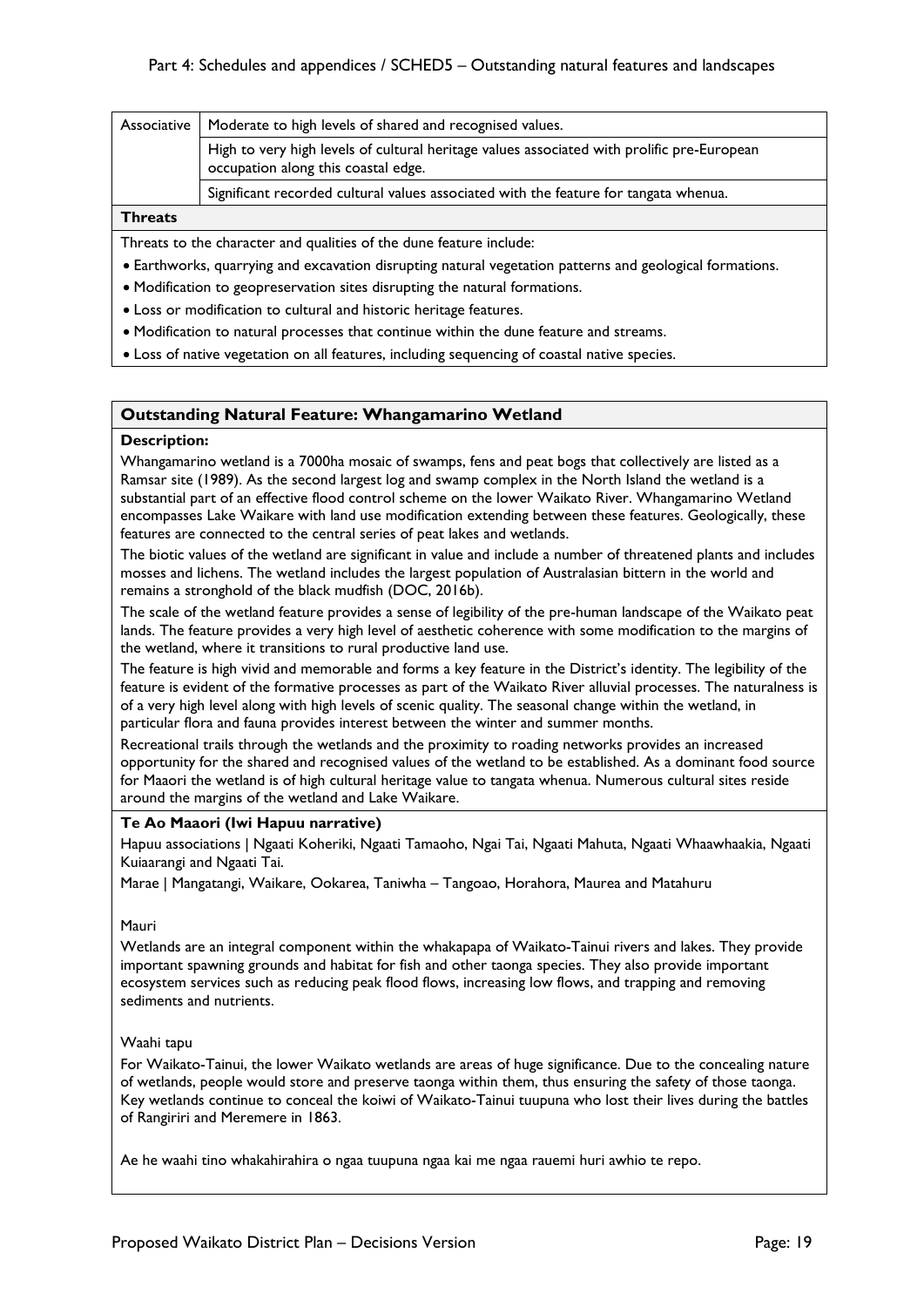### Koorero-o-mua

Resource users, activity operators, landowners, local authorities, and Crown agencies (as appropriate) to improve and facilitate access for Waikato-Tainui members to selected wetlands within the tribal area in 173 order to practice whakatupua (growing time), raahui on wetlands during the fish spawning season, and/or other Waikato-Tainui hauanga kai and cultural practices.

### Rawa tuuturu

Flood plains and wetlands provide important habitat and spawning for indigenous fish but many of the region's wetlands are no longer in a suitable state to perform this function. This is coupled by a reduction in the connectivity between freshwater systems and habitat due to infrastructure such as culverts, weirs and/or dams.

The Whangamarino is renowned for its ability to ensure the kidneys of the Waikato River continue to operate in a healthy way pre-colonial/settlement times. It was abundant in medicinal plants and its bird population at the time were a regular part of tangata whenua diet. Birds such as the matuku were considered a delicacy even as late as the 1940-1980 and kaumaatua in the area would eat those birds when they were kids.

The Whangamarino had various little places within its natural eco-system/environment which served various purposes such as:

parts of the wetland were/are thermal - the water in this part of the wetland was said to be used for aches n pains and for looking after men and women who went to war.

parts of the wetland were used for cleansing washing food

parts of the wetland harboured long finned eel who were almost treated like Gods because of their importance of spawning and recognised as a regular food source. Often food scraps would be feed to these species.

Ancestors have known to have died in the wetland where they were being cared for with the water.

Much of the reasons of today as to what humans need to survive or to attend to ailments, the Whangamarino was the one stop facility that could provide all those things.

Tiaki ngaa whenua me ngaa wai ka ora tonu ngaa rawa me ngaa taonga Maaori ki reira.

### Hiahia tuuturu

As a result of the reduction in wetland area and the impacts on remnants, the ability for Waikato-Tainui to exercise kaitiaki responsibilities, maintain access to, and utilise the natural resources of wetlands has been compromised. Many wetlands in the region are surrounded by privately owned land with no legal access for Waikato-Tainui or the public.

### Whakaaronui o te waa

The mauri of Waikato-Tainui wetlands is linked to the overall ecological health and well-being of their whakapapa (i.e., to the native fauna and flora found in those systems). These are the resources that Waikato-Tainui rely on for a number of cultural activities and which are collectively identified as 'hauanga kai'. Negative impacts on the whakapapa of the wetlands will, therefore, have corresponding negative effects on wetland mauri and the ability of Waikato-Tainui to utilise hauanga kai.

| <b>Evaluation</b> |                                                                                                                                                                                                                                                  |
|-------------------|--------------------------------------------------------------------------------------------------------------------------------------------------------------------------------------------------------------------------------------------------|
| Biophysical       | Very high natural science factors associated with the scale and quality of the biotic and abiotic<br>processes occurring within the wetland.                                                                                                     |
|                   | Natural vegetation vary throughout the wetland surrounding higher landforms that form<br>vegetation sequencing from riparian to wetland species.                                                                                                 |
| Sensory           | High levels of legibility of the formative processes with the wetland remaining dynamic in its<br>biotic and abiotic processes. The aesthetic coherence is very high diminishing at its edged as a<br>result of adjoining agricultural land use. |
| Associative       | High to very high levels of shared and recognised values.                                                                                                                                                                                        |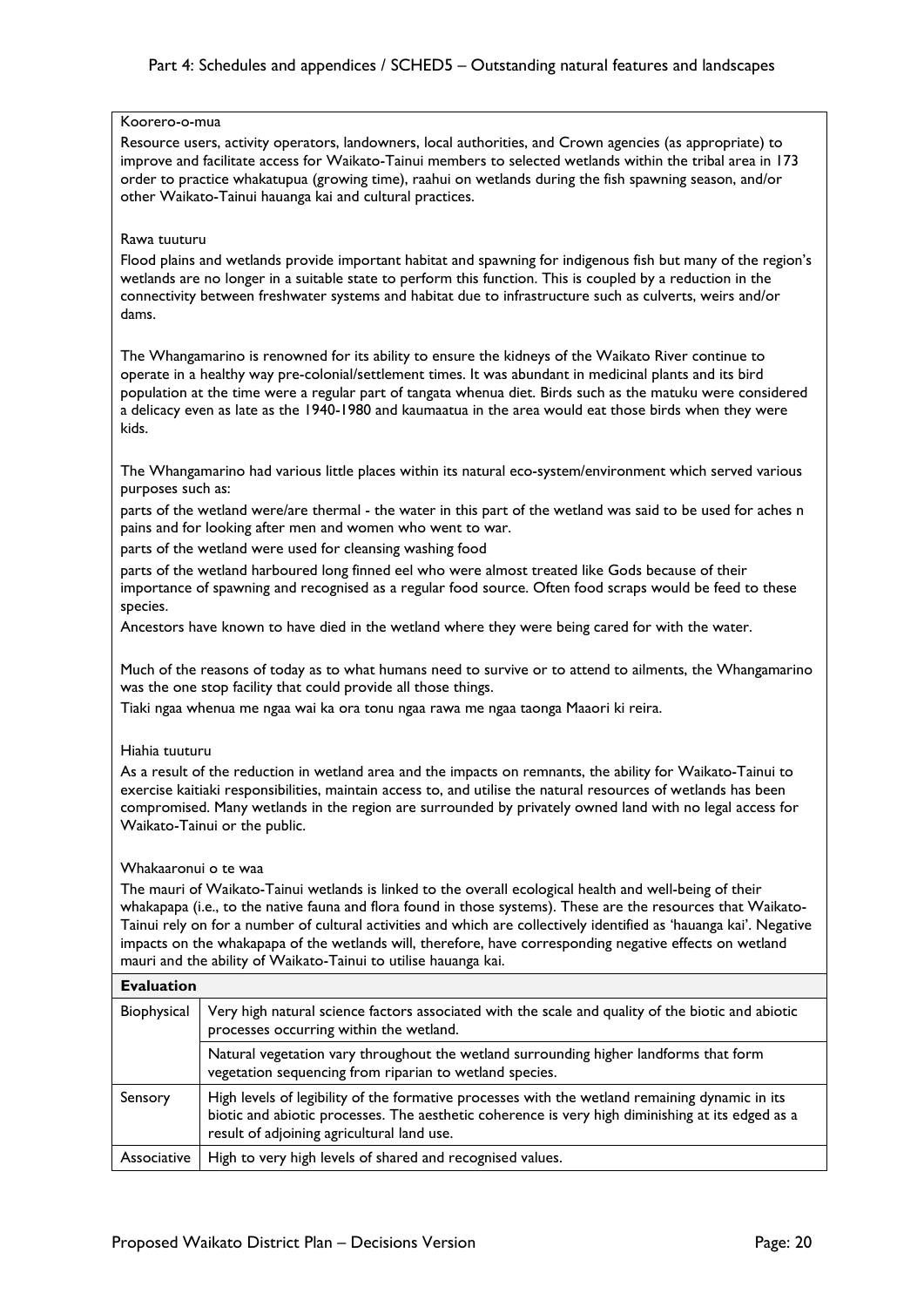| High to very high levels of cultural heritage values associated prolific food source the wetlands |
|---------------------------------------------------------------------------------------------------|
| provided to Maaori.                                                                               |

Significant recorded cultural values associated with the feature for tangata whenua.

### **Threats**

Threats to the character and qualities of the river margins and wetland area include:

- Earthworks, drainage and excavation disrupting natural vegetation patterns and wetland patterns.
- Modification to geopreservation sites disrupting the natural formations including watercourse.
- Loss or modification to cultural and historic heritage features.
- Modification to natural processes that continue within the wetland.
- Loss of native vegetation within the feature.

### **Outstanding Natural Feature: Lake Waikare and Lake Whangape**

#### **Description:**

Lake Waikare is the largest lake in the lower Waikato Catchment with 3,442 ha of open water and an average depth of 1.5m. Lake Whangape is the second largest lake in the lower Waikato catchment and is 1,450 ha in size and has an average depth of 1.5m. both lakes are hypertrophic meaning they are very nutrient rich. This has occurred as a result of the die off of oxygen weed and other aquatic plants. Lake Waikare discharges into the Whangamarino Wetland from the artificial Pungarehu Canal.

The small island within Lake Waikare (Punikanae Island) hosts a silica sinter-depositing spring, which is the only known spring of its kind outside of the Taupo Volcanic Zone.

The scale of these lakes and wetland features provides a sense of legibility of the pre human landscape of the Waikato peat lakes. The feature provides a very high level of aesthetic coherence with some modification to the margins of the wetland, where it transitions to rural productive land use.

The feature is moderate to high vividness and is memorable. The legibility of the feature is evident of the formative processes as part of the Waikato River alluvial processes.

The naturalness is of a high level along with high levels of scenic quality. The seasonal change within the wetland, in particular flora and fauna provides interest between the winter and summer months.

Recreational trails through the wetlands and the proximity to roading networks provides an increased opportunity for the shared and recognised values to be maintained. As a dominant food source for Maaori the wetland is of high cultural heritage value to tangata whenua. Recreation use alongside Lake Waikare provides recognition of the feature at a localised level.

### **Te Ao Maaori (Iwi Hapuu narrative)**

Hapuu associations | Ngaati Naho, Ngaati Hine, Ngaati Taratikitiki, Ngaati Pou, Ngaati Mahuta, Ngaati Tai, Ngaati Whaawhaakia, Ngaati Kuiaarangi and Tainui.

Marae | Mangatangi, Waikare, Ookarea, Taniwha – Tangoao, Matahuru, Te Poho o Tanikena, Weraroa, Horahora & Maurea.

#### Mauri

He waahi motuhake mo ngaa hapuu e noho huri aawhio ngaa roto.

#### Waahi tapu

Ae orite ki ngaa waahi katoa mena kii mai he waahi tapu raatou katoa e tapiri nei ki ngaa waahi tapu a raatou kaitiaki.

#### Koorero-o-mua

The place has special historical and cultural significance to Maaori

### Rawa tuuturu

Waikato-Tainui aspires to have waters that are drinkable, swimmable, and fishable with the water quality at least at the level it was when Kiingi Taawhiao composed his maimai aroha. The ability to have drinkable and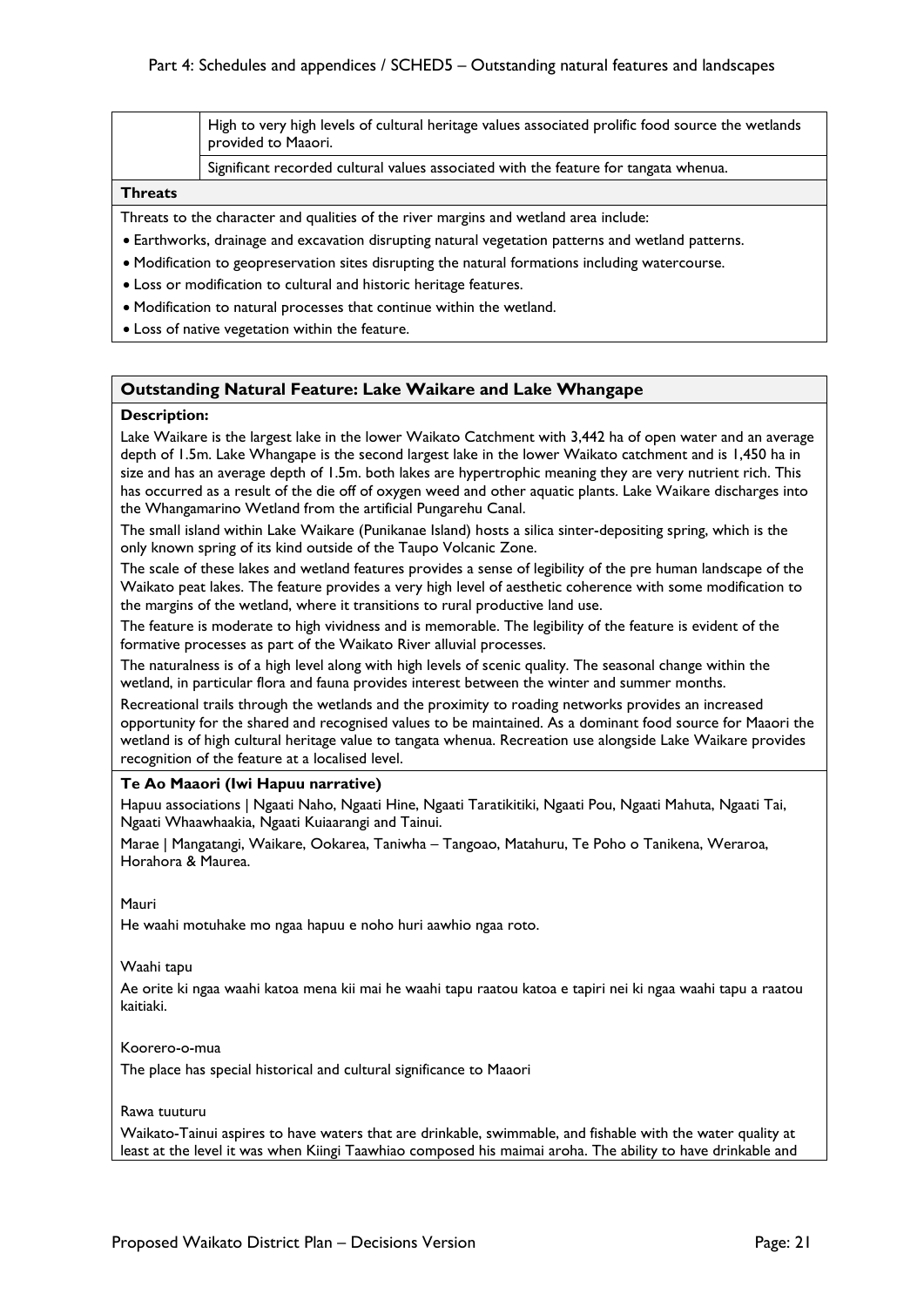fishable water is limited by a number of factors such as the concentrations of E. coli, eutrophication, suspended sediments, arsenic and mercury.

I ngaa waa o mua ae, engari teenei waa e mate mate haere ngaa roto kia tika ngaa mahi huri awhio ngaa roto te hoki whakaora raaua tahi me ngaa rawa taonga Maaori hoki.

#### Hiahia tuuturu

The place or resource is a venue or repository for Maaori cultural practices and spiritual values.

### Whakaaronui o te waa

Water is a fundamental component for all dimensions of life. Water not only sustains life, but also serves an economic, social, cultural, spiritual, and political purpose. Regardless of the significance of water, the increase in water contamination by cities, industries, and agriculture/horticulture has led to the deterioration of the mauri of water. The degradation of the whenua and waterways affects the use (physical and metaphysical) of water resources, hauanga kai, and water's life supporting capacity. It is recognised that there are two major issues related to water; water quality and water quantity (allocation). These have significant impacts on the relationship between Waikato-Tainui and water.

Ae ahakoa ngaa mahi o teenei reanga i whakarerekee ngaa ahuatanga tiinana hoki o ngaa roto.

| <b>Evaluation</b> |                                                                                                                                                                                                                                                  |  |
|-------------------|--------------------------------------------------------------------------------------------------------------------------------------------------------------------------------------------------------------------------------------------------|--|
| Biophysical       | Very high natural science factors associated with the scale and quality of the biotic and abiotic<br>processes occurring within the wetland.                                                                                                     |  |
|                   | Natural vegetation vary throughout the wetland surrounding higher landforms that form<br>vegetation sequencing from riparian to wetland species.                                                                                                 |  |
|                   | As a collection the two lakes contain very high natural science factors.                                                                                                                                                                         |  |
| Sensory           | High levels of legibility of the formative processes with the wetland remaining dynamic in its<br>biotic and abiotic processes. The aesthetic coherence is very high diminishing at its edged as a<br>result of adjoining agricultural land use. |  |
| Associative       | High to very high levels of shared and recognised values.                                                                                                                                                                                        |  |
|                   | High to very high levels of cultural heritage values associated prolific food source the wetlands<br>provided to Maaori.                                                                                                                         |  |
|                   | Significant recorded cultural values associated with the feature for tangata whenua.                                                                                                                                                             |  |
| <b>Threats</b>    |                                                                                                                                                                                                                                                  |  |
|                   |                                                                                                                                                                                                                                                  |  |

Threats to the character and qualities of the river margins and wetland area include:

- Earthworks, drainage and excavation disrupting natural vegetation patterns and wetland patterns.
- Modification to geopreservation sites disrupting the natural formations including watercourse.
- Loss or modification to cultural and historic heritage features.
- Modification to natural processes that continue within the wetland and lake margins.
- Loss of native vegetation within the feature.

### **Outstanding Natural Feature: Te Hoe - Native bush and summit**

#### **Description:**

Located along the western boundary of the Waikato District, Te Hoe forms the eastern hill range, centrally located within the Waikato plains regional landscape. Te Hoe is locally distinctive reaching a summit of 521m for Ngaraparepa and is covered in native bush cover, with the broader hills cleared for agricultural land use. Rataroa is sited further north, sitting south of the Hunua Ranges. Predominantly cleared for productive land use the range includes numerous ridgelines and gullies, some of which are covered in native bush. Pockets of productive forestry are scattered amongst the feature. Locally recognisable, Te Hoe is a memorable and vivid feature within the Waikato District with the bush clad hills and range forming a striking backdrop to the plains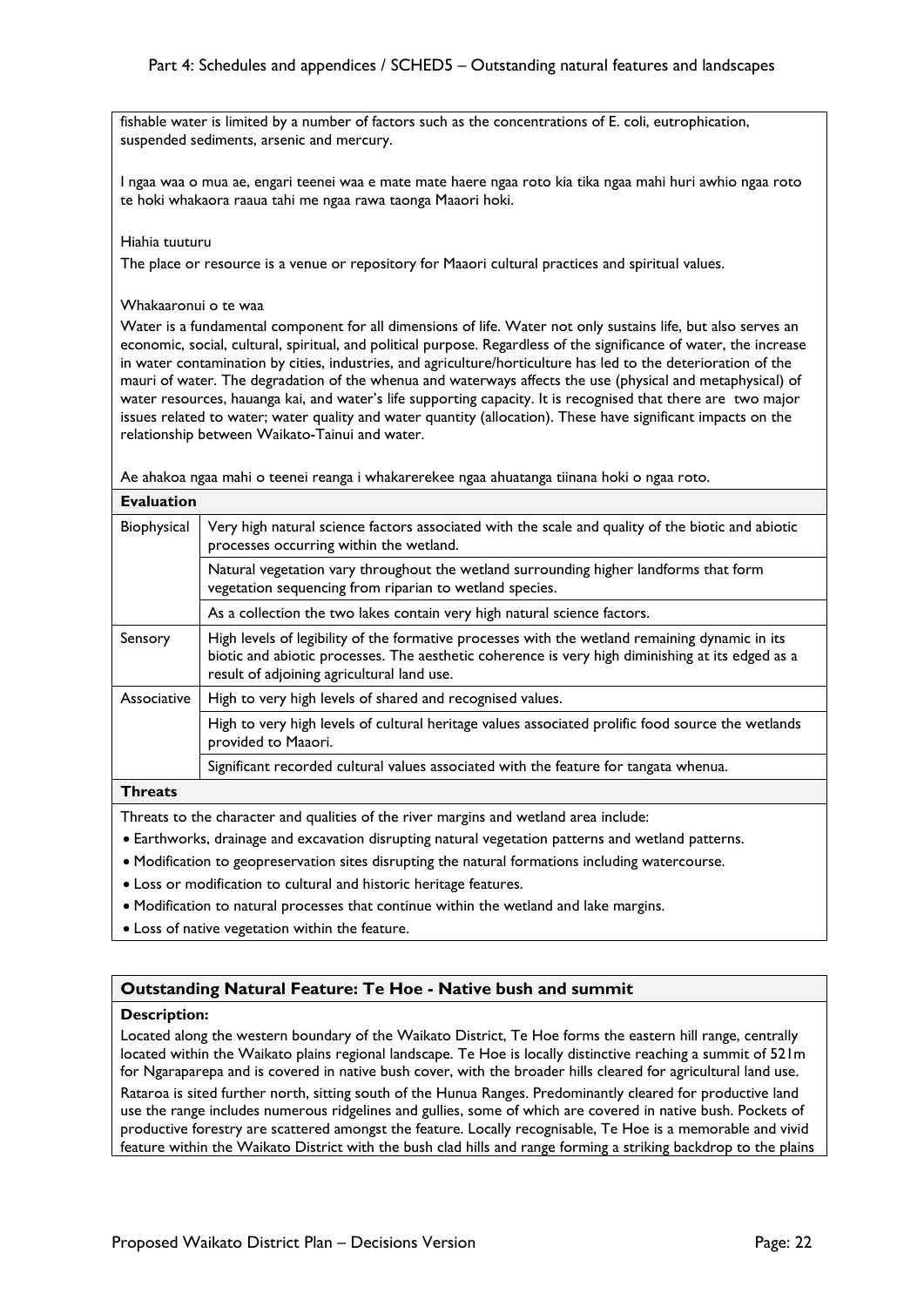landscape to the broader hills form part of the wider feature's landform and skyline which backdrops the plains landscape. Productive land use dominates these broader slopes.

Both Rataroa and Te Hoe form a backdrop to the Waikato District plains landscape, forming a skyline line feature. The landscape is moderately expressive of its formative processes. Rataroa and the broader Te Hoe hills form a significant landscape feature for the district with moderate levels of vividness and aesthetic coherence. Both Rataroa and Te Hoe have strong cultural heritage values and include numerous cultural sites along their foothills. The shared and recognised values associated with Te Hoe are associated largely with the scale and bush covered slopes. Recognition and association with the broader hill range remains more localised but definitive as a bordering feature of the District.

### **Te Ao Maaori (Iwi Hapuu narrative)**

Hapuu associations | Ngaati Naho, Ngaati Hine, Ngaati Wairere, Ngaati Makirangi, Ngaati Mahuta, Ngaati Whaawhaakia, Ngaati Kuiaarangi and Ngaati Tai

Marae | Matahuru, Te Hoe o Tainui, Taniwha – Tangoao.

Waahi tapu

The place or resource is a waahi tapu of special, cultural, historic and or spiritual importance to Maaori. Koorero-o-mua

Te Hoe-o-Tainui "The Paddle of the Tainui" legend said the paddle of the Tainui canoe once rested here. Rawa tuuturu

The place provides important customary resources for Maaori.

Whakaaronui o te waa

The place has special amenity, architectural or educational significance to Maaori.

### **Overview**

For Waikato-Tainui all land has mauri and all land has value to Waikato-Tainui. The mauri of much of the land within the rohe of Waikato-Tainui has been adversely affected by its historical and current use. Waikato-Tainui seeks to restore the mauri of the land in balance with achieving the environmental, social, cultural, spiritual, and economic aspirations of Waikato-Tainui. Waikato- Tainui recognises that restoring the mauri of land needs to occur in partnership with the wider community, local authorities, government, and commercial and industrial users.

The ability to access and effectively utilise land is intrinsically linked to the ability of Waikato-Tainui to provide for the environmental, social, spiritual, cultural, and economic health and wellbeing of Waikato-Tainui. Land can have distinct or, at times, overlapping values depending on the use of the land. For example, land set aside as an urupaa (burial site) has a different environmental, social, spiritual, cultural, and economic value than land set aside for Waikato-Tainui economic initiatives.

| <b>Evaluation</b> |                                                                                                                                                                    |
|-------------------|--------------------------------------------------------------------------------------------------------------------------------------------------------------------|
| Biophysical       | Very high natural science factors associated with the scale and quality of the biotic and abiotic<br>processes occurring within the bush covered slopes of Te Hoe. |
| Sensory           | High levels of legibility of the formative processes with the hill range of Te Hoe. The aesthetic<br>coherence is high for Te Hoe bush covered slopes.             |
| Associative       | Te Hoe Bush - High levels of shared and recognised values.                                                                                                         |
|                   | High levels of shared and recognised values.                                                                                                                       |
|                   | High levels of cultural heritage values associated with Te Hoe and the broader range as a food<br>source and ancestral associations.                               |
| <b>Throats</b>    |                                                                                                                                                                    |

**Threats**

Threats to the character and qualities of the river margins and wetland area include:

- Earthworks, quarrying and excavation that results in large scale scarring of the landscape and features, resulting in loss of legible landform, ridgelines and native vegetation cover.
- Modification to the visually legible ranges skyline profile from earthworks, structures, buildings and vegetation clearance.
- Built development within the bush clad slopes resulting in a loss of naturalness.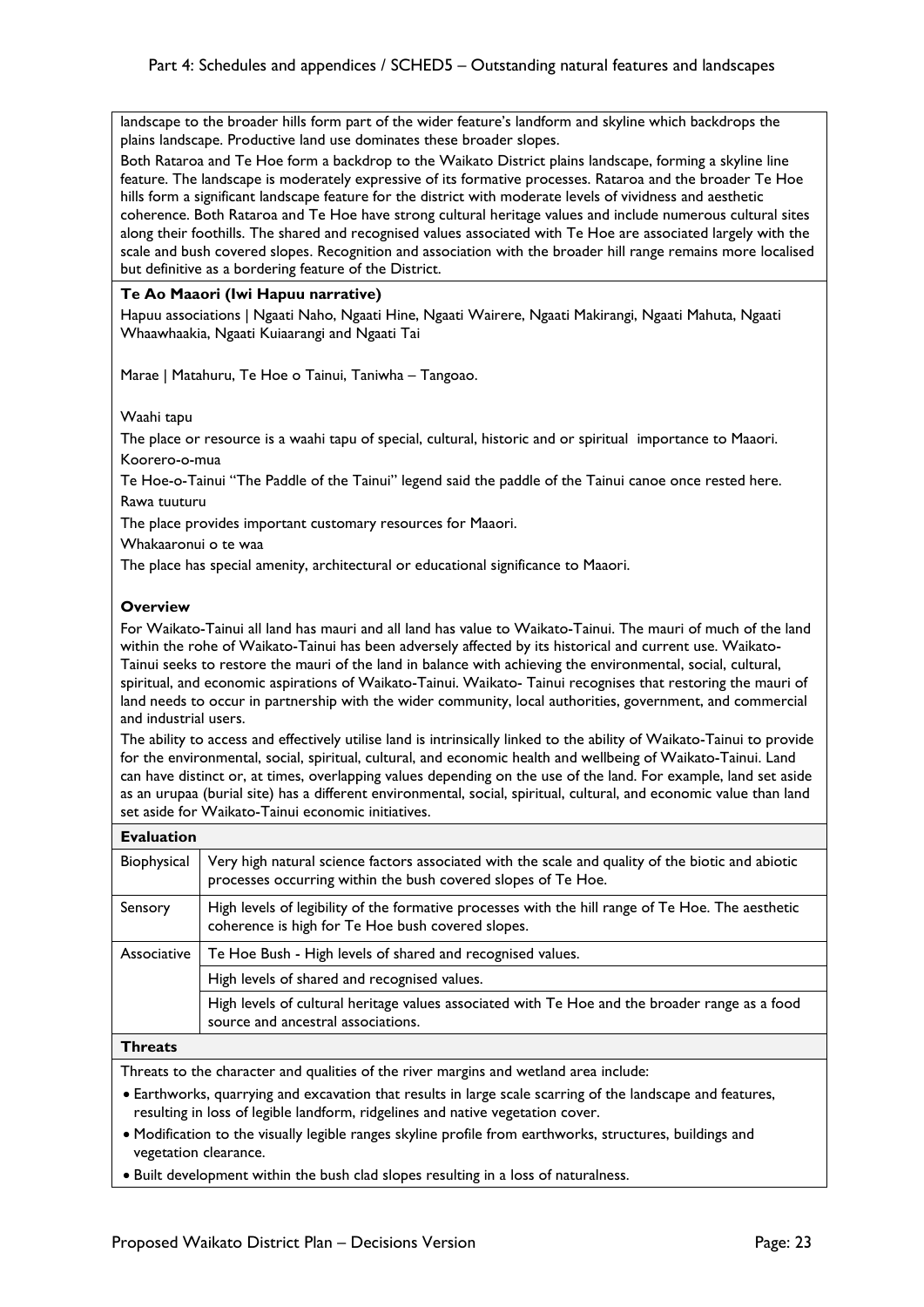• Built development resulting in loss of dominant vegetation cover and clearance of native bush cover contributing to the overall aesthetic coherence. Recognising some built development exists within these areas and can be accommodated through sensitive design.

### **Outstanding Natural Feature: Taupiri Range - Bush covered slopes**

### **Description:**

The Taupiri Range forms part of a continuous geological formation with the Hakarimata Range as a Mesozoic rock formation of the Newcastle Group. Divided by the Waikato River the modification to the landform is apparent from the existing State Highway and cultural and productive land use practices on the wider range, including quarrying to the east. The native vegetation cover is interspersed with productive land use including forestry and stock grazing.

A recent change to the landform has resulted from the new State Highway which cuts through the ranges at its southern end. Landform patterns are significantly changed in its immediate area alongside the existing quarries that are sited along the southwestern slopes of the foothills.

The bush covered slopes and ridgelines form a dominant skyline and defining boundary between northern and central Waikato District. Mountain is highly recognisable from wider viewing points from the south and east forming a waypoint. The legibility of the formative natural processes are evident with its relationship with the Waikato River, which cuts between the Hakarimata Range. Transient values are largely associated with seasonal and weather conditions. Taupiri is a sacred mountain which included fortified paa and now forms one of Waikato's most sacred and well known urupaa. Very significant to the local landscape Taupiri is closely recognised with Tuurangawaewae and the Kiingitanga.

Shared and recognised values for the community largely relate to the formative backdrop and boundary the range provides along with the renowned cultural significance of Taupiri. The mountain and the Waikato River which cuts between the Hakarimata and Taupiri Range forms a gateway between the central and northern Waikato District.

### **Te Ao Maaori (Iwi Hapuu narrative)**

Hapuu associations | Ngaati Naho, Ngaati Hine, Ngaati Wairere, Ngaati Makirangi, Ngaati Mahuta, Ngaati Whaawhaakia, Ngaati Kuiaarangi and Ngaati Tai

Marae | Matahuru, Te Hoe o Tainui and Taniwha – Tangoao.

### Mauri

The Taupiri urupaa is located within the Taupiri Range, therefore the Taupiri Range is recognised as a cultural and spiritual web. There are a number of culturally significant sites located within Taupiri Range, including Te Iringa, Te Uapata and Otahau Paa which is located

on the fringes of the Taupiri Range.

Tautoko ngaa Paemaunga o Taupiri he waahi motuhake koorero hohonu hoki ki ngaa whakapapa o Waikato.

### Waahi tapu

Mount Taupiri is a sacred mountain and burial ground for the Waikato-Tainui tribe. Te Putu built Taupiri paa on the summit of a spur where he resided until his murder in 1700s. Te Putu was buried at the paa, which need became tapu (scared) and was abandoned. Early European travellers in the area were obliged by iwi to cross to the other side of the Waikato River to avoid the scared area.

### Koorero-o-mua

The Waikato River provides a physical and sustenance for the Waikato-Tainui people. The spirits of ancestors mingle with its waters, which is used in rituals. In the early 19th century Kaitotehe was the home of Pootatau Te Wherowhero, the paramount chief of Ngaati Mahuta who became the first Maaori King. English explorer and artist George French Angas visited Kaitotehe in 1844 and painted a scene depicting a hui (meeting) taking place in the village. Taupiri mountain is seen in the background on the other side of the Waikato River (which is not visible below the far palisade). The lower peak on the far right shows signs of the terraces of Te Putu's abandoned paa. To its left, in about the middle of the painting, is a still-lower bush-clad hill, which was the burial ground in Te Putu's time and below which his home of Te Mata-o-tutonga stood.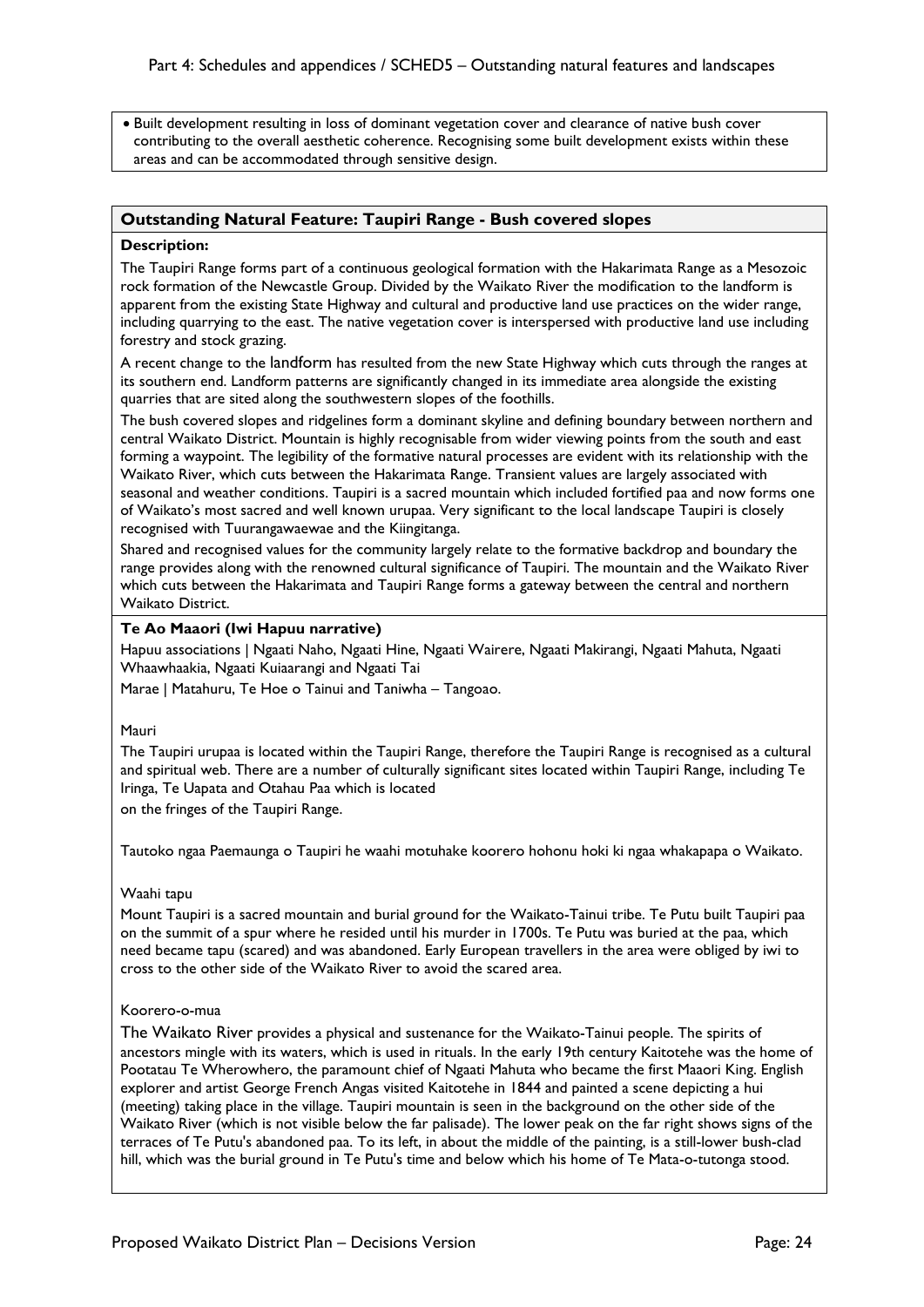### Rawa tuuturu

I ngaa waa o mua tika taau, engari kaare mohio i tenei waa te oranga o ngaa rawa tupuna kia tuu mataara kaitiaki hoki.

### Hiahia tuuturu

The ability to access and effectively utilise land is intrinsically linked to the ability of Waikato- Tainui to provide for the environmental, social, spiritual, cultural, and economic health and wellbeing of Waikato-Tainui. Land can have distinct or, at times, overlapping values depending on the use of the land. For example, land set aside as an urupaa (burial site) has a different environmental, social, spiritual, cultural, and economic value than land set aside for Waikato-Tainui economic initiatives.

Tautoko ka tanumia a taatou huanga puumau tonuu ki Taupiri Kuao.

### Whakaaronui o te waa

Many Waikato tribes lived at paa on the banks of the Waikato River, and the last part of the pepeha denotes this activity, the importance of their chiefs and the taniwha that lived in the river. Ngaaruawaahia was also the home of Pootatau Te Wherowhero, the first Maaori King who led the Kiingitanga movement from 1858- 1860. It is the home of the Maaori dynasty and the current Maaori King, Tuuheitia Paki.

Maaori undertake a series of pest management practices within the range, including goat culling and possum trapping. The experiences gained by rangatahi undertaking such activity re-enforces the role of kaitiakitanga and mana matauranga to local mana whenua, with the ability to learn more about conservation techniques, methodologies and strategies.

### **Overview**

For Waikato-Tainui all land has mauri and all land has value to Waikato-Tainui. The mauri of much of the land within the rohe of Waikato-Tainui has been adversely affected by its historical and current use. Waikato-Tainui seeks to restore the mauri of the land in balance with achieving the environmental, social, cultural, spiritual, and economic aspirations of Waikato-Tainui. Waikato-Tainui recognises that restoring the mauri of land needs to occur in partnership with the wider community, local authorities, government, and commercial and industrial users.

The ability to access and effectively utilise land is intrinsically linked to the ability of Waikato-Tainui to provide for the environmental, social, spiritual, cultural, and economic health and wellbeing of Waikato-Tainui. Land can have distinct or, at times, overlapping values depending on the use of the land. For example, land set aside as an urupaa (burial site) has a different environmental, social, spiritual, cultural, and economic value than land set aside for Waikato-Tainui economic initiatives.

| <b>Evaluation</b> |                                                                                                                                                                                                                                                |
|-------------------|------------------------------------------------------------------------------------------------------------------------------------------------------------------------------------------------------------------------------------------------|
| Biophysical       | Very high natural science factors associated with the scale and quality of the biotic and abiotic<br>processes occurring within the bush covered slopes of the Taupiri Range.                                                                  |
|                   | Natural vegetation vary throughout the bush covered slopes of the Range.                                                                                                                                                                       |
| Sensory           | High levels of legibility of the formative processes with the range remaining dynamic in its biotic<br>and abiotic processes. The aesthetic coherence is very high diminishing at its edged as a result of<br>adjoining agricultural land use. |
| Associative       | High to very high levels of shared and recognised values.                                                                                                                                                                                      |
|                   | Very high cultural heritage values associated prolific food source the wetlands provided to<br>Maaori.                                                                                                                                         |
|                   | Significant recorded cultural values associated with the feature for tangata whenua.                                                                                                                                                           |
| <b>Threats</b>    |                                                                                                                                                                                                                                                |

Threats to the character and qualities of the river margins and wetland area include:

• Earthworks, quarrying and excavation that results in large scale scarring of the landscape and features, resulting in loss of legible landform, ridgelines and native vegetation cover.

- Modification to the visually legible ranges skyline profile from earthworks, structures, buildings and vegetation clearance.
- Built development within the bush clad slopes resulting in a loss of naturalness.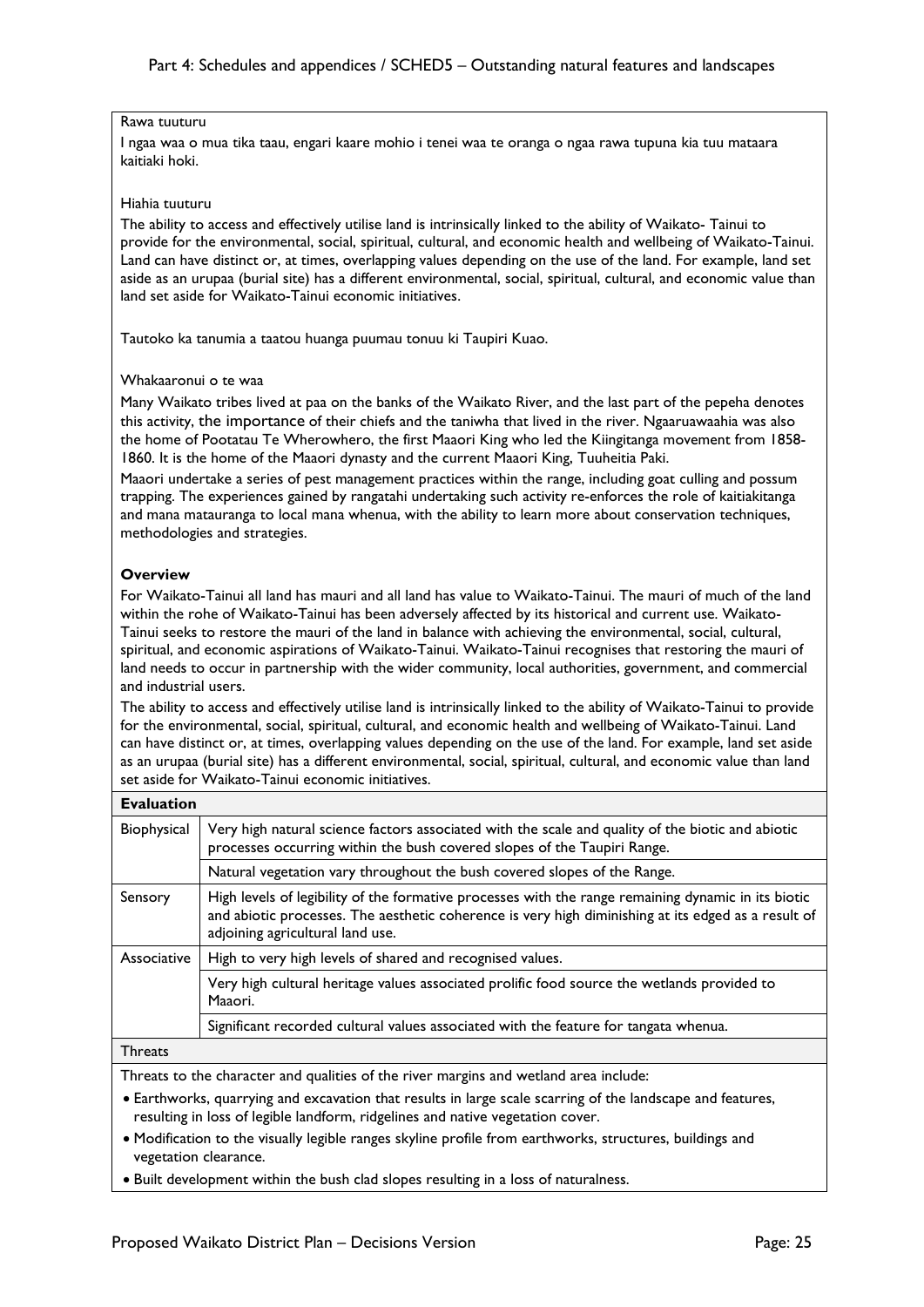• Built development resulting in loss of dominant vegetation cover and clearance of native bush cover contributing to the overall aesthetic coherence. Recognising some built development can be accommodated through sensitive design.

### **Outstanding Natural Feature: Hakarimata Range**

### **Description:**

Like the Taupiri Range, the Hakarimata Range forms part of a continuous geological formation with as a Mesozoic rock formation of the Newcastle Group. Divided by the Waikato River the modification to the landform is apparent from the existing State Highway and cultural and productive land use practices on the wider range, including quarrying on its western foothills. Rising to a summit of 374m the native bush vegetation cover is of high ecological value.

The biotic values are high comprising a lowland broadleaf-podocarp dominated forest including large rata and rimu. The bush reserve also contains a number of threatened plants including the native daphne/topara.

The bush covered slopes and ridgelines form a dominant skyline and defining boundary between western and central Waikato District. The range is highly recognisable from wider viewing points from the south and east forming a waypoint. Recreational use of the range is prevalent with numerous walking tracks throughout the feature.

The legibility of the formative natural processes are evident with its relationship with the Waikato River, which extends alongside the range to the east. Forming a backdrop to the settlements of Ngaaruawaahia and Taupiri the range has very high levels of aesthetic coherence. Similarly, the high transient values are largely associated with seasonal and weather conditions.

The range is of very high cultural heritage significance to tangata whenua locally. District wide the feature is high recognisable and well known for its recreational and historical importance. The local historic heritage values are well known through the access from recreational tracks and interpretation managed by the Department of Conservation.

Historical significance of the historical rail line which provided access for coal mining operations. A 750,000 litre water reservoir, established in 1922, once served the town of Ngaaruawaahia and is now also a feature of the Waterworks Walk within the range.

### **Te Ao Maaori (Iwi Hapuu narrative)**

Hapuu associations | Ngaati Naho, Ngaati Hine, Ngaati Wairere, Ngaati Makirangi, Ngaati Mahuta, Ngaati Whaawhaakia, Ngaati Kuiaarangi and Ngaati Tai

Marae | Matahuru, Te Hoe o Tainui, Taniwha – Tangoao.

#### Mauri

The mauri for this site is recognised and supported by Waikato Tainui River Settlement Trust.

He waahi ngaaakaunuitia ki ngaa whakapapa o Waikato/Tainui.

#### Waahi tapu

This pepeha (tribal saying) of the Waikato people, denotes the significance and the spiritual connection that tangata whenua have with the river and the land. The Waikato River was the primary source of food, transport, ritual and tradition for Maaori - it was their life blood.

Taupiri maunga (mountain) is the sacred mountain of Waikato-Tainui. It was the historical Paa site of the Waikato Chief Te Putu but after his slaying, the mountain became the burial ground of the Maaori Kings, the Maaori Queen and also the people of Waikato-Tainui.

Ae orite ki ngaa waahi katoa mena kii mai he waahi tapu raatou katoa e tapiri nei ki ngaa waahi tapu a raatou kaitiaki.

Koorero-o-mua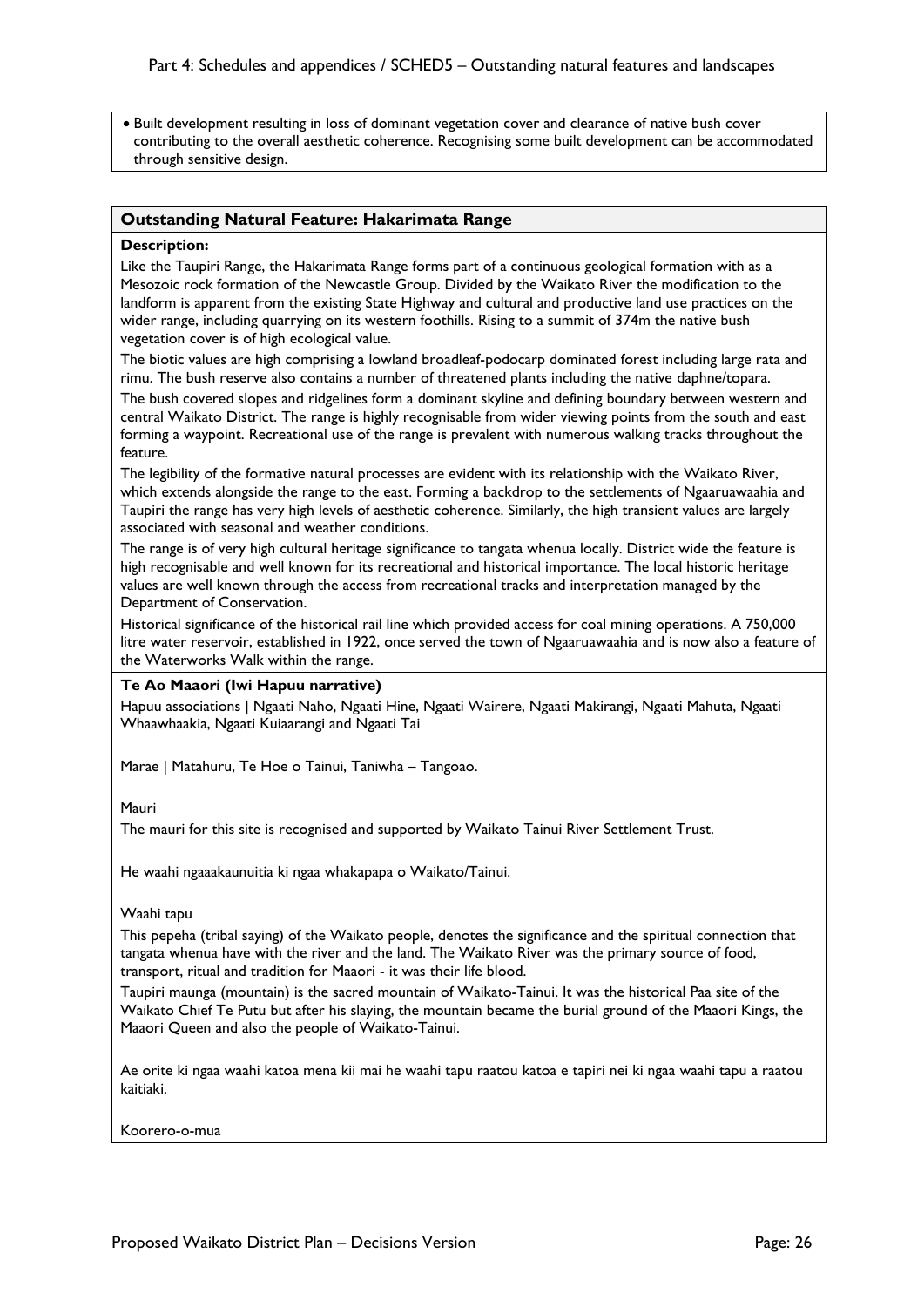Six hundred years ago the Tainui tohunga Rakataura sent out Rotu and Hiaora to place a boundary marker on the Haakarimata Range to define the lands of Tainui. The marker was mauri koohatu, a talismanic stone intended to ensure a permanent abundance of forest birds for food (DOC, 2016).

### Rawa tuuturu

Haakarimata owes its name to a conciliatory feast at various marae between the Ngaati Maniapoto and the Waikato people in the 17th century. The feast is said to have consisted of mainly uncooked delicacies and the hills were subsequently named Haakari-kai-mata which means the mountain of 'uncooked food', now shortened to Hakarimata.

Tautoko ka tu mataara toonu ki ngaa ngaarara e whaka mate ngaa rawa me ngaa taonga Maaori.

### Hiahia tuuturu

Parcels of privately owned Maaori land exists within the range, aimed at ensuring a sense of cultural ownership and cultural connectedness to the Hakarimata Range for present and future generations.

### Whakaaronui o te waa

The Hakarimata Range is one of a succession of ranges running roughly north to south and forming the western boundary of the Waikato Basin. Sandstone, siltstone and greywacke, which have been strongly folded, faulted and overlain by other sedimentary rocks, form the Hakarimata Range and adjacent land. To the north and west of the range is one of New Zealand's major coal producing areas.

He waahi motuhake tonu ki ngaa huanga me ngaa haapori o te rohe e whiikoi ki runga i ngaa ara ki roto nei.

There are a number of quarries working within the Taupri range that source greywacke. Local Maaori work at these quarries. Maaori undertake a series of pest management practices within the range, including goat culling and possum trapping. The experiences gained by rangatahi undertaking such activity re-enforces the role of kaitiakitanga and mana matauranga to local mana whenua, with the ability to learn more about conservation techniques, methodologies and strategies.

### **Overview**

For Waikato-Tainui all land has mauri and all land has value to Waikato-Tainui. The mauri of much of the land within the rohe of Waikato-Tainui has been adversely affected by its historical and current use. Waikato-Tainui seeks to restore the mauri of the land in balance with achieving the environmental, social, cultural, spiritual, and economic aspirations of Waikato-Tainui. Waikato-Tainui recognises that restoring the mauri of land needs to occur in partnership with the wider community, local authorities, government, and commercial and industrial users.

The ability to access and effectively utilise land is intrinsically linked to the ability of Waikato-Tainui to provide for the environmental, social, spiritual, cultural, and economic health and wellbeing of Waikato-Tainui. Land can have distinct or, at times, overlapping values depending on the use of the land. For example, land set aside as an urupaa (burial site) has a different environmental, social, spiritual, cultural, and economic value than land set aside for Waikato-Tainui economic initiatives.

| <b>Evaluation</b> |                                                                                                                                                                                                                                                  |
|-------------------|--------------------------------------------------------------------------------------------------------------------------------------------------------------------------------------------------------------------------------------------------|
| Biophysical       | Very high natural science factors associated with the scale and quality of the biotic and abiotic<br>processes occurring within the bush covered slopes of the Hakarimata Range.                                                                 |
|                   | Natural vegetation vary throughout the bush covered slopes of the Range.                                                                                                                                                                         |
| Sensory           | High levels of legibility of the formative processes with the wetland remaining dynamic in its<br>biotic and abiotic processes. The aesthetic coherence is very high diminishing at its edged as a<br>result of adjoining agricultural land use. |
|                   | Transient values associated with season change in flora and weather conditions create a range of<br>experiences within the range.                                                                                                                |
| Associative       | High to very high levels of shared and recognised values.                                                                                                                                                                                        |
|                   | Very high cultural heritage values associated prolific food source the wetlands provided to<br>Maaori.                                                                                                                                           |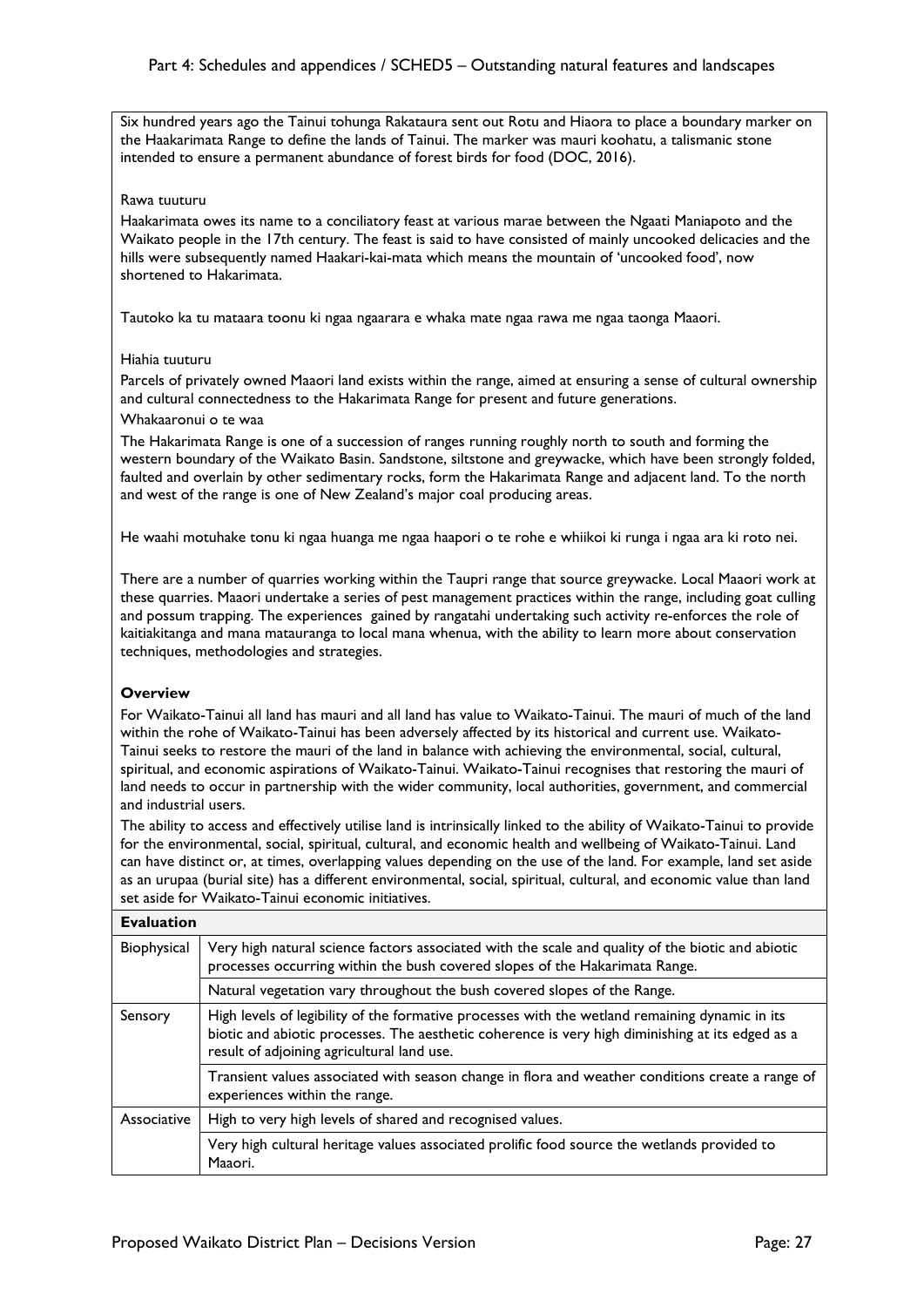|                                                                                       | Significant recorded cultural values associated with the feature for tangata whenua. |
|---------------------------------------------------------------------------------------|--------------------------------------------------------------------------------------|
|                                                                                       | High historic heritage values.                                                       |
| <b>Threats</b>                                                                        |                                                                                      |
| Threats to the character and qualities of the river margins and wetland area include: |                                                                                      |

- Earthworks, quarrying and excavation that results in large scale scarring of the landscape and features, resulting in loss of legible landform, ridgelines and native vegetation cover.
- Modification to the visually legible ranges skyline profile from earthworks, structures, buildings and vegetation clearance.
- Built development within the bush clad slopes resulting in a loss of naturalness.
- Built development resulting in loss of dominant vegetation cover and clearance of native bush cover contributing to the overall aesthetic coherence. Recognising some built development can be accommodated through sensitive design.

### **Outstanding Natural Feature: Kokako Hills**

### **Description:**

Like Hakarimata Range, Kokako Hills is part of the continuous geological formation with as a Mesozoic rock formation of the Newcastle Group. Divided by the Waipaa River the modification to the landform is apparent from the existing State Highway and cultural and productive land use practices on the wider range, including productive forestry. Managed as a DOC reserve the native bush vegetation cover is of high ecological value however weed species extend throughout including wilding pines, gorse and other herbaceous weed species. The biotic values are high comprising a lowland broadleaf-podocarp dominated forest including large rata and rimu.

Forming a large native bush stand between Whatawhata and Whaingaroa the Kokoa Hills is expressive of the historical, pre-human, land cover that would have existed across the entire range. The landform and land cover is highly expressive of the natural qualities and formative processes. The aesthetic coherence is of high value along the ridgelines of the range with the edges forming inorganic patterns as a result of land ownership. The hills are highly vivid as a backdrop to the Whaingaroa Harbour comprising similarly high transient values as the Hakarimata Range.

The range is of high cultural heritage significance to tangata whenua locally as a dominant food source for the harbour based historical occupation around Whaingaroa harbour. District wide the feature is high recognisable as a bordering native bush block between the central and western Waikato.

### **Te Ao Maaori (Iwi Hapuu narrative)**

Hapuu associations | Ngaati Maahanga and Ngaati Tamainupo. Marae | Waingaro, Te Papaorotu, Te Kaharoa, and Omaero.

Mauri – The mauri (for example life force) and mana (for example prestige) of the place or resource holds special significance to Maaori.

Waahi tapu – The place or resource is a waahi tapu of special, cultural, historic and or spiritual importance to Maaori

Koorero-o-mua – The place has special historical and cultural significance to Maaori

Rawa tuuturu – The place provides important customary resources for Maaori

Hiahia tuuturu – The place or resource is a venue or repository for Maaori cultural practices and spiritual values

Whakaaronui o te waa – The place has special amenity, architectural or educational significance to Maaori.

### **Overview**

For Waikato-Tainui all land has mauri and all land has value to Waikato-Tainui. The mauri of much of the land within the rohe of Waikato-Tainui has been adversely affected by its historical and current use. Waikato-Tainui seeks to restore the mauri of the land in balance with achieving the environmental, social, cultural, spiritual, and economic aspirations of Waikato-Tainui. Waikato-Tainui recognises that restoring the mauri of land needs to occur in partnership with the wider community, local authorities, government, and commercial and industrial users.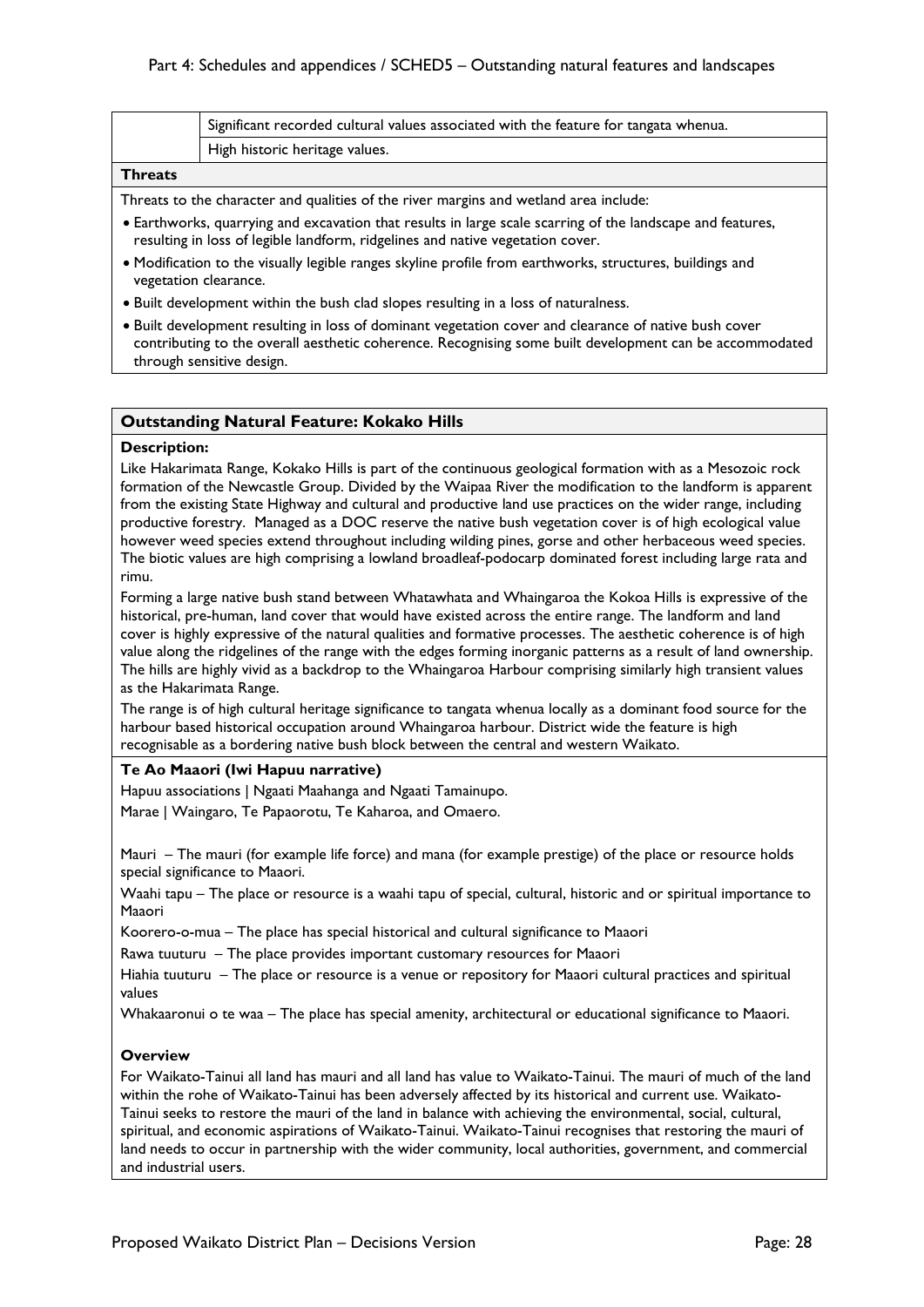The ability to access and effectively utilise land is intrinsically linked to the ability of Waikato-Tainui to provide for the environmental, social, spiritual, cultural, and economic health and wellbeing of Waikato-Tainui. Land can have distinct or, at times, overlapping values depending on the use of the land. For example, land set aside as an urupaa (burial site) has a different environmental, social, spiritual, cultural, and economic value than land set aside for Waikato-Tainui economic initiatives.

| <b>Evaluation</b> |                                                                                                                                                                                                                                                          |  |
|-------------------|----------------------------------------------------------------------------------------------------------------------------------------------------------------------------------------------------------------------------------------------------------|--|
| Biophysical       | Very high natural science factors associated with the scale and quality of the biotic and abiotic<br>processes occurring within the bush covered slopes of the Kokako Hill Range.                                                                        |  |
|                   | Natural vegetation vary throughout the bush covered slopes of the Range.                                                                                                                                                                                 |  |
| Sensory           | High levels of legibility of the formative processes with the bus remaining dynamic in its biotic<br>processes. The aesthetic coherence is very high diminishing at its edged as a result of adjoining<br>agricultural and productive forestry land use. |  |
|                   | Transient values associated with season change in flora and weather conditions create a range of<br>experiences of the range.                                                                                                                            |  |
| Associative       | High to very high levels of shared and recognised values.                                                                                                                                                                                                |  |
|                   | Very high cultural heritage values associated prolific food source the wetlands provided to<br>Maaori.                                                                                                                                                   |  |
|                   |                                                                                                                                                                                                                                                          |  |

### **Threats**

Threats to the character and qualities of the river margins and wetland area include:

- Earthworks, quarrying and excavation that results in large scale scarring of the landscape and features, resulting in loss of legible landform, ridgelines and native vegetation cover.
- Modification to the visually legible ranges skyline profile from earthworks, structures, buildings and vegetation clearance.
- Built development within the bush clad slopes resulting in a loss of naturalness.
- Built development resulting in loss of dominant vegetation cover and clearance of native bush cover contributing to the overall aesthetic coherence. Recognising some built development can be accommodated through sensitive design.

### **Outstanding Natural Feature: Manuaitu including - Wairēinga (Bridal Veil Falls) / Te Pahi / Oioroa**

### **Description:**

Manuaitu is the area which encompasses Te Pahi and Oioroa and part of Wairēinga and Toreparu Wetland. Therefore, the cultural narratives regarding Manuaitu are applicable to these identified landscapes.

Wairēinga is a plunge waterfall and native bush stand located on the Pakoka River. Plunging 55m over a basalt ledge into soft sand stone, the large pool at the bottom of the falls is surrounded by a Tawa dominated forest which includes numerous stands of tree ferns and nikau palm. Part of the volcanic shelf of the Okete volcanic formation the waterfall area includes the native bush cover included within the Wairēinga Scenic Reserve, being some 217ha in size (Briggs, 1983).

Te Pahi is a large stand of native bush along the harbour and stream margins at the northern end of Aotea Harbour. The forest provides complete vegetation sequencing to the harbour edge and is identified as a key ecological site by the Waikato Regional Council.

Oioroa is a renowned geopreservation site which is of national significance as a mobile sand dune system. Vegetation cover transitions from sand dune to estuarine vegetation and is recognised regionally as a key ecological site. The sand dune area is designated as a scientific reserve.

Wairēinga is a popular recreational destination with a short walk to the falls. The scenic qualities are renowned and well photographed. Whilst a small area of native bush the aesthetic coherence of the feature is very high with a high level of legibility of the formative processes of the landform and vegetation cover.

Te Pahi forms a highly expressive feature that has high levels of aesthetic coherence with its connection to the harbour edge and sequencing to estuarine vegetation. The vividness of the feature is of a moderate to high level with a high sense of naturalness associated with the lack of modification the area, apart from its margins adjoining agricultural land use.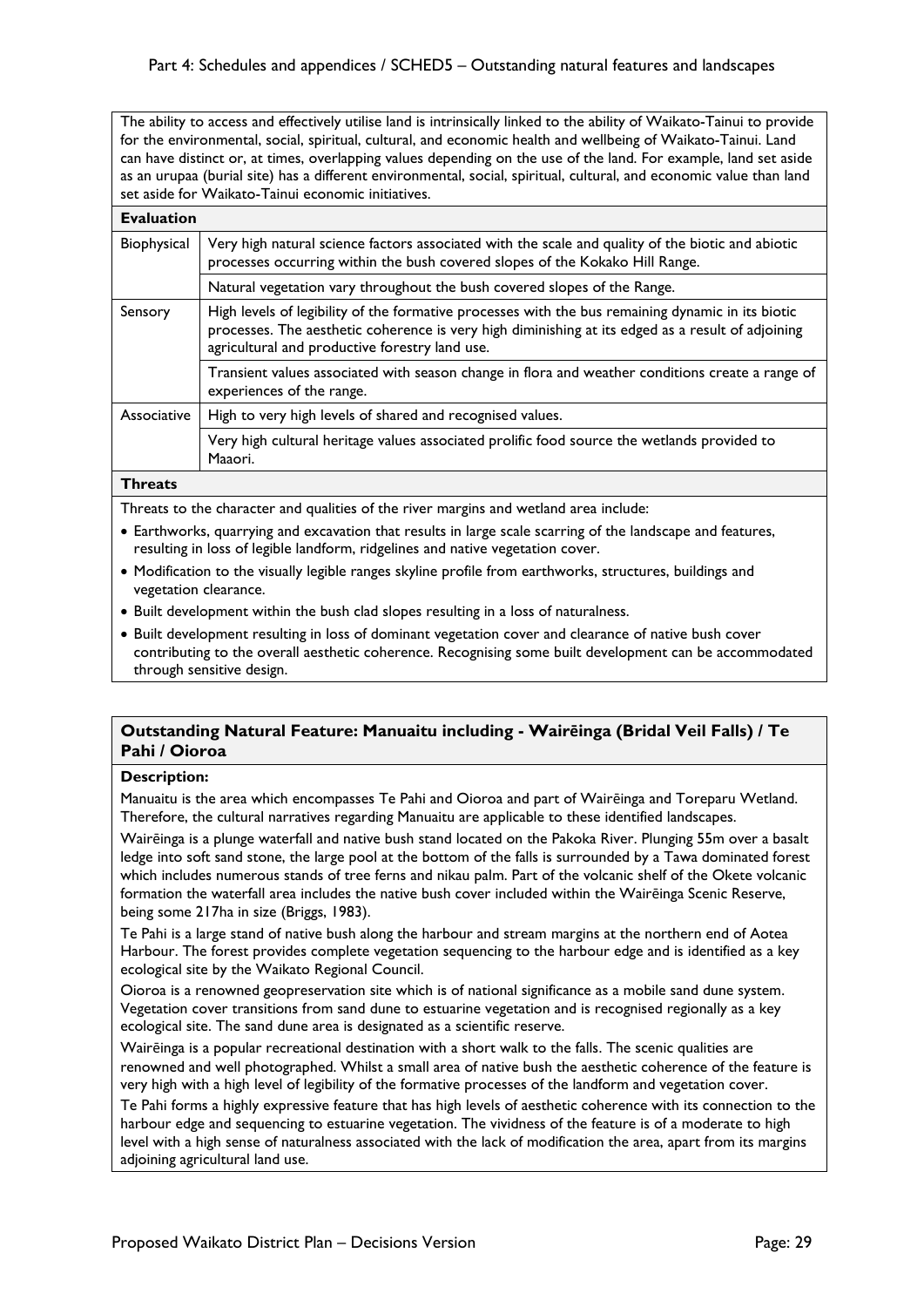Oioroa forms a highly expressive and dynamic feature that is constantly expressing its ongoing formative processes. The sequencing of vegetation patterns from the dunes to the harbour margin provide an insight into what would have been the natural landscape pre-human occupation.

Wairēinga forms strong associative values attributed to its renowned status as a recreational destination. Frequently photographed and used as an iconic feature of the District, the shared and recognised values are high to very high. The cultural significance of the site is also very high.

Te Pahi remains largely isolated and is viewed mostly from Aotea and its harbour. With limited access and largely difficult to view from public viewpoints the remoteness results in moderate shared and recognised values attributed to it.

Oioroa is highly recognisable to the local and district wide community. Photographed and iconic to the District as the largest west coast dune system the feature comprises very high shared and recognised values. Similarly, the cultural heritage values are very high and are attributed to the historical occupation of the area and waahi tapu on the site.

### **Te Ao Maaori (Iwi Hapuu narrative)**

Hapuu associations | Ngaati Whakamarurangi, Ngaati Mahuta, Ngaati Te Wehi, Tainui, Ngaati Tamainupo, Ngaati Mahanga.

Marae | Poihaakena, Mootakotako, Te Papatapu, Te Tihi o Moerangi Makomako

### Mauri

The name Manuaitu is a Rarotongan term used in ancient times to refer to a class of priest who as seers, astrologers, propitiators and diviners could foretell the future. It is the name that toi whenua i.e those hapuu who hold ancestral rights to the land refer to when speaking of the land that stretches from the Aotea harbour, north to the outlet of the Toreparu wetland and east to Wairēinga and the trig station at Kaikai. It was the also the name that the eponymous ancestor Whatihua gave to his paa site. In particular, the name Manuaitu refers to the small cone shaped hill to the east of Whatihua's paa where ritual activity was concentrated.

Wairēinga is the original Maaori name for the waterfall which plunges into Pakoka river, it means "leaping waters", waters of life fed from the many tributaries of the Wharauroa plateau. Paakeha translated the name as 'water of the underworld' or 'waters of hell'. During the tourism drive in 1930's Paakeha changed the original name of Wairēinga to Bridal Veil Falls. In 2009, the New

Zealand Geographic Board officially recognised the original name, Waireinga.

Oioroa is designated the Aotea Scientific Reserve and is part of the Manuaitu area.

### Waahi tapu

Within the Manuaitu area are numerous ancient Tainui paa, the principal ones being Manuaitu, Owhakarito, Kooreromaiwaho, Te Rau o te Huia, Puangi, Herangi, all of these pā are on the north side of Aotea, the exception being Horoure which is on the south side across from Oioroa. Toroanui and Orongoheke are north of the Toreparu wetland in the area known as Ruapuke (hills of storage pits).

The Pakoka River spills 55 metres over a lip of basalt into a natural amphitheatre. Surrounding forest includes orchids and five species of raataa.

Rewatuu reef lies just offshore, the physical manifestation of the capsized waka of Poowhetenguu turned to stone as he attempted to follow Kupe back to Hawaiki. Aotea harbour takes its name from the the waka of Turi who is said to have arrived laden with people, mana, mauri and goods including the rat, puukeko, kumara and karaka, hence the saying "Aotea, utanga nui i te kai i te korero."

The Aotea waka landed between Kaawhia and Aotea with the bow facing the sea and the stern facing inland. The descendants of the waka, Nga Rauru, performed a ritual called the 'whaka awhiawhia' which gave the name of Kawhia (Tautahi & Taipuhi, 1900).

### Koorero-o-mua

Wairēinga is one of the boundary markers (pou whenua) for the Manuaitu area. Associated with the main paa are many smaller paa and settlement sites, cultivation grounds, Saltwater and freshwater fishing grounds, bird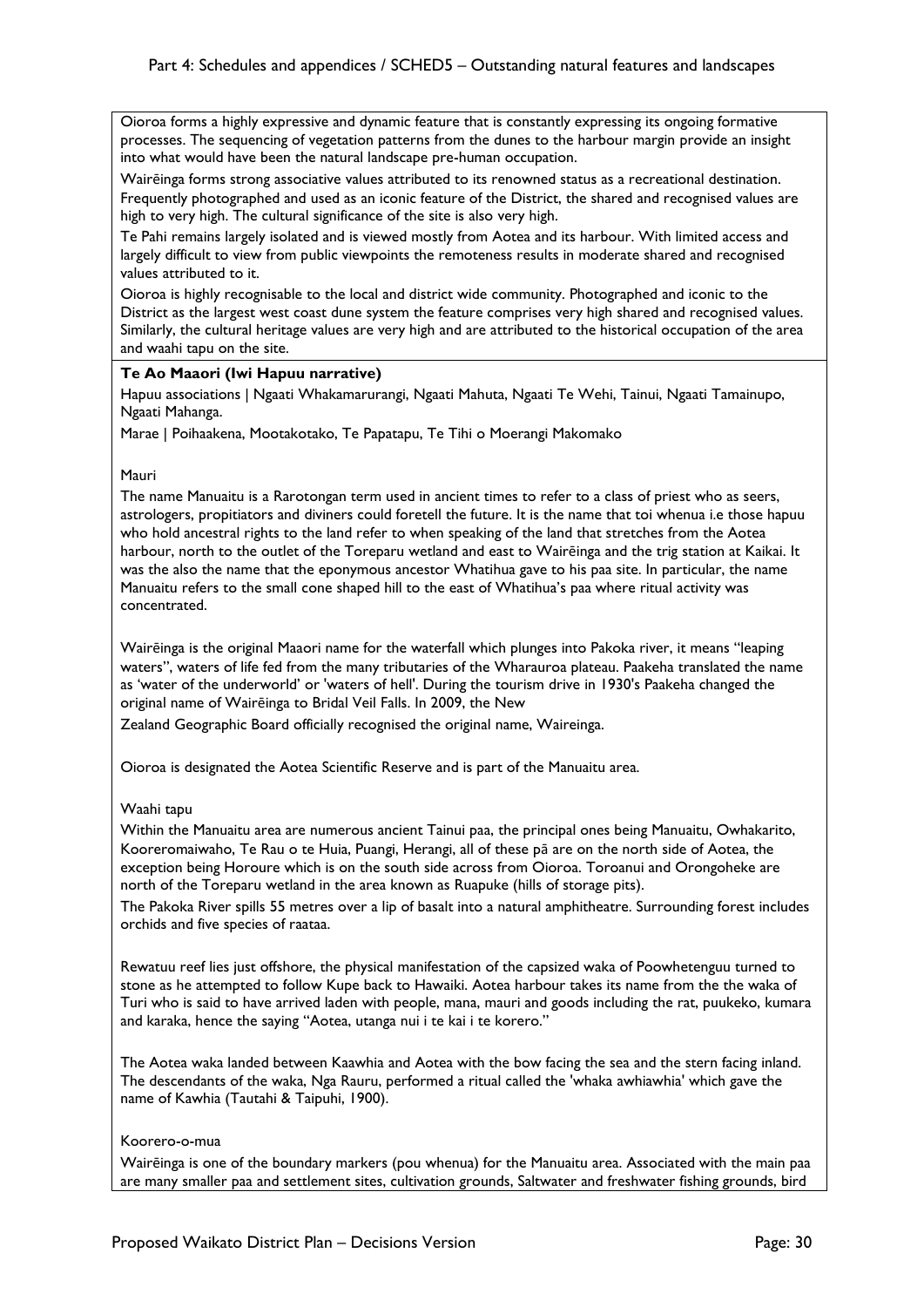snaring grounds, battle grounds, early mission, church and native school sites, flax mills, early trading store sites, the first flour mill in Waikato was in operation here. Oioroa is currently known as the Aotea Scientific Reserve a 1200 acre sand dune block within the Manuaitu area. The shifting dunes cover old settlement sites, wetland areas and burial sites. Dotterels nest along the foreshore. The Toreparu wetland consisting of some 500 acres also lies within the Manuaitu area. Some of the earliest land transactions between the Crown and Māori took place here, Horokawau and Toroanui were Native reserves set aside from those early sales for Tainui and Ngaati Whakamarurangi.

Rawa tuuturu – Restoration and rejuvenation of indigenous forest species and pristine waters is the desired goal at Wairēinga.

Hiahia tuuturu – The place or resource is a venue or repository for Maaori cultural practices and spiritual values.

### Whakaaronui o te waa

A stone slab was sourced from Pakihi, close to Wairēinga, and was taken to Horoure paa on the south side of Aotea opposite the Oioroa dune area. It was used as a pahuu (sounding board) and when struck could be heard at Papanui on the western side of Karioi.

### **Overview**

For Waikato-Tainui all land has mauri and all land has value to Waikato-Tainui. The mauri of much of the land within the rohe of Waikato-Tainui has been adversely affected by its historical and current use. Waikato-Tainui seeks to restore the mauri of the land in balance with achieving the environmental, social, cultural, spiritual, and economic aspirations of Waikato-Tainui. Waikato- Tainui recognises that restoring the mauri of land needs to occur in partnership with the wider community, local authorities, government, and commercial and industrial users.

The ability to access and effectively utilise land is intrinsically linked to the ability of Waikato-Tainui to provide for the environmental, social, spiritual, cultural, and economic health and wellbeing of Waikato-Tainui. Land can have distinct or, at times, overlapping values depending on the use of the land. For example, land set aside as an urupaa (burial site) has a different environmental, social, spiritual, cultural, and economic value than land set aside for Waikato-Tainui economic initiatives.

| <b>Evaluation</b> |                                                                                                                                                                                                          |
|-------------------|----------------------------------------------------------------------------------------------------------------------------------------------------------------------------------------------------------|
| Biophysical       | Very high natural science factors for Waireinga, Potahi Point and Manuitu.                                                                                                                               |
|                   | Dominant native vegetation cover adjoining the harbour margins. Striking native tawa forest<br>surrounding Waireinga.                                                                                    |
|                   | Native vegetation on Manuaitu is of high ecological value                                                                                                                                                |
|                   | Potahi Point provides a rare sequencing of native vegetation dune to estuarine vegetation.                                                                                                               |
| Sensory           | High levels of legibility of the formative processes with the waterfall bush, wetland, harbour<br>bush and dune lands.                                                                                   |
|                   | The dunes remain highly dynamic in their biotic and abiotic processes. Along with their<br>cohesion with the ecological processes occurring throughout the vegetation sequence to the<br>harbour margin. |
|                   | The expressiveness of the waterfall and the volcanic and sedimentary geomorphology is visually<br>apparent.                                                                                              |
|                   | The aesthetic coherence of Waireinga, Manuaitu and Potahi are very high diminishing at its<br>edged as a result of adjoining agricultural land use.                                                      |
| Associative       | High to very high levels of shared and recognised values for Waireinga and Potahi Point.                                                                                                                 |
|                   | High to very high levels of cultural heritage values associated prolific food source the wetlands<br>provided to Maaori.                                                                                 |
|                   | Significant recorded cultural values associated with the all four features for tangata whenua.                                                                                                           |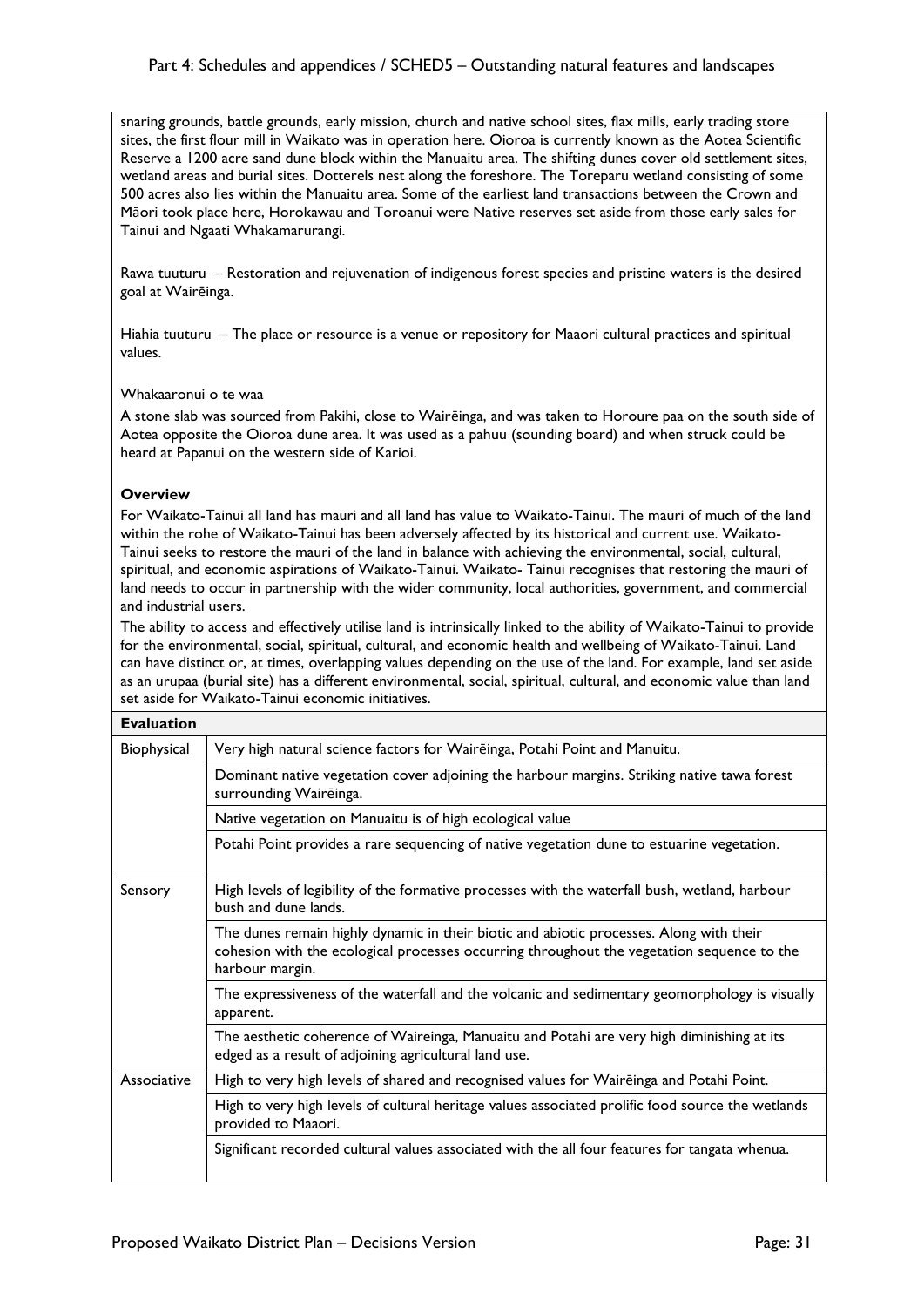## **Threats**

Threats to the character and qualities of the river margins and wetland area include:

- Earthworks, quarrying and excavation disrupting natural dune, bush and wetland vegetation patterns.
- Walkways and structures on the natural dune patterns.
- Structures modifying natural patterns of wetlands.
- Modification to geopreservation sites disrupting natural formations including watercourse.
- Loss or modification to cultural and historic heritage features.
- Modification to natural processes that continue within the wetland, bush and dunes.
- Loss of native vegetation within the features.

| <b>Outstanding Natural Features: Geographical features</b> |                                                                                                                                                                                                                                                                                                                                                                                                        |                                                                                                                                       |
|------------------------------------------------------------|--------------------------------------------------------------------------------------------------------------------------------------------------------------------------------------------------------------------------------------------------------------------------------------------------------------------------------------------------------------------------------------------------------|---------------------------------------------------------------------------------------------------------------------------------------|
| Description:                                               |                                                                                                                                                                                                                                                                                                                                                                                                        |                                                                                                                                       |
| Geological feature                                         | <b>Values</b>                                                                                                                                                                                                                                                                                                                                                                                          | Location/Map ref                                                                                                                      |
| Daff Road Jurassic Plant Beds                              | Well reserved Jurassic plant beds<br>of Huriwai Formation. Quarry<br>exposes a 10 m thick sequence<br>through Huriwai Formation,<br>including 2 m of rich plant fossil<br>bearing argillites. Sand beds also<br>contain wood and other scattered<br>plant fossils.                                                                                                                                     | In farm quarry, 200 metres north of<br>Putataha tuff ring and 400 metres<br>south of farm airstrip, 2 km south of<br>end of Daff Road |
| Kaawa Creek - Ngatatura Bay<br>Section                     | Complexly interrelated upper<br>Cenozoic strata and faulting. Only<br>significant Pliocene fauna in north-<br>west North Island. Rich, diverse<br>and well-preserved molluscs.<br>Good example of faulting. Most<br>impressive coastal landforms<br>eroded into columnar-jointed<br>basalt in NZ. Spectacular<br>outcrops of dissected eruptive<br>centre including lava flows, dikes<br>and diatreme. | In coastal cliffs for 1 km south of<br>Kaawa Creek mouth                                                                              |
| Moeweka Quarry Jurassic Fauna                              | Excellent molluscan and<br>brachiopod fossil fauna of Late<br>Jurassic (Heterian) age.                                                                                                                                                                                                                                                                                                                 | Quarry just north of Ponganui Road,<br>Wairamarama                                                                                    |
| Onewhero Tuff Ring                                         | Large robust landforms.                                                                                                                                                                                                                                                                                                                                                                                | Bounds Kaipo Flats approximately 1-<br>2 km north-west of Onewhero<br>village                                                         |
| Opuatia Cliff Jurassic Fauna                               | Rich, diverse and well-preserved<br>molluscan and brachiopod fossil<br>fauna of mid Jurassic (Temaikan)<br>age.                                                                                                                                                                                                                                                                                        | North of Ponganui Road, on<br>Opuatia Stream, Wairamarama                                                                             |
| Pukekawa III Scoria Cone                                   | Volcano landform.                                                                                                                                                                                                                                                                                                                                                                                      | Adjacent and to the west of<br>Highway 22 just north-west of<br>Pukekawa village                                                      |
| Huriwai Beach Jurassic Plant Beds                          | Extremely well-preserved and<br>historically significant late Jurassic<br>fossil flora. Type locality of<br>several species.                                                                                                                                                                                                                                                                           | Huriwai Beach                                                                                                                         |
| <b>Evaluation of Geographical features</b>                 |                                                                                                                                                                                                                                                                                                                                                                                                        |                                                                                                                                       |